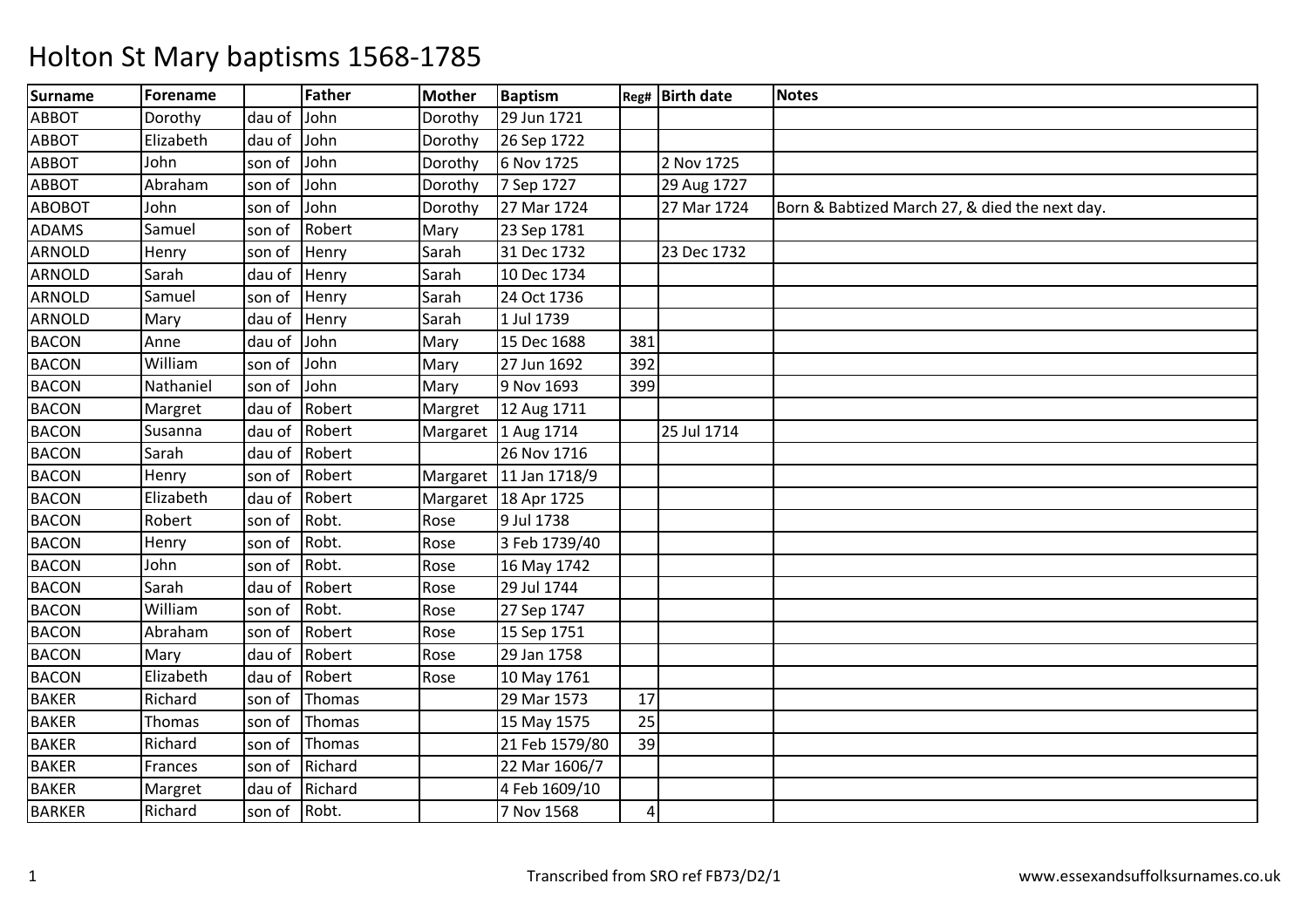| <b>Surname</b>   | Forename  |        | <b>Father</b> | <b>Mother</b> | <b>Baptism</b> |     | Reg# Birth date | <b>Notes</b>                                                                                                                                                                                                     |
|------------------|-----------|--------|---------------|---------------|----------------|-----|-----------------|------------------------------------------------------------------------------------------------------------------------------------------------------------------------------------------------------------------|
| <b>BARKER</b>    | Thomas    | son of | Edmunde       |               | 3 Aug 1590     | 62  |                 |                                                                                                                                                                                                                  |
| <b>BARKER</b>    | Thomas    | son of | Edmunde       |               | 8 Mar 1590/1   | 66  |                 |                                                                                                                                                                                                                  |
| <b>BARKER</b>    | Marye     | dau of | Edmund        |               | 18 Feb 1592/3  | 71  |                 |                                                                                                                                                                                                                  |
|                  |           |        |               |               |                |     |                 |                                                                                                                                                                                                                  |
| <b>BARKER</b>    | Edmund    | son of | Edmund        |               | 1599           | 83  |                 | Date very faded. Entered between baptisms in July and August.                                                                                                                                                    |
| <b>BARKER</b>    | Edmund    | son of | Edmund        |               | 11 Oct 1601    | 91  |                 |                                                                                                                                                                                                                  |
| <b>BARKER</b>    | John      | son of | Thomas        |               | 2 Feb 1613/4   |     |                 |                                                                                                                                                                                                                  |
| <b>BARKER</b>    | Robert    | son of | Thomas        | Parnell       | 4 Sep 1619     |     |                 |                                                                                                                                                                                                                  |
| <b>BARKER</b>    | William   | son of | Thomas        |               | 7 Dec 1619     |     |                 |                                                                                                                                                                                                                  |
| <b>BARKER</b>    | John      | son of | Edmund        | Fayth         | 12 Jan 1639/40 | 231 |                 |                                                                                                                                                                                                                  |
| <b>BARKER</b>    | Ann       | dau of | Edmond        | Faith         | 16 Nov 1645    | 241 |                 |                                                                                                                                                                                                                  |
| <b>BARKER</b>    | Francis   | dau of | Edward        | Francis       | 1645           | 243 |                 | No date, year only.                                                                                                                                                                                              |
| <b>BARKER</b>    | Susan     | dau of | John          | Ann           | 20 Jun 1647    | 246 |                 |                                                                                                                                                                                                                  |
| <b>BARKER</b>    | Edmund    | son of | Edmund        |               | 19 May 1654    |     | 256 7 May 1654  | Paine alias Barker                                                                                                                                                                                               |
| <b>BARKER</b>    | Frances   | dau of | Edward        |               | 5 Aug 1655     |     | 268 29 Jul 1655 |                                                                                                                                                                                                                  |
| <b>BARKER</b>    | Thomas    | son of | John          |               | 5 Jan 1655/6   |     | 273 9 Dec 1655  | Paine alias Barker                                                                                                                                                                                               |
| <b>BARKER</b>    | Garrad    | son of | Edward        | Frances       | 21 May 1663    |     | 300 12 May 1663 |                                                                                                                                                                                                                  |
| <b>BARKER</b>    | Edmund    | son of |               | Faith         | 22 Nov 1682    | 361 |                 |                                                                                                                                                                                                                  |
| <b>BEAL</b>      | Frances   | dau of | Robert        | Thamar        | 1 Nov 1687     | 376 |                 |                                                                                                                                                                                                                  |
|                  |           |        |               |               |                |     |                 | Neither of these 2 [John Beardwell and Thomas Boardman] are<br>inhabitants of this Parish by Birth, the first being Born & Baptized in<br>East Bergholt & the second, tho' born here, yet is Legal Inhabitant of |
| <b>BEARDWELL</b> | John      | son of | John          | Susan         | 31 Mar 1731    |     |                 | Roydon, his Parents being Legal Inhabitants of Roydon.                                                                                                                                                           |
| <b>BEECHAM</b>   | Mary      | dau of | Thomas        | Elizabeth     | 19 May 1776    |     |                 |                                                                                                                                                                                                                  |
| <b>BENNYT</b>    | Elizabeth | dau of | John          |               | 20 Jan 1568/9  | 6   |                 |                                                                                                                                                                                                                  |
| <b>BENNYT</b>    | Samuell   | son of | John          |               | 7 Mar 1573/4   | 20  |                 |                                                                                                                                                                                                                  |
| <b>BIRD</b>      | John      | son of | John          | Hannah        | 5 May 1771     |     |                 |                                                                                                                                                                                                                  |
| <b>BIRD</b>      | William   | son of | Samuel        | Sarah         | 9 Dec 1781     |     |                 |                                                                                                                                                                                                                  |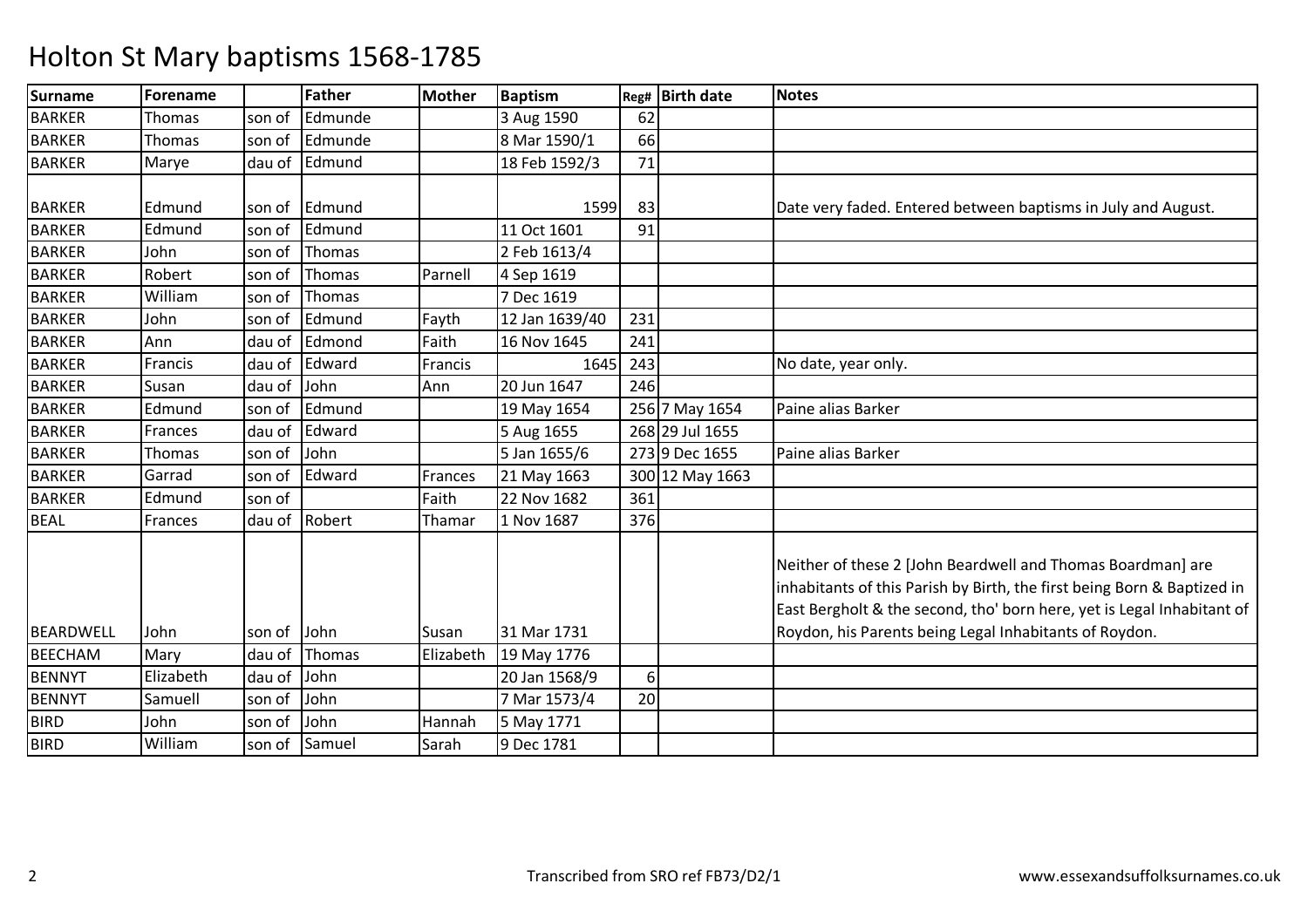| Surname          | Forename       |        | Father   | <b>Mother</b> | Baptism       |     | Reg# Birth date | <b>Notes</b>                                                            |
|------------------|----------------|--------|----------|---------------|---------------|-----|-----------------|-------------------------------------------------------------------------|
|                  |                |        |          |               |               |     |                 |                                                                         |
|                  |                |        |          |               |               |     |                 | Neither of these 2 [John Beardwell and Thomas Boardman] are             |
|                  |                |        |          |               |               |     |                 | inhabitants of this Parish by Birth, the first being Born & Baptized in |
|                  |                |        |          |               |               |     |                 | East Bergholt & the second, tho' born here, yet is Legal Inhabitant of  |
| <b>BOARDMAN</b>  | Thomas         | son of | Thomas   | Eliz.         | 26 Sep 1731   |     |                 | Roydon, his Parents being Legal Inhabitants of Roydon.                  |
| <b>BOOTH</b>     | Joyce          | dau of | Beniamin |               | 14 Apr 1622   |     |                 |                                                                         |
| <b>BOOTH</b>     | Clement        | son of | Beniamin |               | 20 Mar 1624/5 |     |                 |                                                                         |
|                  |                |        |          |               |               |     |                 |                                                                         |
|                  |                |        |          |               |               |     |                 | A Bace child wch was borne of Sarah Werre? Alias Sherman wch was        |
| <b>BOOTH</b>     | Robert         |        | Robert   |               | 26 Dec 1630   | 200 |                 | named Robert, Robert Booth being the father thereof.                    |
| <b>BOOTH</b>     | Thomas         | son of | Beniamin |               | 24 May 1635   | 216 |                 |                                                                         |
| <b>BOTH</b>      | Georg          | son of | Beniamyn |               | 24 Nov 1616   |     |                 |                                                                         |
| <b>BOTH</b>      | Robert         | son of | Edmund   |               | 30 May 1601   | 94  |                 |                                                                         |
| <b>BOTHE</b>     | Rose           | dau of | Edmund   |               | 7 Jan 1598/9  | 81  |                 |                                                                         |
| <b>BOTHE</b>     | Edmond         | son of | Edmund   |               | 15 Apr 1603   | 103 |                 |                                                                         |
| <b>BOTHE</b>     | <b>Brigett</b> | dau of | Edmund   |               | 1 Jan 1612/3  |     |                 |                                                                         |
| <b>BOTHE</b>     | John           | son of | Beniamen |               | 21 Nov 1619   |     |                 |                                                                         |
| <b>BRIANT</b>    | Mary           | dau of | Robert   | Mary          | 29 Nov 1677   | 343 |                 |                                                                         |
| <b>BRIANT</b>    | Robert         | son of | Robert   | Mary          | 10 Jan 1678/9 | 348 |                 |                                                                         |
| <b>BROWEN</b>    | Frances        | dau of | John     |               | 27 Apr 1600   | 87  |                 |                                                                         |
| <b>BROWEN</b>    | Abigall        | dau of | John     |               | 1 Sep 1602    | 96  |                 |                                                                         |
| <b>BROWNE</b>    | Thomas         | son of | Thomas   |               | 16 Jan 1630/1 | 201 |                 |                                                                         |
| <b>BROWNE</b>    | James          | son of | Thomas   |               | 1 May 1632    | 208 |                 |                                                                         |
| <b>BROWNE</b>    | Peter          | son of | Thomas   |               | 19 Apr 1635   | 215 |                 |                                                                         |
| <b>BROWNE</b>    | Peter          | son of | Thomas   |               | 10 Jul 1636   | 223 |                 |                                                                         |
| <b>BROWNING</b>  | Mary           | dau of | John     | Mary          | 1 Jun 1645    | 239 |                 |                                                                         |
| <b>BROWNING</b>  | William        | son of | William  | Elizabeth     | 19 Jun 1645   | 240 |                 |                                                                         |
| <b>BROWNING</b>  | Elizabeth      | dau of | William  | Elizabeth     | 19 Feb 1645/6 | 245 |                 |                                                                         |
| <b>BROWNING</b>  | John           | son of | John     |               | 12 May 1648   | 249 |                 |                                                                         |
| <b>BROWNING</b>  | Sarye          | dau of | John     |               | 20 Apr 1651   | 252 |                 |                                                                         |
| <b>BROWNING</b>  | Mathew         | son of | Richard  |               | 13 Mar 1630/1 | 202 |                 |                                                                         |
| <b>BROWNINGE</b> | Ellyne         | dau of | Richard  |               | 4 Aug 1588    | 57  |                 |                                                                         |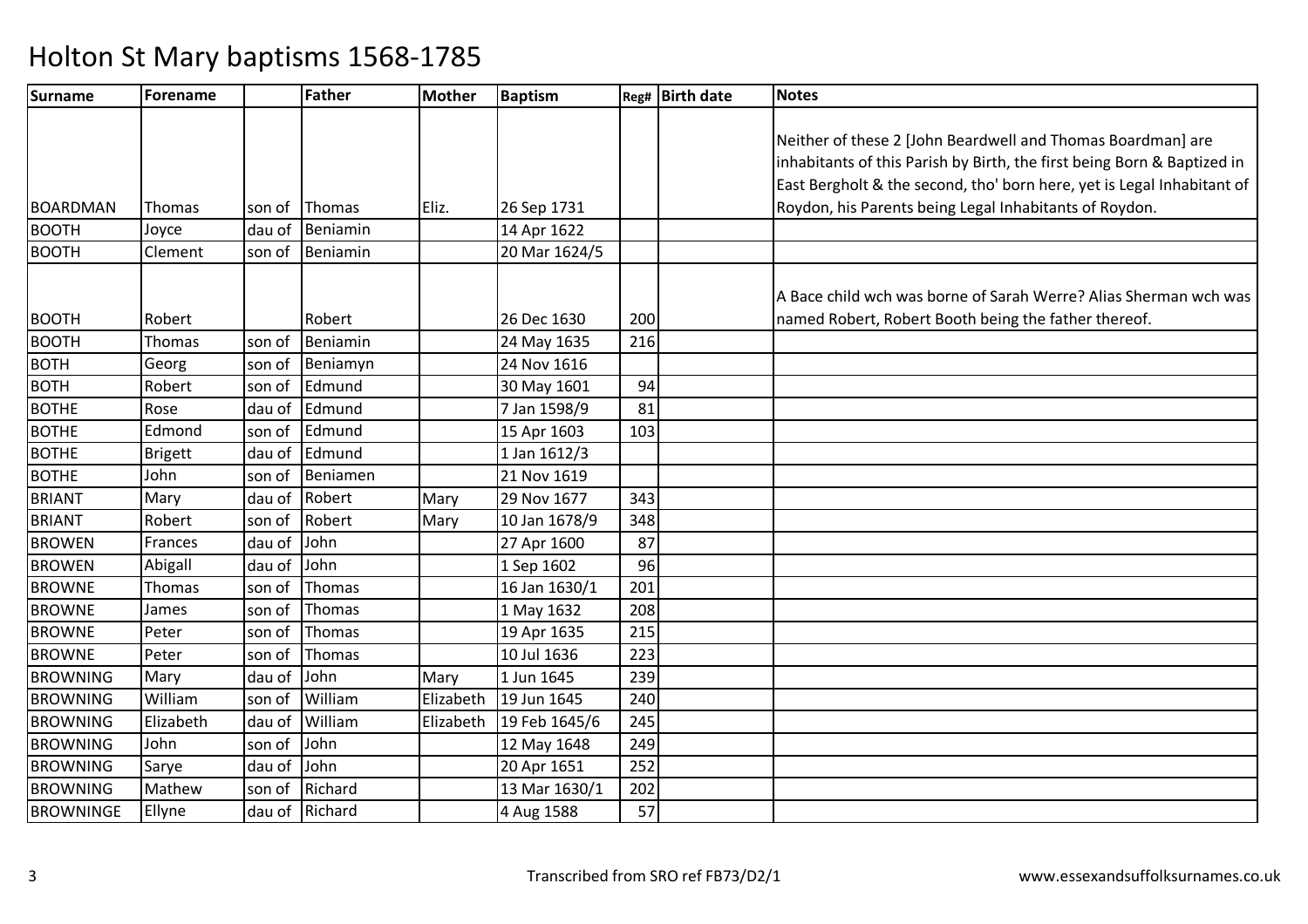| <b>Surname</b>   | Forename  |        | <b>Father</b> | <b>Mother</b> | <b>Baptism</b> |     | Reg# Birth date   | <b>Notes</b>                                                    |
|------------------|-----------|--------|---------------|---------------|----------------|-----|-------------------|-----------------------------------------------------------------|
| <b>BROWNINGE</b> | Robert    | son of | Richard       |               | 1 Jan 1618/9   |     |                   |                                                                 |
| <b>BROWNINGE</b> | Elizabeth | dau of | Richard       |               | 6 Jan 1620/1   |     |                   |                                                                 |
| <b>BROWNINGE</b> | John      | son of | Richard       |               | 9 Feb 1622/3   |     |                   |                                                                 |
| <b>BROWNINGE</b> | Thomas    | son of | Richard       |               | 15 Dec 1624    |     |                   |                                                                 |
| <b>BROWNINGE</b> | Daniell   | son of | Richard       |               | 28 Dec 1626    |     |                   |                                                                 |
| <b>BROWNINGE</b> | James     | son of | Richard       |               | 19 Nov 1628    |     |                   |                                                                 |
| <b>BROWNYNG</b>  | Willm.    | son of | Richard       |               | 17 Nov 1616    |     |                   |                                                                 |
| <b>BRUER</b>     | Zacharie  | son of | Richard       |               | 25 May 1586    | 54  |                   |                                                                 |
| <b>BRUNNING</b>  | Richard   | son of | William       |               | 9 Dec 1640     | 234 |                   |                                                                 |
| <b>BRUNNING</b>  | Sarah     | dau of | John          | Mary          | 21 Jul 1647    | 247 |                   |                                                                 |
| <b>BRUNNING</b>  | Mary      | dau of | John          | Sarah         | 19 Aug 1674    | 334 |                   |                                                                 |
| <b>BRUNNING</b>  | Elizabeth | dau of | John          | Sarah         | 18 Aug 1678    | 346 |                   |                                                                 |
| <b>BRUNNING</b>  | Sarah     | dau of | John          | Sarah         | 6 Oct 1681     | 357 |                   |                                                                 |
| <b>BUSH</b>      | James     | son of | James         | Sarah         | 11 Feb 1766    |     |                   |                                                                 |
| <b>BUSH</b>      | John      | son of | James         | Sarah         | 18 Sep 1767    |     |                   |                                                                 |
| <b>BUSH</b>      | Sarah     | dau of | James         | Sarah         | 16 Apr 1769    |     |                   |                                                                 |
| <b>BUSH</b>      | Isaac     | son of | James         | Sarah         | 23 Dec 1770    |     |                   |                                                                 |
| <b>BUSH</b>      | Nancy     | dau of | James         | Sarah         | 28 Feb 1773    |     |                   |                                                                 |
| <b>BUSH</b>      | William   | son of |               | Mary          | 10 Jul 1774    |     |                   | <b>Base born</b>                                                |
| <b>BUSH</b>      | Mary      | dau of | James         | Sarah         | 17 Mar 1776    |     |                   |                                                                 |
| <b>BUSH</b>      | Abraham   | son of | James         | Sarah         | 8 Feb 1778     |     |                   |                                                                 |
| <b>BUSH</b>      | William   | son of | James         | Sarah         | 15 Apr 1781    |     |                   |                                                                 |
| <b>BUTCHER</b>   | Susan     | dau of | Adam          |               | 28 May 1654    |     | 257 23 May 1654   |                                                                 |
| <b>BUTCHER</b>   | Rose      | dau of | Adam          |               | 22 Jun 1656    |     | 275 18 Jun 1656   |                                                                 |
| <b>BUTCHER</b>   | Elizabeth | dau of | Daniel        | Mary          | 27 Mar 1697    |     | 412 24 Mar 1696/7 |                                                                 |
| <b>BUTCHER</b>   | Mary      | dau of | Daniel        | Mary          | 17 May 1700    | 428 |                   | From burials in linen etc register: Exempt from paying          |
| <b>BUTCHER</b>   | Sarah     | dau of | IDI.          | Mary          | 25 May 1703    | 442 |                   | From burials in linen etc register: [the father] receives alms. |
| <b>BUTCHER</b>   | Adam      | son of | Daniel        |               |                |     | 24 Nov 1707       |                                                                 |
| <b>BYRDE</b>     | Catheryn  | dau of | John          | Rachell       | 31 Jan 1583/5  | 47  |                   |                                                                 |
| CAGE             | Rebecca   | dau of | Edward        | Rebecca       | 22 Sep 1681    | 355 |                   |                                                                 |
| <b>CANHAM</b>    | James     | son of | James         | Mary          | 13 Aug 1775    |     |                   |                                                                 |
| <b>CANHAM</b>    | John      | son of | James         | Mary          | 1 Dec 1776     |     |                   |                                                                 |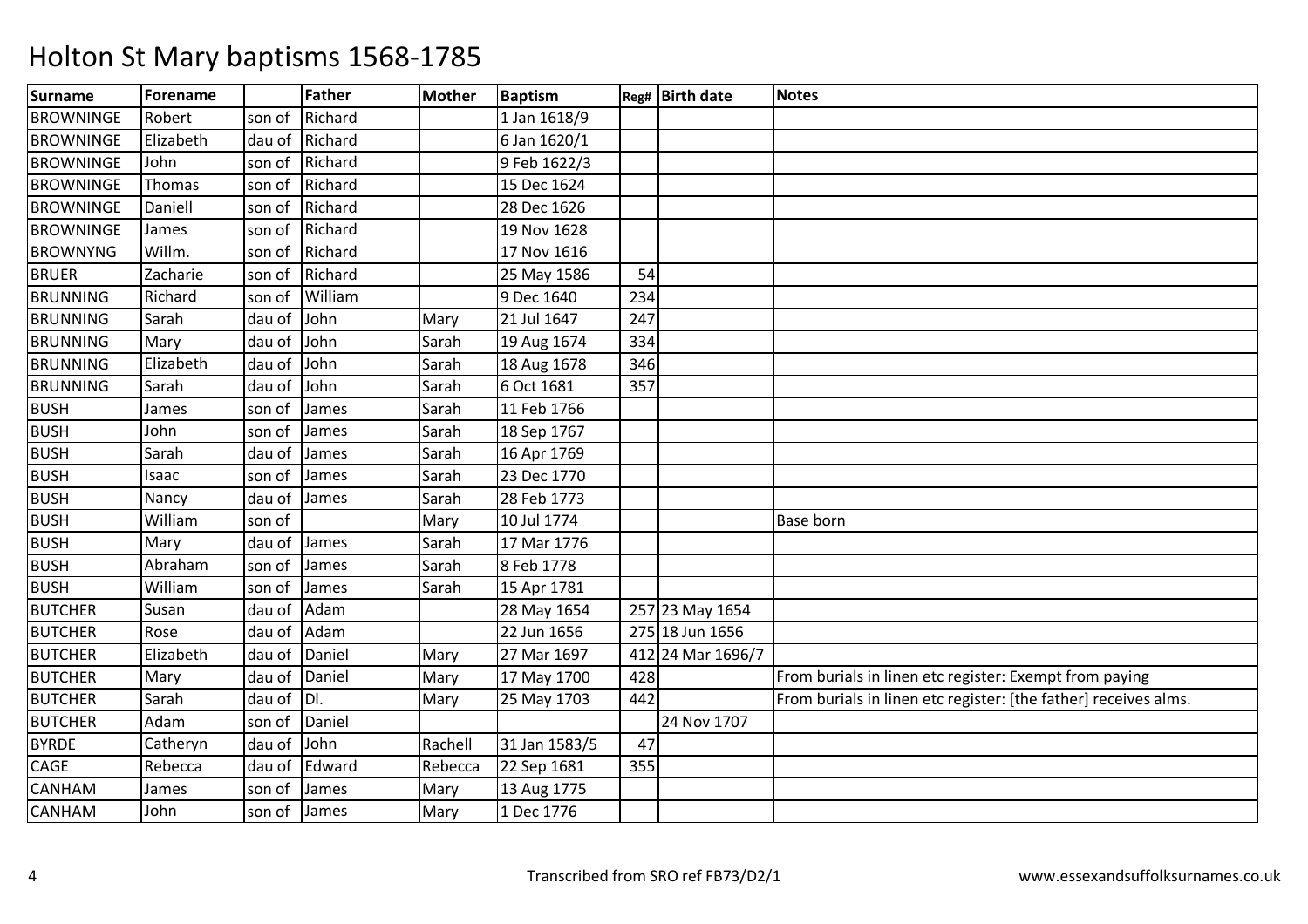| Surname          | Forename   |        | <b>Father</b> | <b>Mother</b> | <b>Baptism</b> |     | Reg# Birth date | <b>Notes</b>                                                                                                                           |
|------------------|------------|--------|---------------|---------------|----------------|-----|-----------------|----------------------------------------------------------------------------------------------------------------------------------------|
| <b>CANON</b>     | Joseph     | son of | Joseph        | Mary          | 22 Jun 1735    |     | 9 Jun 1735      |                                                                                                                                        |
| <b>CANON</b>     | Mary       | dau of | Joseph        | Mary          | Aug 1736       |     |                 | Day of month lost on page edge.                                                                                                        |
| CANON            | Sarah      | dau of | Joseph        | Mary          | 25 Feb 1738/9  |     |                 |                                                                                                                                        |
| <b>CANON</b>     | Elizabeth  | dau of | Joseph        | Mary          | 8 Feb 1740/1   |     |                 |                                                                                                                                        |
| <b>CANON</b>     | Thomas     | son of | Joseph        | Mary          | 1 May 1743     |     |                 |                                                                                                                                        |
| <b>CANON</b>     | Elleanor   | dau of | Joseph        | Mary          | 10 Nov 1745    |     |                 |                                                                                                                                        |
| CANON            | James      | son of | Joseph        | Mary          | 11 Oct 1747    |     |                 | Privately                                                                                                                              |
| <b>CANON</b>     | John       | son of | Joseph        | Mary          | 15 Nov 1750    |     |                 |                                                                                                                                        |
| <b>CANON</b>     | Robert     | son of | Joseph        | Mary          | 19 Sep 1752    |     |                 |                                                                                                                                        |
| <b>CARTER</b>    | William    | son of | William       | Joane         | 26 Sep 1662    |     | 298 14 Sep 1662 |                                                                                                                                        |
| <b>CARTER</b>    | Phillip    | son of | William       | Jone          | 11 Nov 1663    |     | 302 29 Oct 1663 |                                                                                                                                        |
| <b>CARTER</b>    | Hannah     | dau of | William       | Jone          | 29 Nov 1668    |     | 312 11 Nov 1668 |                                                                                                                                        |
| <b>CARTER</b>    | Thomas     | son of | William       | Joanne        | 25 Dec 1670    |     | 320 10 Dec 1670 | Misplaced among 1671 baptisms.                                                                                                         |
| <b>CARTER</b>    | Robert     | son of | William       | Joanna        | 19 Jan 1672/3  | 328 |                 |                                                                                                                                        |
| <b>CARTER</b>    | Joseph     | son of | William       | Joanna        | 8 Feb 1673/4   | 332 |                 |                                                                                                                                        |
| <b>CARTER</b>    | Ann        | dau of | William       | Joanne        | 15 Jul 1677    | 342 |                 |                                                                                                                                        |
| <b>CARTER</b>    | James      | son of | William       | Joanna        | 31 Mar 1681    | 354 |                 |                                                                                                                                        |
|                  |            |        |               |               |                |     |                 | From burials in linen etc register: the said father living in Holton to                                                                |
| <b>CARTER</b>    | Elizabeth  | dau of | James         | Eliz.         | 28 Apr 1700    | 427 |                 | pay the duty                                                                                                                           |
|                  |            |        |               |               |                |     |                 | Father's occ: yeoman. From burials in linen etc register: the said                                                                     |
| <b>CARTER</b>    | Christofer | son of | James         | Eliz.         | 3 Aug 1701     |     | 435 26 Jul 1701 | father living in Holton to pay duty                                                                                                    |
| <b>CARTER</b>    | Henry      | son of | Henry         | Hannah        | 7 Apr 1703     | 441 |                 |                                                                                                                                        |
| <b>CHAPLIN</b>   | William    | son of | William       | Sarah         | 2 Jul 1775     |     |                 |                                                                                                                                        |
| <b>CHAPLIN</b>   | Ann        | dau of | William       | Sarah         | 28 Feb 1779    |     |                 |                                                                                                                                        |
| CHEESENOLD       | Henry      |        |               |               | 1 Mar 1617/8   |     |                 | Parents' forenames not in register.                                                                                                    |
| <b>CHEESNOLD</b> | Robert     | son of | Bartholomew   |               | 20 Mar 1619/20 |     |                 |                                                                                                                                        |
| <b>CHISNULL</b>  | Richard    | son of | Richard       | Mary          | 30 Jul 1727    |     | 25 Jul 1727     |                                                                                                                                        |
| <b>CHISNULL</b>  | Henry      | son of | Henry         | Alice         | 16 Sep 1727    |     | 5 Sep 1727      |                                                                                                                                        |
| <b>CHISNULL</b>  | William    | son of | Henry         | Alice         | 27 Feb 1728/9  |     | 24 Feb 1728/9   |                                                                                                                                        |
| <b>CHURCH</b>    | Mary       | dau of |               | Ann           | Apr 1785       |     |                 | Daughter of Ann Church, single woman, Baptized privately April<br>1785 & rec'd into Church July 17 1785. Day of month not in register. |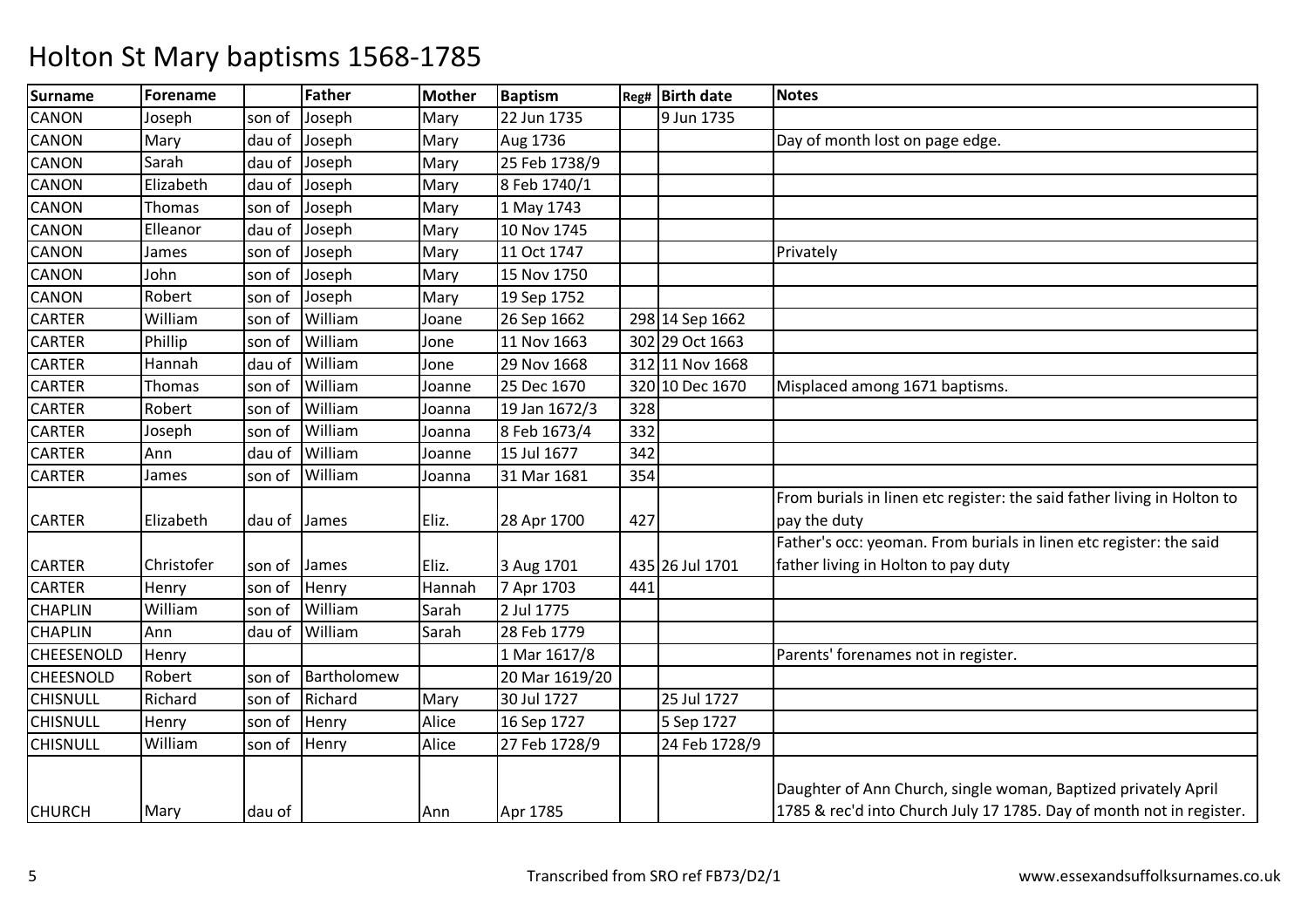| <b>Surname</b>   | Forename  |        | <b>Father</b> | <b>Mother</b>  | <b>Baptism</b> |     | Reg# Birth date | Notes                                                                  |
|------------------|-----------|--------|---------------|----------------|----------------|-----|-----------------|------------------------------------------------------------------------|
| <b>CHURCH</b>    | John      | son of | John          | Mary           | 28 Jan 1759    |     |                 | John and Susannah, son and daughter of                                 |
| <b>CHURCH</b>    | Susannah  | dau of | John          | Mary           | 28 Jan 1759    |     |                 | John and Susannah, son and daughter of                                 |
| <b>CLAMFILD</b>  | Elizabeth | dau of | Edward        |                | 24 Feb 1604/5  | 107 |                 | Appears at the top of the following page as well.                      |
| <b>CLAMFILD</b>  | John      | son of | Edward        |                | 30 Oct 1609    |     |                 |                                                                        |
| <b>CLAMFILDE</b> | Mary      | dau of | Edward        |                | 31 Jan 1607/8  |     |                 |                                                                        |
| <b>CLARKE</b>    | Isaac     | son of | <b>Isaac</b>  | <b>Bridget</b> | 16 Apr 1772    |     |                 |                                                                        |
|                  |           |        |               |                |                |     |                 |                                                                        |
| $CO*$            | Mathew    |        |               |                | 16 Mar 1633/4  | 209 |                 | Entry very faded and difficult to read. No parents' names in register. |
| COB              | Elizabeth | dau of | Charles       | Margaret       | 28 Jun 1695    |     | 406 23 Jun 1695 |                                                                        |
| <b>COLE</b>      | Margaret  | dau of | Francis       |                | 6 Jan 1595/6   | 74  |                 |                                                                        |
| <b>COLE</b>      | Franncis  | dau of | Franncis      |                | 6 Jan 1597/8   | 78  |                 |                                                                        |
| <b>COLE</b>      | Willyam   | son of | Frannces      |                | 27 Dec 1599    | 86  |                 |                                                                        |
| <b>COLE</b>      | Elizabeth | dau of | Fraunces      |                | 12 Sep 1602    | 97  |                 |                                                                        |
| <b>COLE</b>      | John      | son of | Roger         |                | 17 Jan 1635/6  | 221 |                 |                                                                        |
| <b>CONSTABLE</b> | Priscilla | dau of | John          | Rose           | 24 Sep 1634    | 213 |                 |                                                                        |
| <b>CONSTABLE</b> | Roase     | dau of | John          | Roase          | 10 Apr 1636    | 222 |                 |                                                                        |
| <b>CONSTABLE</b> | Edward    | son of | John          | Rose           | 15 Apr 1638    | 228 |                 |                                                                        |
| <b>COOK</b>      | Henry     | son of | John          | Mary           | 22 Jul 1785    |     |                 | Son of Mr John Cook                                                    |
| <b>COOK</b>      | Elisabeth | dau of | John          | Eliz.          | 9 Jan 1763     |     |                 |                                                                        |
| <b>COOK</b>      | James     | son of | John          | Elisabeth      | 19 Aug 1764    |     |                 |                                                                        |
| <b>COOK</b>      | Priscilla | dau of | James         | Mary           | 23 Oct 1768    |     |                 |                                                                        |
| <b>COOK</b>      | Susannah  | dau of | James         | Mary           | 7 Oct 1770     |     |                 |                                                                        |
| <b>COOK</b>      | Lucy      | dau of | James         | Mary           | 26 Apr 1772    |     |                 |                                                                        |
| <b>COOK</b>      | Charles   | son of | James         | Mary           | 30 Jan 1774    |     |                 |                                                                        |
| COOK             | Thomas    | son of | James         | Mary           | 5 Feb 1775     |     |                 |                                                                        |
| <b>COOK</b>      | John      | son of | John          | Mary           | 15 Feb 1779    |     |                 | Son of Mr John Cook                                                    |
| <b>COOK</b>      | Robert    | son of | John          | Mary           | 23 Jul 1780    |     |                 | Privately. Son of Mr John Cook.                                        |
| <b>COOK</b>      | Henry     | son of | John          | Mary           | 21 Nov 1781    |     |                 | Son of Mr John Cook                                                    |
| COOK             | Benjamin  | son of | John          | Mary           | 27 Oct 1782    |     |                 | Privately. Son of Mr John Cook                                         |
| <b>COOK</b>      | Mary Ann  | dau of | John          | Mary           | 15 Mar 1784    |     |                 | Son of Mr John Cook. Privately                                         |
| <b>CRICK</b>     | Johan     | dau of | Jeremy        |                | 26 Apr 1607    |     |                 |                                                                        |
| <b>CRICK</b>     | Jonas     |        |               |                | 21 Apr 1615    |     |                 | Parents' forenames not in register.                                    |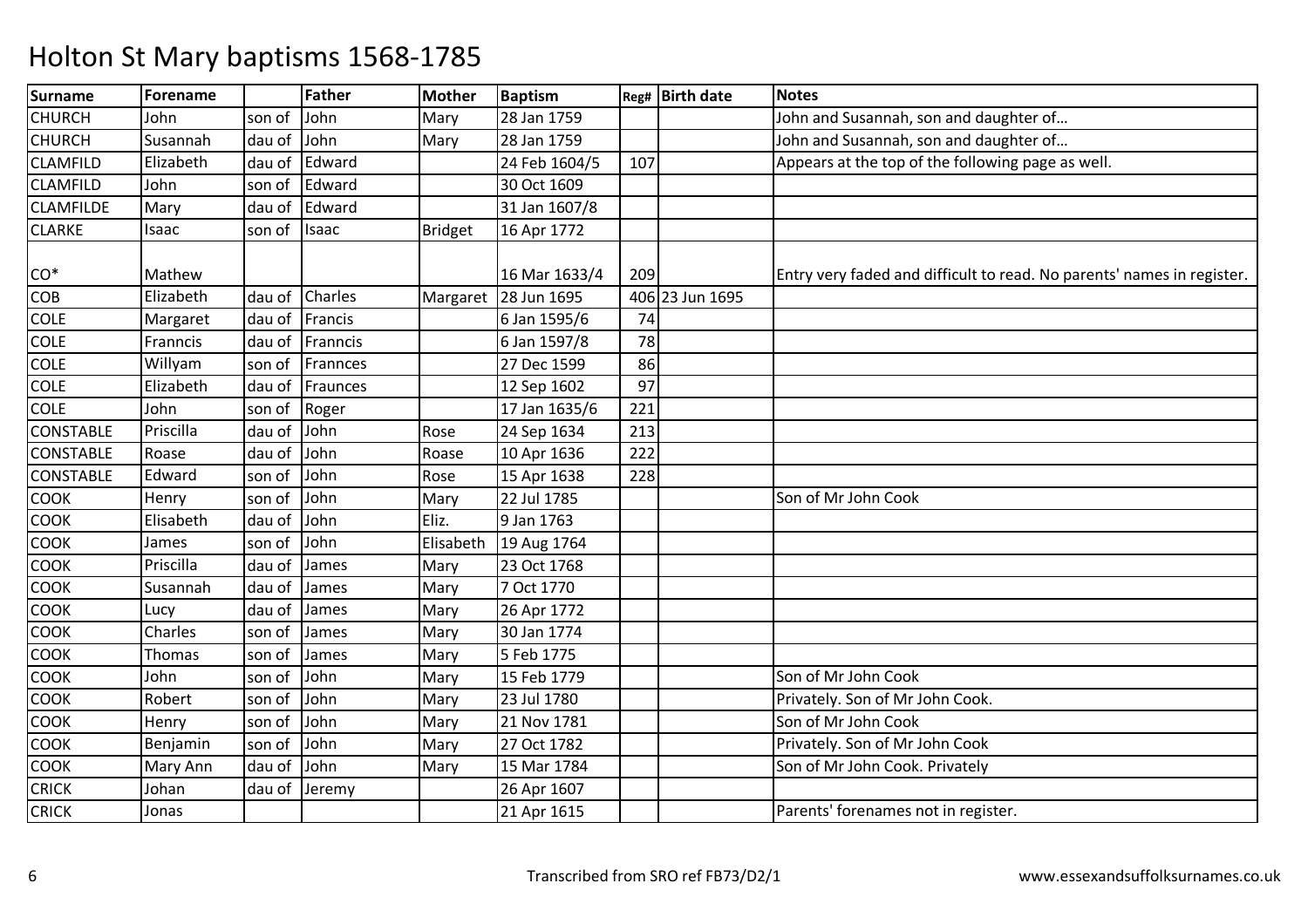| <b>Surname</b> | <b>Forename</b> |        | <b>Father</b>  | <b>Mother</b> | <b>Baptism</b> |     | Reg# Birth date   | <b>Notes</b>                                                         |
|----------------|-----------------|--------|----------------|---------------|----------------|-----|-------------------|----------------------------------------------------------------------|
| <b>CROXTON</b> | John            | son of | Wm.            | Sarah         | 26 Mar 1654    |     | 255 10 Mar 1653/4 |                                                                      |
| <b>CROXTON</b> | Joseph          | son of | Wm.            | Sarah         | 18 Dec 1655    |     | 272 18 Dec 1655   | Baptized the same day, being very weake.                             |
| <b>CURTES</b>  | Elizebeth       | dau of | William        | Jone          | 4 Feb 1665/6   |     | 306 20 Jan 1665/6 |                                                                      |
| <b>CUTTEN</b>  | Esto-fidelis    | dau of | Thomas         | Anne          | 11 Jul 1762    |     |                   | Base born of Thoma Durrant & Anne Cutten                             |
| <b>DAADE</b>   | Anne            | dau of | Robert         | Anne          | 30 Apr 1682    | 358 |                   |                                                                      |
| <b>DAADE</b>   | John            | son of | Robert         | Anne          | 18 May 1684    | 365 |                   |                                                                      |
| <b>DAADE</b>   | Henry           | son of | Robert         | Anne          | 17 Mar 1688/9  | 383 |                   |                                                                      |
| <b>DAADEE</b>  | Robert          | son of | Robert         | Ann           | 18 Nov 1678    | 347 |                   |                                                                      |
| <b>DAINES</b>  | Susanna         | dau of | Francis        | Frances       | 16 Mar 1706/7  |     |                   |                                                                      |
| <b>DAINES</b>  | Mary            | dau of | Francis        | Frances       |                |     | 28 Apr 1710       |                                                                      |
| <b>DALE</b>    | Mary            | dau of | Daniel         | Mary          | 13 Nov 1730    |     | 9 Nov 1730        |                                                                      |
| <b>DARDRY</b>  | James           | son of | William        | Mary          | 21 Oct 1781    |     |                   |                                                                      |
| <b>DAVIS</b>   | Marye           | dau of | John           |               | 15 Sep 1588    | 58  |                   |                                                                      |
| <b>DAWES</b>   | John            | son of | Jacob          |               | 1 Jul 1599     | 82  |                   |                                                                      |
| <b>DAWES</b>   | Mary            | dau of | Jacob          |               | 3 Jun 1604     | 105 |                   |                                                                      |
| <b>DAY</b>     | Margret         | dau of | Robert         |               | 4 Feb 1608/9   |     |                   |                                                                      |
| <b>DAY</b>     | Robert          | son of | Robert         |               | 7 Mar 1609/10  |     |                   |                                                                      |
| <b>DAY</b>     | Ann             | dau of | Robert         |               | 14 Jan 1612/3  |     |                   |                                                                      |
| <b>DAY</b>     | Richard         |        |                |               | 5 Feb 1614/5   |     |                   | Parents' forenames not in register.                                  |
| <b>DAYE</b>    | Rachell         | dau of | Thomas         |               | 16 Sep 1582    | 42  |                   |                                                                      |
| <b>DAYE</b>    | Hellanna        | dau of | Richarde       |               | 3 Nov 1588     | 59  |                   |                                                                      |
| <b>DAYE</b>    | Richard         | son of | Richard        |               | 23 Jan 1591/2  | 68  |                   |                                                                      |
| <b>DAYNES</b>  | Elizabeth       | dau of | Francis        | Frances       | 12 Aug 1688    | 378 |                   |                                                                      |
| <b>DAYNES</b>  | Francis         | son of | Francis        | Frances       | 27 May 1691    | 391 |                   |                                                                      |
| <b>DAYNES</b>  | John            | son of | Francis        | Frances       | 8 Jul 1704     |     |                   | Father's occ: labourer                                               |
| <b>DEATH</b>   | <b>Brasier</b>  | son of | Richard        | Elizabeth     | 11 Dec 1724    |     |                   |                                                                      |
| <b>DEATH</b>   | Richard         | son of | Richard        | Elizabeth     | 28 Aug 1726    |     |                   |                                                                      |
| <b>DEATH</b>   | Elizabeth       | dau of | Richard        | Elizabeth     | 2 Jun 1728     |     | 24 May 1728       |                                                                      |
| <b>DEATH</b>   | Joseph          | son of | Richard        | Elizabeth     | 22 Oct 1729    |     | 12 Oct 1729       |                                                                      |
| <b>DEAVE</b>   | John            | son of | William        | Sarah         | 15 Feb 1696/7  |     | 411 28 Jan 1696/7 |                                                                      |
|                |                 |        |                |               |                |     |                   | Father's occ: husbandman. From burials in linen etc register: Exempt |
| <b>DEAVES</b>  | Anne            |        | dau of William | Sarah         | 26 Feb 1698/9  |     | 421 6 Feb 1698/9  | from paying                                                          |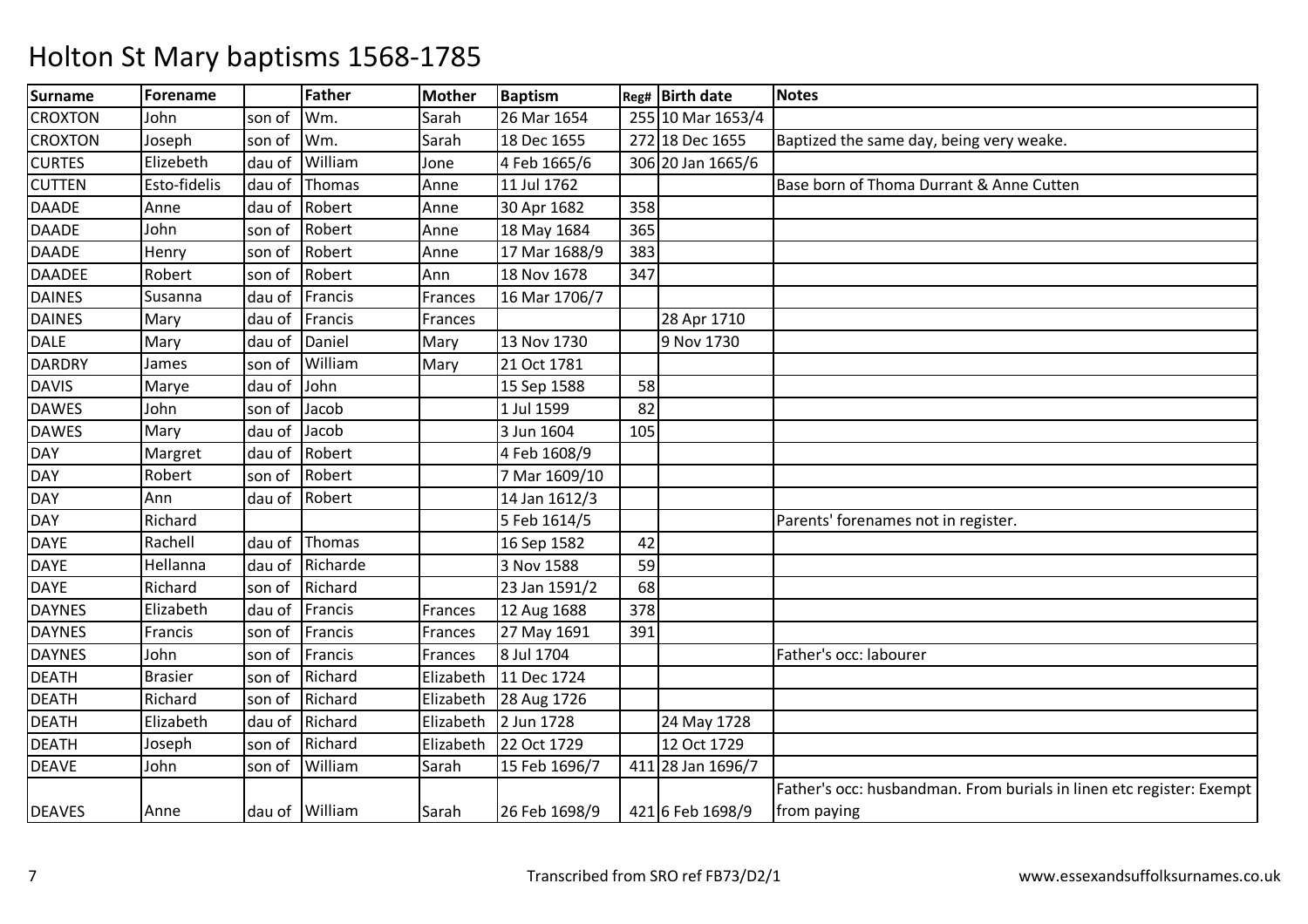| Surname        | Forename                    |        | <b>Father</b>  | <b>Mother</b> | <b>Baptism</b> |     | Reg# Birth date   | <b>Notes</b>                                                                |
|----------------|-----------------------------|--------|----------------|---------------|----------------|-----|-------------------|-----------------------------------------------------------------------------|
|                |                             |        |                |               |                |     |                   | Father's occ: day labourer. From burials in linen etc register: The said    |
| <b>DEAVES</b>  | Elizabeth                   | dau of | Will.          | Sarah         | 26 Jan 1700/1  |     | 432 12 Jan 1700/1 | father exempted. He receives alms.                                          |
|                |                             |        |                |               |                |     |                   | Father's occ: day labourer. From burials in linen etc register: [the        |
| <b>DEAVES</b>  | William                     | son of | William        | Sarah         | 21 Jun 1702    |     | 439 11 Jun 1702   | father] receiveth alms.                                                     |
| <b>DEAVES</b>  | Susanna                     | dau of | Wm.            | Sarah         | 9 Jul 1704     |     |                   | Father's occ: labourer                                                      |
| <b>DEINES</b>  | Elizabeth                   | dau of | John           | Sarah         | 30 Sep 1733    |     |                   | Legal daughter. Privately babtized.                                         |
| <b>DEINES</b>  | Richard                     | son of | John           | Sarah         | 18 Jan 1735/6  |     | 10 Jan 1735/6     | Richard and Mary, legal son and daughter of                                 |
| <b>DEINES</b>  | Mary                        | dau of | John           | Sarah         | 18 Jan 1735/6  |     | 10 Jan 1735/6     | Richard and Mary, legal son and daughter of                                 |
| <b>DERHAM</b>  | Robt.                       | son of | Baldwyn        |               | 20 Jan 1568/9  | 5   |                   |                                                                             |
| <b>DERHAM</b>  | Beniemen                    | son of | Balldiwen      |               | 20 Mar 1569/70 | 8   |                   |                                                                             |
|                |                             |        |                |               |                |     |                   |                                                                             |
|                |                             |        |                |               |                |     |                   | Ann and Agnes, daughters of Robert Day/Dey, appear to have both             |
|                |                             |        |                |               |                |     |                   | been baptised in Jan 1612/3. The registers at this date can be a little     |
| <b>DEY</b>     | Agnes                       | dau of | Robert         |               | 31 Jan 1612/3  |     |                   | jumbled though so the baptisms could be a year apart.                       |
| <b>DEYNES</b>  | Dinah                       | dau of | Francis        |               | 23 Feb 1657/8  |     | 283 15 Feb 1657/8 |                                                                             |
| <b>DEYNES</b>  | George                      | son of | Francis        |               | 9 Nov 1659     |     | 288 25 Oct 1659   |                                                                             |
| <b>DEYNES</b>  | Alice                       | dau of | Francis        |               | 26 Nov 1660    |     | 290 9 Nov 1660    |                                                                             |
| <b>DEYNES</b>  | Francis                     | son of | Francis        | Elizebeth     | 26 Dec 1666    |     | 308 11 Dec 1666   |                                                                             |
| <b>DEYNES</b>  | John                        | son of | Francis        | Elizebeth     | 11 Jun 1668    |     | 311 11 Jun 1668   | Baptized not being well the same day [as his birth]                         |
| <b>DEYNES</b>  | Thomas                      | son of | Francis        | Elizebeth     | 28 Jul 1670    |     | 317 14 Jul 1670   |                                                                             |
| <b>DEYNES</b>  | Daniel                      | son of |                | Elizabeth     | 24 Nov 1673    | 329 |                   | Son of Elizabeth Deynes, wid. [widow], by whom we know not.                 |
| <b>DEYNES</b>  | Francis                     | son of | Francis        | Frances       | 31 Mar 1690    | 387 |                   |                                                                             |
| <b>DEYNES</b>  | Dinah                       | dau of | Francis        | Frances       | 27 Nov 1692    | 395 |                   |                                                                             |
| <b>DEYNES</b>  | Frances                     | dau of | Francis        | Frances       | 6 Dec 1695     |     | 407 1 Nov 1695    |                                                                             |
| <b>DEYNES</b>  | Alice                       | dau of | Francis        | Frances       | 11 Jul 1699    |     | 425 19 Apr 1699   | Father's occ: day labourer. From burials in linen etc register:<br>exempted |
| <b>DEYNES</b>  | Sarah                       | dau of | Francis        | Frances       | 17 Oct 1701    |     | 436 6 Oct 1701    | From burials in linen etc register: [the father] receiveth alms.            |
| <b>DEYNES</b>  | Sarah                       | dau of |                | Sarah         | 29 Sep 1726    |     | 26 Sep 1726       |                                                                             |
|                |                             |        |                |               |                |     |                   |                                                                             |
| <b>DORKIN</b>  | Mary Eleanor dau of Anthony |        |                | Mary          | 3 Sep 1767     |     |                   |                                                                             |
| <b>DORKINS</b> | Elizabeth                   |        | dau of Anthony | Mary          | 6 Sep 1769     |     |                   |                                                                             |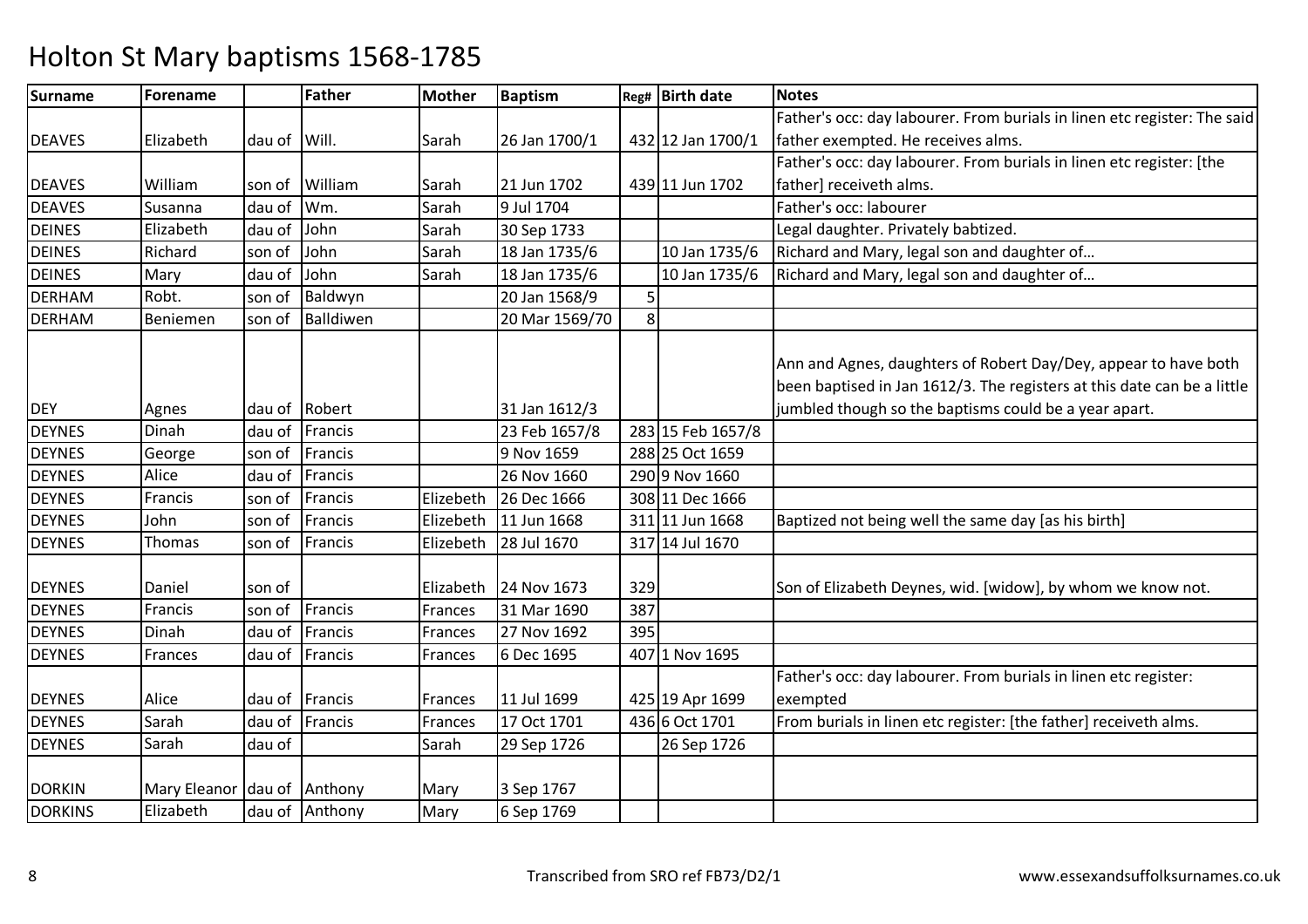| <b>Surname</b>   | Forename |        | <b>Father</b> | Mother    | <b>Baptism</b> |     | Reg# Birth date | <b>Notes</b>                                                       |
|------------------|----------|--------|---------------|-----------|----------------|-----|-----------------|--------------------------------------------------------------------|
| <b>DOUBLE</b>    | John     | son of | John          | Trephany  | 12 Aug 1744    |     |                 |                                                                    |
| <b>DOUBLE</b>    | John     | son of | George        | Mary      | 15 Jan 1748/9  |     |                 |                                                                    |
| <b>DOUBLE</b>    | Mary     | dau of | George        | Mary      | 5 May 1751     |     |                 |                                                                    |
| <b>DOUBLE</b>    | Henry    | son of | George        | Mary      | 12 Oct 1753    |     |                 |                                                                    |
| <b>DOUBLE</b>    | Abigail  | dau of | George        | Mary      | 22 Feb 1755    |     |                 |                                                                    |
| <b>DOUBLE</b>    | Joseph   | son of | George        | Mary      | 6 Jan 1758     |     |                 |                                                                    |
| <b>DOUBLE</b>    | Anne     | dau of | George        | Mary      | 27 Jan 1760    |     |                 |                                                                    |
| <b>DOUBLE</b>    | William  | son of | George        | Mary      | 7 Jun 1761     |     |                 |                                                                    |
| <b>DOUBLE</b>    | Daniel   | son of | George        | Mary      | 26 Jul 1762    |     |                 | Daniel and Barbary, son and daughter of                            |
| <b>DOUBLE</b>    | Barbary  | son of | George        | Mary      | 26 Jul 1762    |     |                 | Daniel and Barbary, son and daughter of                            |
| <b>DOUBLE</b>    | Frances  | dau of | George        | Mary      | 29 Nov 1767    |     |                 |                                                                    |
| <b>DOUBLE</b>    | Mary     | dau of | George        | Mary      | 21 Oct 1770    |     |                 | Daugther of George Double junr.                                    |
| <b>DOUBLE</b>    | Martha   | dau of | George        | Mary      | 15 Nov 1772    |     |                 |                                                                    |
| <b>DOUBLE</b>    | John     | son of | John          | Ann       | 18 Jul 1773    |     |                 |                                                                    |
| <b>DOUBLE</b>    | George   | son of | George        | Mary      | 19 Mar 1775    |     |                 |                                                                    |
| <b>DOUBLE</b>    | Abigail  | dau of | George        | Mary      | 18 May 1777    |     |                 | Privately                                                          |
| <b>DOUBLE</b>    | Henry    | son of | George        | Mary      | 5 Dec 1779     |     |                 |                                                                    |
| <b>DOUBLE</b>    | Mary     | dau of | Joseph        | Mary      | 28 May 1780    |     |                 |                                                                    |
| <b>DOUBLE</b>    | Mary     | dau of | John          | Ann       | 7 Jan 1781     |     |                 |                                                                    |
| <b>DOWENS</b>    | John     |        |               |           | 3 Dec 1615     |     |                 | Parents' forenames not in register.                                |
|                  |          |        |               |           |                |     |                 | Surname spelt both Downs and Dowens in same entry. Entered         |
|                  |          |        |               |           |                |     |                 | among baptisms for Jan and Feb 1612/3, so the baptism might be     |
| <b>DOWNS</b>     | Richard  | son of | John          |           | 11 Apr 1612    |     |                 | either 1612 or 1613.                                               |
|                  |          |        |               |           |                |     |                 | John the son of John Dunn deceased & Sarah his wife being about 16 |
|                  |          |        |               |           |                |     |                 | years old born in St Nicholas Parish in Ipswich. [year of birth]   |
| <b>DUNN</b>      | John     | son of | John          | Sarah     | 17 May 1700    | 429 |                 | 1684 estimated]                                                    |
|                  |          |        |               |           |                |     |                 | Base born of Joseph Dunningham of Elmsett & Martha Leman of this   |
| <b>DUNNIGHAM</b> | Mary     | dau of | Joseph        |           | 17 Jun 1770    |     |                 | Parish.                                                            |
| <b>DURRANT</b>   | Thomas   | son of | Thomas        | Elizabeth | 25 Jun 1732    |     | 20 Jun 1732     |                                                                    |
| <b>DURRANT</b>   | John     | son of | Thom.         | Elizabeth | 27 Jan 1733/4  |     | 4 Jan 1733/4    |                                                                    |
| <b>DURRANT</b>   | Thomas   | son of | Thomas        | Elizabeth | 30 Mar 1735    |     | 20 Mar 1734/5   |                                                                    |
| <b>DURRANT</b>   | Stephen  | son of | Thomas        | Elizabeth | 3 Apr 1748     |     |                 |                                                                    |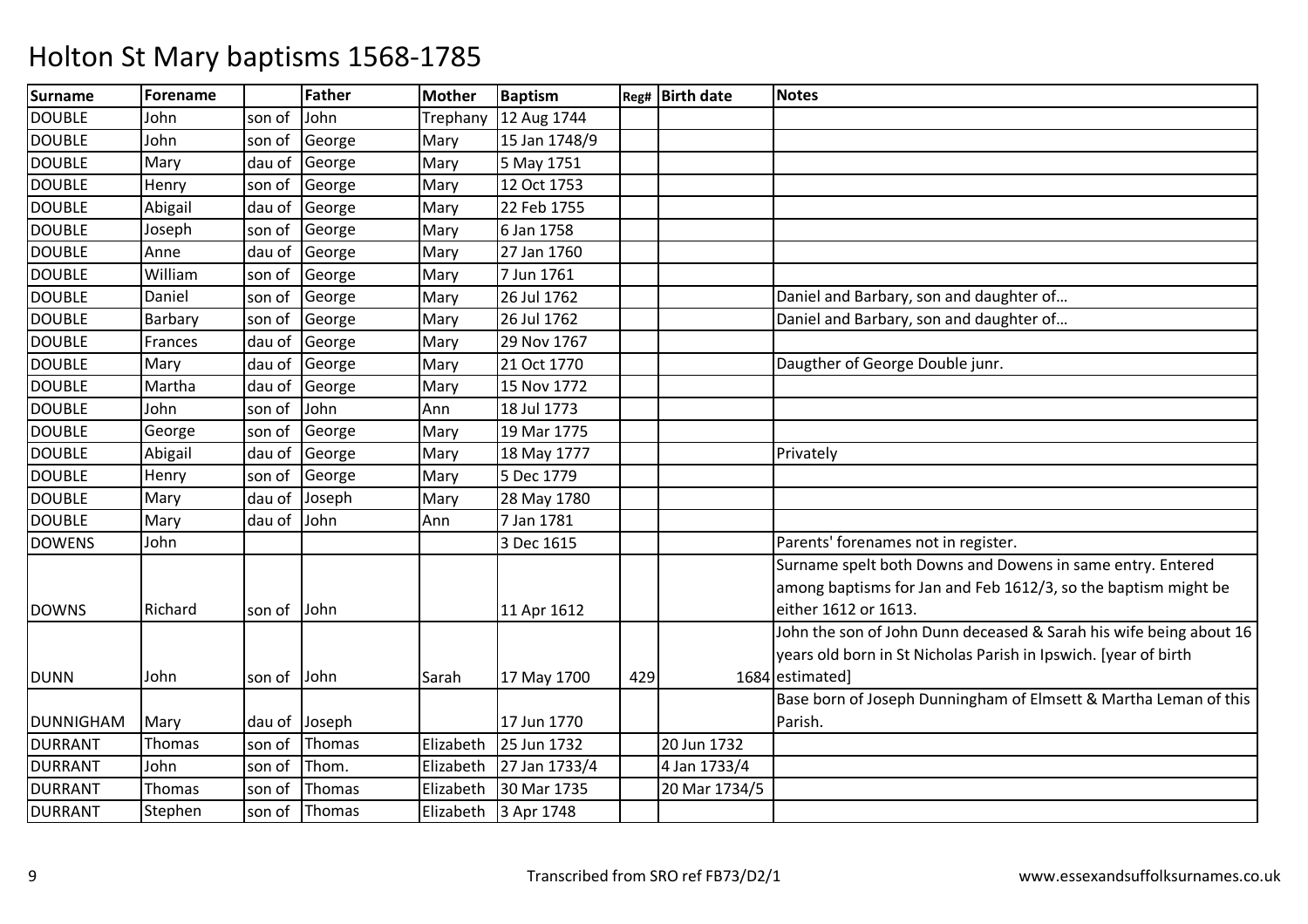| <b>Surname</b>   | Forename     |        | <b>Father</b> | <b>Mother</b> | <b>Baptism</b> |     | Reg# Birth date  | <b>Notes</b>                                                      |
|------------------|--------------|--------|---------------|---------------|----------------|-----|------------------|-------------------------------------------------------------------|
| <b>DURRANT</b>   | Abraham      | son of | Thomas        | Elizabeth     | 10 Nov 1751    |     |                  |                                                                   |
| <b>DURRANT</b>   | Hannah       | dau of | Thomas        | Elizab.       | 9 Feb 1755     |     |                  |                                                                   |
| <b>DURRANT</b>   | William      | son of | Thomas        | Elizabeth     | 13 Mar 1757    |     |                  |                                                                   |
| <b>DURRANT</b>   | Esto-fidelis | dau of | Thomas        | Anne          | 11 Jul 1762    |     |                  | Base born of Thoma Durrant & Anne Cutten                          |
| <b>DURRANT</b>   | Ellen        | dau of | Abraham       | Ellen         | 8 Feb 1778     |     |                  |                                                                   |
| <b>DURRANT</b>   | Eleanor      | dau of | Abraham       | Ellen         | 16 May 1779    |     |                  | Privately                                                         |
| <b>DURRANT</b>   | Mary         | dau of | Abraham       | Ellen         | 21 Jan 1781    |     |                  |                                                                   |
| <b>DURRIFALL</b> | Sarahe       | dau of | Richard       |               | 2 Nov 1572     | 15  |                  |                                                                   |
| <b>DURRIFALL</b> | Thomas       | son of | Richard       |               | 1 Jun 1574     | 21  |                  |                                                                   |
| <b>DURRIFALL</b> | Robt.        | son of | Richard       |               | 13 Apr 1576    | 27  |                  |                                                                   |
| <b>DURRIFALL</b> | Dorithye     | dau of | Richard       |               | 7 Sep 1578     | 33  |                  |                                                                   |
| <b>ELY</b>       | Susannah     | dau of | William       | Alice         | 6 Feb 1774     |     |                  |                                                                   |
| <b>ELY</b>       | Sarah        | dau of | William       | Alice         | Apr 1777       |     |                  | Privately. Day of month not in register.                          |
| <b>ELY</b>       | Susannah     | dau of | William       | Alice         | 21 May 1778    |     |                  |                                                                   |
| <b>ELY</b>       | Hannah       | dau of | William       | Alice         | 8 Aug 1779     |     |                  |                                                                   |
| FEILD            | Anna         | dau of | William       |               | 30 Jan 1624/5  |     |                  |                                                                   |
| <b>FINCH</b>     | Rachel?      | dau of | Wm.           |               | 20 Feb 1652/3  | 253 |                  | Forename faded and difficult to read.                             |
| <b>FINCH</b>     | William      | son of | William       |               | 18 Feb 1654/5  |     | 264 9 Feb 1654/5 |                                                                   |
| <b>FINCH</b>     | Robert       | son of | Wm.           |               | 18 Jan 1656/7  |     | 278 7 Jan 1656/7 |                                                                   |
| <b>FINCH</b>     | Ann          | dau of | William       |               | 30 May 1659    |     | 289 20 May 1659  |                                                                   |
| <b>FISHE</b>     | Susan        | dau of | John          | Su.           | 1 Jan 1618/9   |     |                  |                                                                   |
| <b>FISHE</b>     | Edward       | son of | John          |               | 15 Apr 1621    |     |                  |                                                                   |
| <b>FISHE</b>     | Anne         | dau of | John          |               | 1 Aug 1624     |     |                  |                                                                   |
|                  |              |        |               |               |                |     |                  |                                                                   |
| <b>FISHER</b>    | Hannah       | dau of |               |               | 26 Apr 1666    |     | 307 22 Apr 1666  | Daughter of Fisher and his wife. Parents' forenames not in entry. |
| <b>FISHER</b>    | Jacob        | son of | Isaac         | Hannah        | 4 Oct 1672     | 325 |                  |                                                                   |
| <b>FISHER</b>    | Jacob        | son of | <b>Isaac</b>  | Hannah        | 14 Dec 1673    | 330 |                  |                                                                   |
|                  |              |        |               |               |                |     |                  | Daniel Fishers childe which if not still born died presently      |
|                  |              |        |               |               |                |     |                  | unbaptized. No date other than year. Entered between baptisms in  |
| <b>FISHER</b>    | $\ast$       |        | Daniel        |               | 1678 345       |     |                  | Apr and Aug.                                                      |
| <b>FISHER</b>    | Ann          | dau of | Daniel        | Martha        | 8 Aug 1680     | 353 |                  |                                                                   |
| <b>FISHER</b>    | Daniel       | son of | Daniel        | Martha        | 13 Jul 1682    | 360 |                  |                                                                   |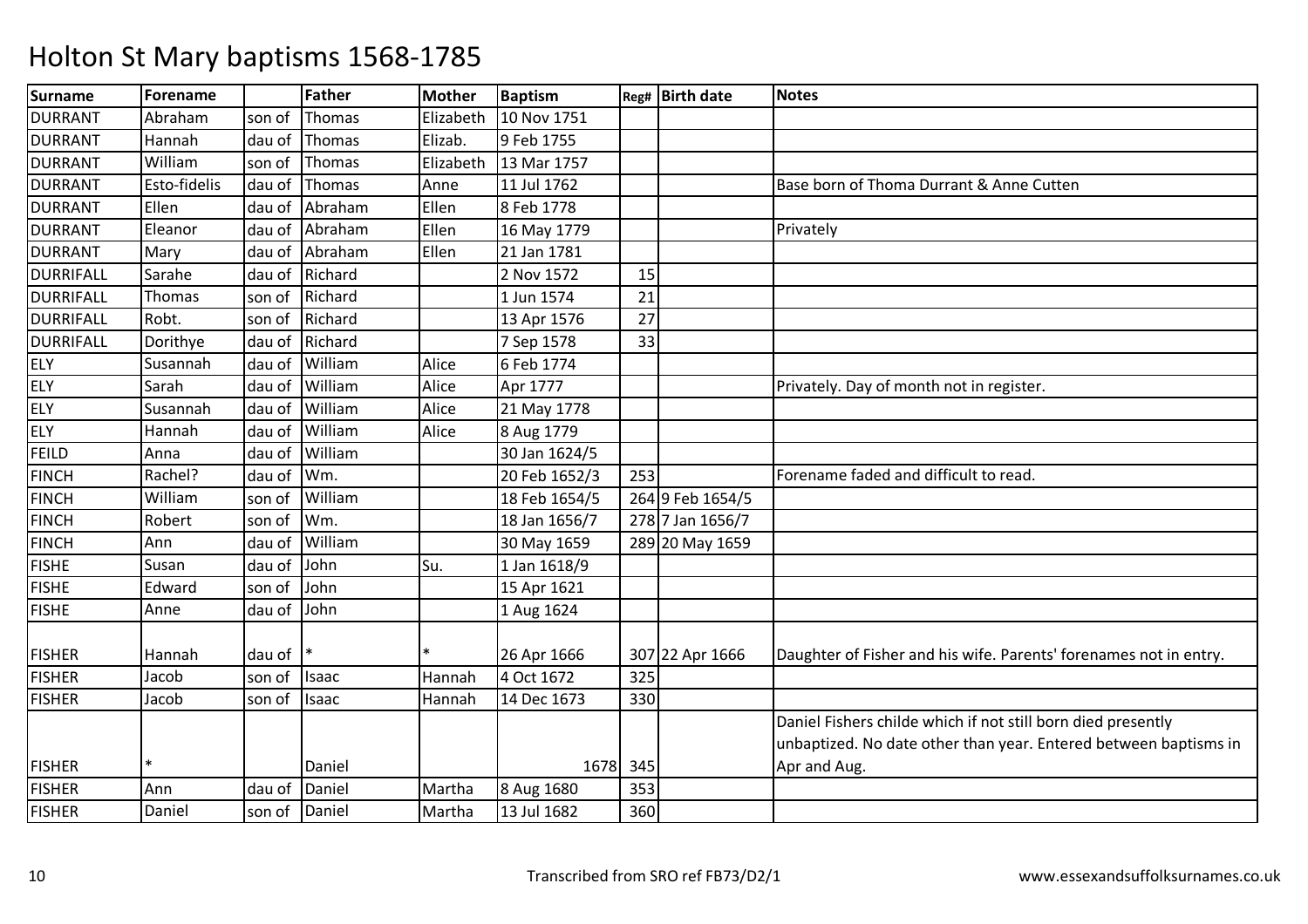| Surname          | <b>Forename</b> |        | <b>Father</b> | <b>Mother</b> | <b>Baptism</b>         | Reg# | <b>Birth date</b> | <b>Notes</b>                                                       |
|------------------|-----------------|--------|---------------|---------------|------------------------|------|-------------------|--------------------------------------------------------------------|
| <b>FISHER</b>    | Isaac           | son of | Daniel        | Martha        | 28 Sep 1684            | 367  |                   | Isaac and William the sonnes of                                    |
| <b>FISHER</b>    | William         | son of | Daniel        | Martha        | 28 Sep 1684            | 368  |                   | Isaac and William the sonnes of                                    |
| <b>FISHER</b>    | Anne            | dau of | Daniel        | Martha        | 11 Jul 1686            | 373  |                   |                                                                    |
| <b>FULLER</b>    | Robert          | son of | Robert        |               | 8 Mar 1611/2           |      |                   |                                                                    |
| <b>FULLER</b>    | Thomas          | son of | Robert        |               | 8 Nov 1613             |      |                   |                                                                    |
| <b>FULLER</b>    | John            |        |               |               | 10 Sep 1615            |      |                   | Parents' forenames not in register.                                |
| GARDENER         | John            | son of | Edward        |               | 10 Feb 1627/8          | 235  |                   | Out of sequence, entered after 1640 baptisms.                      |
| <b>GARDENER</b>  | Henry           | son of | Edward        |               | 12 Nov 1632            | 236  |                   | Out of sequence, entered after 1640 baptisms.                      |
| <b>GARDENER</b>  | Elisabeth       | dau of | Edward        |               | Elisabeth? 10 Jul 1650 | 250  |                   | Mother's name faded and difficult to read.                         |
| <b>GARDINER</b>  | Sarah           | dau of | Hennery       | Anne          | 29 Sep 1661            |      | 294 15 Sep 1661   |                                                                    |
| <b>GARDINER</b>  | Mary            | dau of | Hennery       | Anne          | 3 Sep 1665             | 305  |                   |                                                                    |
| <b>GARDINER</b>  | Hennery         | son of | Hennery       | Ann           | 2 Jul 1668             | 313  |                   |                                                                    |
| <b>GARDINER</b>  | John            | son of | Henry         | Susan         | 11 Nov 1671            |      | 319 27 Oct 1671   |                                                                    |
| GARDINER         | Edmund          | son of | John          | Mary          | 17 Sep 1704            |      |                   |                                                                    |
| <b>GARDINER</b>  | Mary            | dau of | John          | Mary          | 10 Nov 1706            |      |                   |                                                                    |
| <b>GARDINER</b>  | Elizabeth       | dau of | Daniel        | Eliz.         | 27 Jun 1736            |      | 11 Jun 1736       |                                                                    |
| GARDINER         | Willm.          | son of | Daniel        | Eliz.         | 29 Jan 1737/8          |      |                   |                                                                    |
|                  |                 |        |               |               |                        |      |                   | Base born son of William Gardiner of Great Bromley and Elizabeth   |
| <b>GARDINER</b>  | Gardiner        | son of | William       |               | 17 May 1767            |      |                   | Stowers of this parish.                                            |
| <b>GARDNER</b>   | Elizabeth       | dau of | John          | Mary          | 27 Jun 1697            |      | 415 1 Jun 1697    |                                                                    |
|                  |                 |        |               |               |                        |      |                   | Father's occ: day labourer. From burials in linen etc register: 6d |
| <b>GARDNER</b>   | John            | son of | John          | Mary          | 14 May 1699            |      | 424 4 May 1699    | exempted                                                           |
| <b>GARDNER</b>   | Henry           | son of | John          | Mary          | 15 Jun 1702            |      | 438 11 May 1702   | From burials in linen etc register: [the father] receiveth alms.   |
|                  |                 |        |               |               |                        |      |                   | Forename and parents' forenames not in register. Entered at top of |
| <b>GARNER</b>    | $\ast$          |        |               |               | 27 Jan 1627/8          |      |                   | 1627 baptisms, so could be 1626/7 or 1627/8.                       |
| <b>GARNER</b>    | Margaret        | dau of | Edward        |               | 17 Dec 1654            |      | 260 3 Dec 1654    |                                                                    |
| GARNER           | Anne            | dau of | Henry         |               | 18 Jan 1656/7          |      | 277 6 Jan 1656/7  |                                                                    |
| <b>GARNER</b>    | Mary            | dau of | John          | Mary          | 3 Apr 1695             | 404  |                   |                                                                    |
| <b>GARNER</b>    | Stephen         | son of | Jn.           | Mary          | 14 Nov 1708            |      | 4 Nov 1708        |                                                                    |
| <b>GARNER</b>    | Daniel          | son of | John          | Mary          | 3 May 1713             |      | 22 Apr 1713       |                                                                    |
| <b>GLANFIELD</b> | John            | son of | John          |               | 1 Oct 1654             |      | 258 17 Sep 1654   |                                                                    |
| GLANNDFIELLD     | Edwarde         | son of | Edmunde       |               | 21 Aug 1575            | 26   |                   |                                                                    |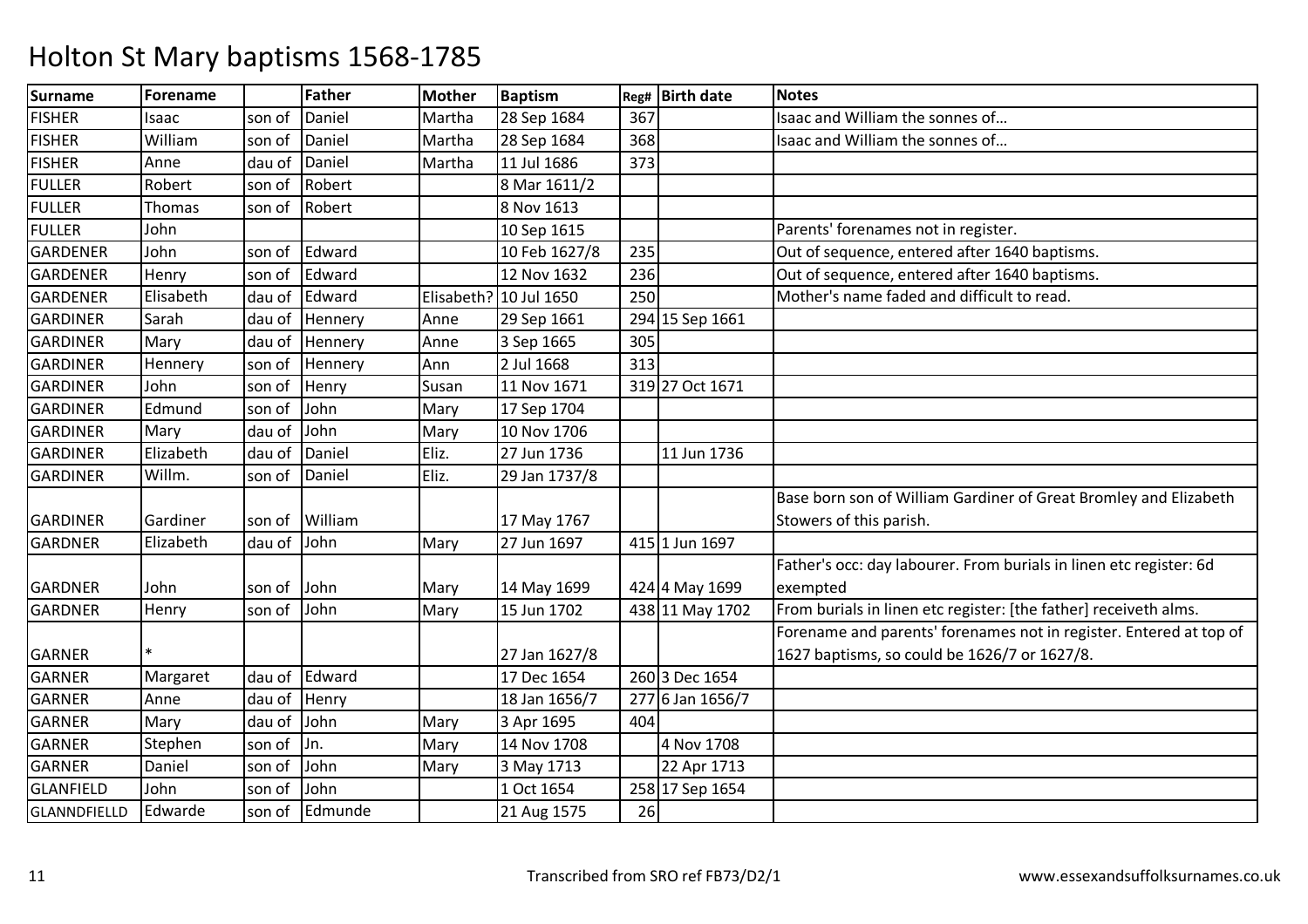| <b>Surname</b>    | Forename        |               | <b>Father</b> | <b>Mother</b> | <b>Baptism</b> | Reg#           | <b>Birth date</b> | <b>Notes</b>                                                      |
|-------------------|-----------------|---------------|---------------|---------------|----------------|----------------|-------------------|-------------------------------------------------------------------|
| <b>GOSLYN</b>     | Alis            | dau of        | John          |               | 28 May 1604    | 104            |                   |                                                                   |
| <b>GOSLYNE</b>    | William         | son of        | John          |               | 12 Aug 1599    | 84             |                   |                                                                   |
| <b>GOSLYNE</b>    | Steven          | son of        | Edward        |               | 29 Mar 1601    | 90             |                   |                                                                   |
| <b>GOSLYNG</b>    | Peter           | son of        | Edward        |               | 30 Nov 1603    | 102            |                   |                                                                   |
| <b>GOSNOLD</b>    | <b>Briget</b>   | dau of        | John          |               | 1 Nov 1616     |                |                   |                                                                   |
| <b>GOSSLINGE</b>  | Edward          | son of        | Thomas        |               | 25 Jul 1568    | $\overline{3}$ |                   |                                                                   |
| <b>GOSSLINGE</b>  | Jeremye         | son of        | Edwarde       |               | 2 Apr 1598     | 79             |                   | Jeremy and Sara, son and daughter                                 |
| <b>GOSSLINGE</b>  | Sara            | dau of        | Edwarde       |               | 2 Apr 1598     | 80             |                   |                                                                   |
| GOSSNOLD          | <b>Bridget</b>  | dau of        | John          | Hester        | 8 Dec 1583     | 49             |                   |                                                                   |
| <b>GOSSNOLDE</b>  | John            | son of        | John          |               | 30 Oct 1586    | 53             |                   |                                                                   |
| <b>GOSSNOLLDE</b> | <b>Bridgett</b> | dau of        | Peter         |               | 1 Feb 1594/5   | 73             |                   |                                                                   |
| <b>GOSTLYNGE</b>  | Thomas          | son of        | Thomas        |               | 4 Oct 1571     | 13             |                   |                                                                   |
| <b>GRANGER</b>    | John            | son of        | John          |               | 16 Dec 1589    | 60             |                   |                                                                   |
| <b>GREEN</b>      | Thomas          | son of        | Thomas        | Rachel        | 29 Mar 1674    | 333            |                   |                                                                   |
| GREEN             | William         | son of        | John          | Mary          | 27 Jan 1682/3  | 362            |                   |                                                                   |
| <b>GREEN</b>      | John            | son of        | Francis       | Catherine     | 26 Mar 1727    |                | 14 Mar 1727       |                                                                   |
| <b>GREEN</b>      | Elizabeth       | dau of        | Francis       | Catherine     | 14 May 1729    |                | 30 Apr 1729       |                                                                   |
| <b>GRIMES</b>     | Robt.           | son of        | Robt.         |               | 7 Feb 1623/4   |                |                   |                                                                   |
| <b>GROSS</b>      | Thomas          | son of        | Thomas        | Alice         | 28 Jul 1745    |                |                   |                                                                   |
| <b>GUNN</b>       | Ann             | dau of        | John          | Ann           | 27 Jul 1777    |                |                   |                                                                   |
| <b>HAMMOND</b>    | Mary            | dau of        | Thomas        | Mary          | 2 Mar 1777     |                |                   |                                                                   |
| <b>HAMMOND</b>    | Jacob           | son of        | Thomas        | Mary          | 18 Oct 1779    |                |                   | Privately                                                         |
| <b>HAMMOND</b>    | William         | son of        | Thomas        | Mary          | 25 Dec 1781    |                |                   |                                                                   |
| <b>HAMMOND</b>    | Sarah           | dau of        | Thomas        | Mary          | 22 Feb 1784    |                |                   |                                                                   |
|                   |                 |               |               |               |                |                |                   | Base born son of Edward Sawyer late of Great Bromley in Essex and |
| <b>HERSOM</b>     | Edward          | son of        |               | Hannah        | 20 Nov 1768    |                |                   | Hannah Hersom of this Parish.                                     |
| <b>HERSON</b>     | Samuel          | son of        | George        | Susan         | 18 Feb 1753    |                |                   |                                                                   |
| <b>HERSON</b>     | William         | son of        | George        | Susan         | 22 Jun 1755    |                |                   |                                                                   |
| <b>HERSON</b>     | Thomas          | son of        | George        | Susan         | 19 Oct 1760    |                |                   |                                                                   |
| <b>HERSON</b>     | Johnathan       | son of        |               | Esther        | 16 Jul 1769    |                |                   | <b>Base born</b>                                                  |
| <b>HERSON</b>     | Jacob           | son of        |               | Esther        | 17 Mar 1771    |                |                   | A second base born son of Esther Herson                           |
| <b>HILL</b>       | Sarah           | dau of Daniel |               | Sarah         | 14 Sep 1746    |                |                   |                                                                   |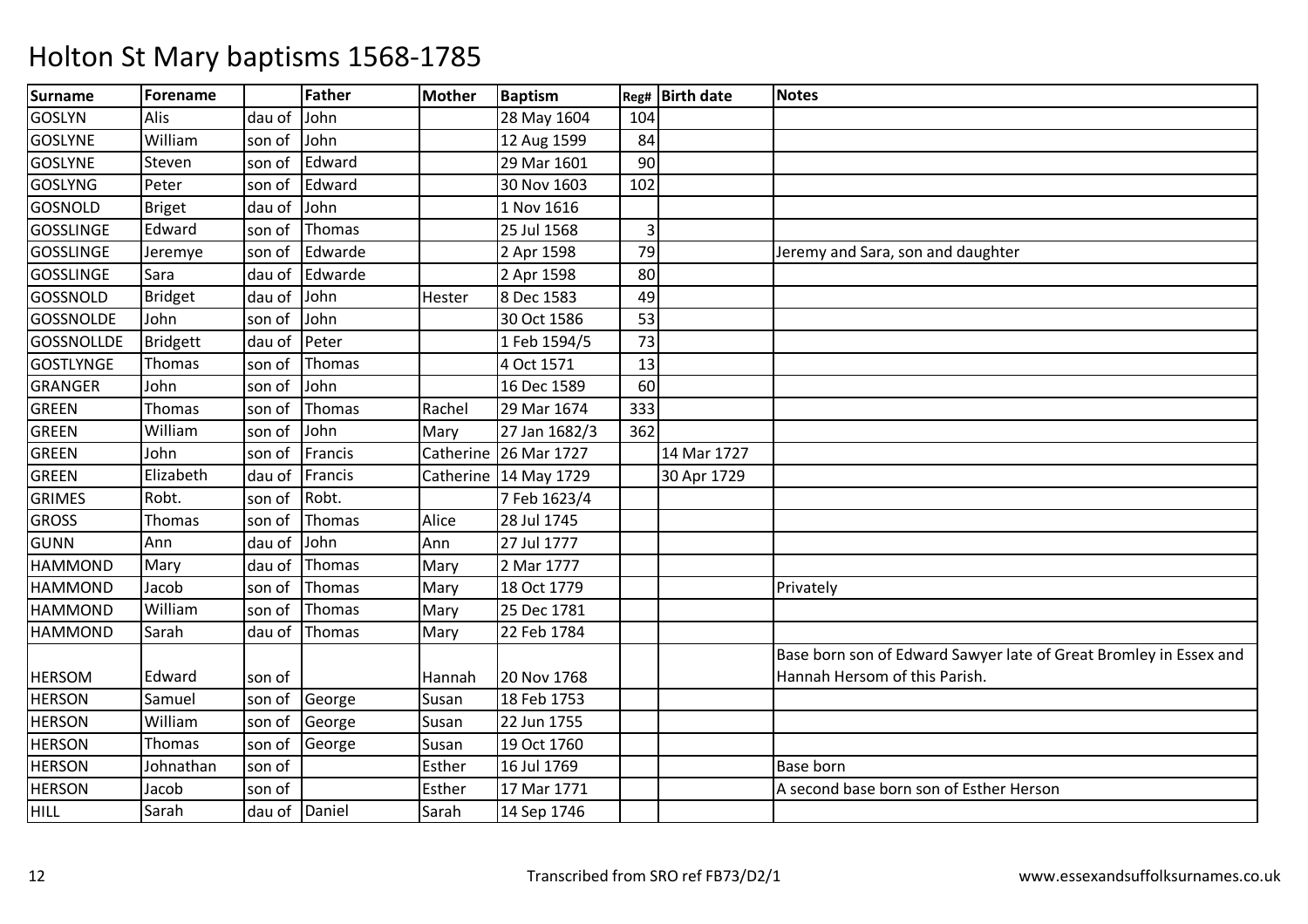| <b>Surname</b>   | Forename            |        | <b>Father</b> | <b>Mother</b> | <b>Baptism</b> |     | Reg# Birth date   | <b>Notes</b>                                                   |
|------------------|---------------------|--------|---------------|---------------|----------------|-----|-------------------|----------------------------------------------------------------|
| HILL             | Daniel              | son of | Daniel        | Sarah         | 27 Mar 1752    |     |                   |                                                                |
| HILL             | Jeremiah            | son of | Daniel        | Sarah         | 13 Jan 1754    |     |                   |                                                                |
| <b>HILL</b>      | Eleanor             | dau of | Daniel        | Mary          | 24 Aug 1759    |     |                   |                                                                |
| HILL             | Alice               | dau of | Daniel        | Mary          | 14 May 1762    |     |                   |                                                                |
| HILL             | Elizabeth           | dau of | Daniel        | Mary          | 20 Apr 1766    |     |                   |                                                                |
| <b>HILS</b>      | Peter               | son of | Willyam       |               | 30 Oct 1603    | 101 |                   |                                                                |
| <b>HILS</b>      | John                | son of | Willm.        |               | 25 Jul 1605    |     |                   |                                                                |
| <b>HILS</b>      | Willm.              | son of | Willm.        |               | 22 Mar 1606/7  |     |                   |                                                                |
| <b>HILS</b>      | Jonathan            | son of | Willm.        |               | 20 Jan 1609/10 |     |                   |                                                                |
| <b>HILS</b>      | Thomas              | son of | Willm.        |               | 9 Apr 1610     |     |                   |                                                                |
| <b>HILS</b>      | Robert              | son of | Willm.        |               | 26 Nov 1612    |     |                   |                                                                |
|                  |                     |        |               |               |                |     |                   | Parents' forenames not in register. Entered at the top of 1614 |
| <b>HILS</b>      | Elizabeth           |        |               |               | 1 Nov 1614/5   |     |                   | baptisms, so could be 1613/4 or 1614/5.                        |
| <b>HINERD</b>    | William             | son of | Robert        | Elizabeth     | 4 May 1777     |     |                   | Privately                                                      |
| <b>HOLLOWELL</b> | John                | son of | John          | Elizabeth     | 9 May 1680     | 351 |                   |                                                                |
| <b>HONERD</b>    | Sarah               | dau of | Robert        | Elizabeth     | Oct 1775       |     |                   | Day of month not in register.                                  |
| <b>HOY</b>       | Sarah               | dau of | Robert        | Mary          | 23 Jul 1775    |     |                   |                                                                |
| <b>HOY</b>       | Elizabeth           | dau of | William       | Alice         | 26 Nov 1775    |     |                   |                                                                |
| <b>HOY</b>       | Ellen               | dau of | Robert        | Mary          | 1777           |     |                   | No date. Entered after baptism in Sep 1777.                    |
| <b>HOY</b>       | Ann                 | dau of | Robert        | Mary          | 23 Jan 1774    |     |                   |                                                                |
| <b>HOYE</b>      | Hannah              | dau of | Robert        | Mary          | 10 Nov 1765    |     |                   |                                                                |
|                  |                     |        |               |               |                |     |                   |                                                                |
| <b>HOYE</b>      | John Durrant son of |        | Robert        | Mary          | 29 Nov 1767    |     |                   |                                                                |
| <b>HOYE</b>      | Elizabeth           | dau of | Robert        | Mary          | 11 Feb 1770    |     |                   |                                                                |
| <b>HOYE</b>      | Judith              | dau of | Robt.         | Mary          | 15 Mar 1772    |     |                   |                                                                |
| <b>HUDSON</b>    | John                | son of | Nathaniel     | Mary          | 22 Sep 1672    |     | 324 13 Sep 1672   |                                                                |
| <b>HUDSON</b>    | Hannah              | dau of | Nath.         | Mary          | 7 Feb 1674/5   |     | 336 23 Jan 1674/5 | Father's occ: clerk                                            |
| <b>HYNARD</b>    | Robert              | son of | Robert        | Elizabeth     | 29 Dec 1771    |     |                   |                                                                |
| <b>IRELAND</b>   | Mary                | dau of | Christopher   |               | 16 May 1629    |     |                   |                                                                |
| <b>IRELANDE</b>  | John                | son of | Christopher   |               | 15 Jul 1621    |     |                   |                                                                |
| <b>JURDEN</b>    | Elizabeth           | dau of | Henrye        |               | 25 Sep 1585    | 51  |                   |                                                                |
| <b>KEMPSTER</b>  | Robt.               | son of | Roger         |               | 12 Jul 1571    | 12  |                   |                                                                |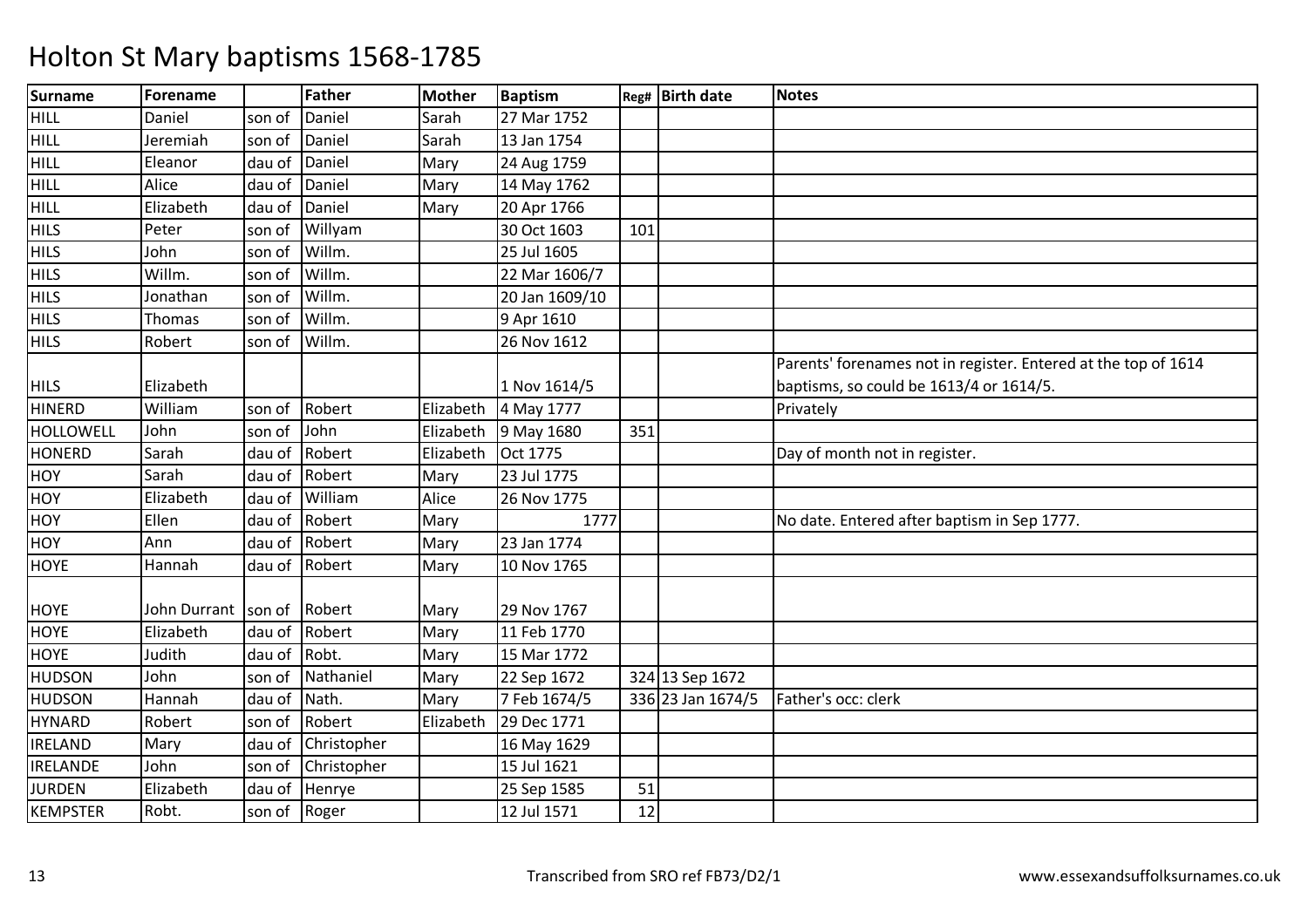| <b>Surname</b>  | Forename           |        | Father        | <b>Mother</b> | <b>Baptism</b> |     | Reg# Birth date | <b>Notes</b>                                                     |
|-----------------|--------------------|--------|---------------|---------------|----------------|-----|-----------------|------------------------------------------------------------------|
| <b>KEMPSTER</b> | Ottowell           | son of | Roger         |               | 1 Nov 1576     | 28  |                 |                                                                  |
| <b>KRICK</b>    | Mary               | dau of | Jeremy        |               | 28 Jan 1610/1  |     |                 |                                                                  |
| <b>KRICK</b>    | Elizabeth          | dau of | Jeremy        |               | 20 Dec 1612    |     |                 |                                                                  |
| <b>KYNG</b>     | Willm.             | son of | Willm.        |               | 14 Apr 1609    |     |                 |                                                                  |
| LANGHAM         | Mary               | dau of | Samuel        | Mary          | 15 Jun 1755    |     |                 |                                                                  |
| LANGHAM         | <b>Walter Cook</b> | son of |               | Mary          | 2 Aug 1778     |     |                 | <b>Base born</b>                                                 |
| LEMAN           | Mary               | dau of | Thomas        | Mary          | 27 Aug 1738    |     |                 |                                                                  |
| LEMAN           | Sarah              | dau of | Thomas        | Mary          | 27 Jan 1739/40 |     |                 |                                                                  |
| LEMAN           | Martha             | dau of | Thomas        | Mary          | 25 Oct 1741    |     |                 |                                                                  |
| LEMAN           | Thomas             | son of | Thomas        | Mary          | 27 Sep 1743    |     |                 |                                                                  |
| LEMAN           | Thomas             | son of | Thomas        | Mary          | 23 Sep 1744    |     |                 |                                                                  |
| LEMAN           | Elizabeth          | dau of | Thomas        | Mary          | 20 Sep 1747    |     |                 |                                                                  |
| LEMAN           | John               | son of | <b>Thomas</b> | Mary          | 17 Dec 1749    |     |                 |                                                                  |
| LEMAN           | Anne               | dau of | Thomas        | Mary          | 22 Dec 1751    |     |                 |                                                                  |
| LEMAN           | Henry              | son of | Thomas        | Mary          | 8 Dec 1754     |     |                 |                                                                  |
|                 |                    |        |               |               |                |     |                 | Base born of Joseph Dunningham of Elmsett & Martha Leman of this |
| LEMAN           | Mary               | dau of |               | Martha        | 17 Jun 1770    |     |                 | Parish.                                                          |
| LEWES           | Steven             | son of | Thomas        |               | 19 Apr 1629    |     |                 |                                                                  |
| LEWES           | Samuel             | son of | Stephen       | Anne          | 15 Jan 1672/3  | 327 |                 |                                                                  |
| LEWES           | Stephen            | son of | Stephen       | Mary          | 17 Feb 1733/4  |     | 9 Feb 1733/4    |                                                                  |
| LEWES           | Mary               | dau of | Steph.        | Mary          | 20 Nov 1736    |     | 20 Nov 1736     |                                                                  |
| LEWIS           | Ann                | dau of | Steven        | Jane          | 23 Nov 1660    |     | 291 7 Nov 1660  |                                                                  |
| LEWIS           | Steven             | son of | Steven        | Jane          | 8 Oct 1661     |     | 295 28 Sep 1661 |                                                                  |
| LEWIS           | David              | son of | Stephen       | Anne          | 14 Sep 1669    | 315 |                 |                                                                  |
| LEWIS           | Frances            | dau of | Stephen       | Anne          | 25 Mar 1671    | 316 |                 |                                                                  |
| LEWIS           | Jasper             | son of | Stephen       | Ann           | 7 Mar 1674/5   | 337 |                 |                                                                  |
| LEWIS           | Thomas             | son of | John          | Mary          | 16 Jan 1764    |     |                 |                                                                  |
| LEWIS           | John               | son of | John          | Mary          | 13 Apr 1766    |     |                 |                                                                  |
| LIDIA           | Susan              | dau of | Richard       | Susan         | 26 Jun 1693    | 398 |                 |                                                                  |
| LOT             | Mary               | dau of | Robert        | Grisle        | 24 Jan 1694/5  | 403 |                 |                                                                  |
| LOT             | John               | son of | Robert        | Grisle        | 17 Oct 1697    |     | 417 12 Oct 1697 |                                                                  |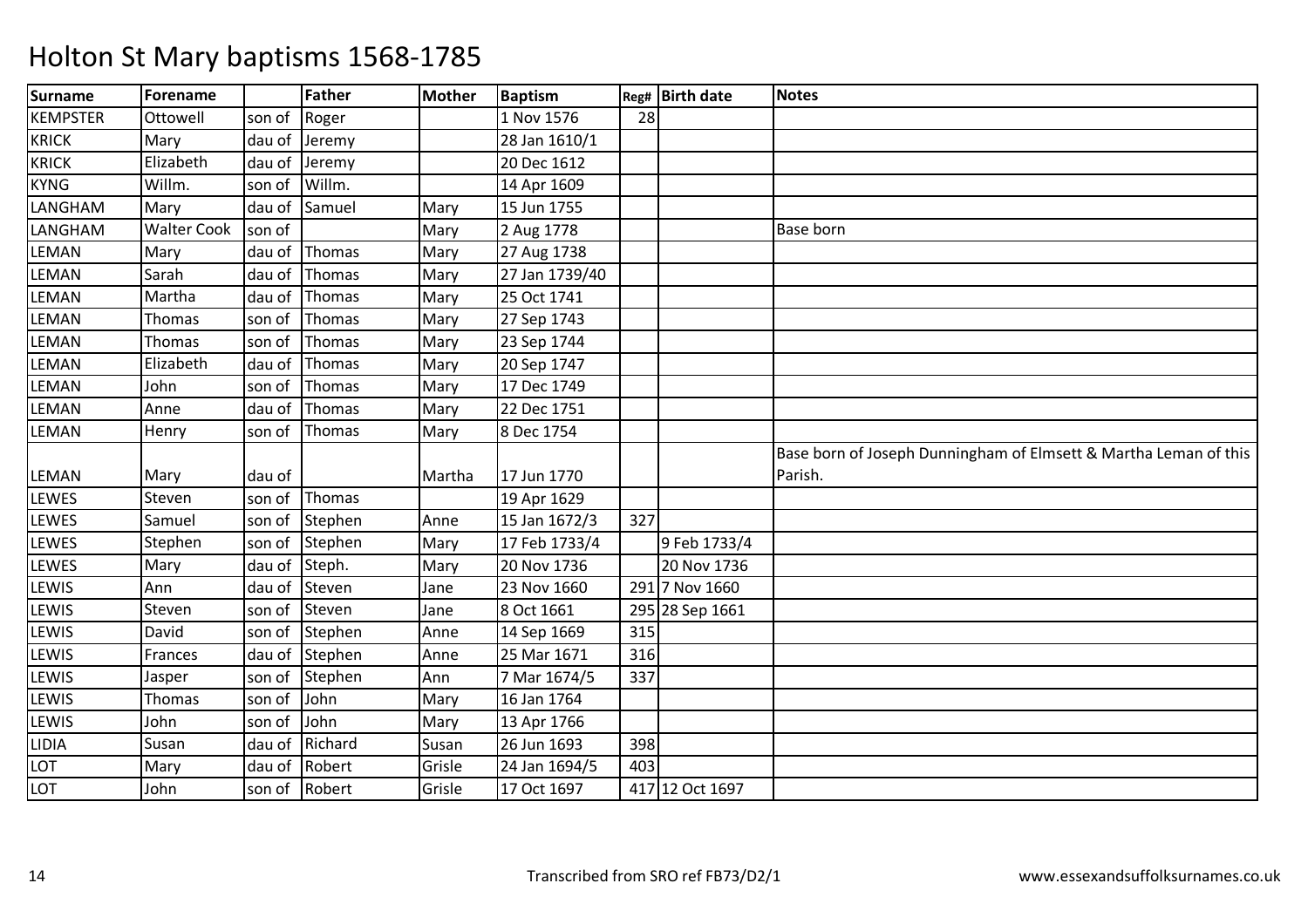| <b>Surname</b>  | Forename      |        | Father  | <b>Mother</b> | <b>Baptism</b> |     | Reg# Birth date   | <b>Notes</b>                                                       |
|-----------------|---------------|--------|---------|---------------|----------------|-----|-------------------|--------------------------------------------------------------------|
|                 |               |        |         |               |                |     |                   | Father's occ: yeoman. From burials in linen etc register: the said |
| LOT             | Isaac         | son of | Robert  | Grizle        | 5 Jun 1700     | 430 |                   | father living in Holton to pay the Kings duty                      |
| LOT             | Hannah        | dau of | Haran   | Hannah        | 13 Sep 1741    |     |                   |                                                                    |
| LOT             | Mary          | dau of | Haran   | Hannah        | 14 Aug 1743    |     |                   |                                                                    |
| LOT             | Susan         | dau of | Haran   | Hannah        | 18 Nov 1744    |     |                   |                                                                    |
| LUES            | <b>Tobias</b> | son of | Tho.    |               | 28 Sep 1623    |     |                   |                                                                    |
| LUES            | Daniel        | son of | Daniell |               | 21 Jan 1654/5  |     | 262 15 Jan 1654/5 |                                                                    |
| <b>LUES</b>     | Daniell       | son of | Daniell |               | 9 Mar 1655/6   |     | 274 27 Feb 1655/6 |                                                                    |
| <b>MALEN</b>    | James         | son of | John    | Sarah         | 21 Aug 1785    |     |                   |                                                                    |
| <b>MALEN</b>    | John          | son of | John    | Sarah         | 27 Nov 1780    |     |                   | Privately                                                          |
| <b>MALEN</b>    | Robert        | son of | John    | Sarah         | 25 Aug 1782    |     |                   |                                                                    |
| <b>MALEN</b>    | Thomas        | son of | John    | Sarah         | 18 Jan 1784    |     |                   |                                                                    |
| <b>MAN</b>      | Richard       | son of | John    | Susan         | 1 Jun 1682     | 359 |                   |                                                                    |
|                 |               |        |         |               |                |     |                   | Elizabeth Martyn als Manbye daughter of the Wedowe Martyn.         |
| <b>MANBYE</b>   | Elizabeth     | dau of |         |               | 10 Jan 1573/4  | 19  |                   | Mother's forename not in register.                                 |
| <b>MANN</b>     | Ann           | dau of | Thomas  | Mary          | 16 May 1782    |     |                   |                                                                    |
| <b>MANN</b>     | Mary          | dau of | Thomas  | Mary          | 24 Mar 1784    |     |                   |                                                                    |
| <b>MANNOCKE</b> | Willm.        | son of | Edmunde |               | 31 Dec 1578    | 34  |                   | Son of Mr Edmunde Mannocke, gent.                                  |
| <b>MANNOCKE</b> | Thomas        | son of | Edmunde |               | 28 Dec 1579    | 38  |                   | Son of Mr Edmunde Mannocke, gent.                                  |
| <b>MANNOCKE</b> | Dennyse       | dau of | Edmund  |               | 4 Dec 1581     | 41  |                   | Daughter of Mr Edmunde Mannocke, gentleman                         |
| <b>MANNOCKE</b> | Edmund        | son of | Edmund  |               | 28 Oct 1582    | 43  |                   | Son of Edmund Mannocke, gentl.                                     |
| <b>MANNOCKE</b> | Edward        | son of | Edmund  |               | 17 Oct 1583    | 48  |                   |                                                                    |
| <b>MARSHALL</b> | John          | son of | John    | Hannah        | 8 Apr 1750     |     |                   |                                                                    |
| <b>MARTIN</b>   | Elisabeth     | dau of | William |               | 21 Feb 1617/8  |     |                   |                                                                    |
| <b>MARTIN</b>   | William       | son of | William |               | 1 Jan 1619/20  |     |                   |                                                                    |
| <b>MARTIN</b>   | Thomas        | son of | Willm.  |               | 17 Mar 1621/2  |     |                   |                                                                    |
| <b>MARTIN</b>   | Mary          | dau of | William |               | 25 Apr 1625    |     |                   |                                                                    |
| <b>MARTIN</b>   | Margaret      | dau of | William |               | 6 May 1629     |     |                   |                                                                    |
| <b>MARTIN</b>   | $\ast$        | dau of | William |               | 13 Feb 1631/2  | 205 |                   | Forename not in register.                                          |
| <b>MARTIN</b>   | John          | son of | William |               | 18 Jan 1634/5  | 214 |                   |                                                                    |
| <b>MARTIN</b>   | Thomas        | son of | Thomas  |               | 12 Jul 1655    |     | 267 22 Jun 1655   |                                                                    |
| <b>MARTIN</b>   | Anne          | dau of | Thomas  |               | 25 Jan 1656/7  |     | 279 13 Jan 1656/7 |                                                                    |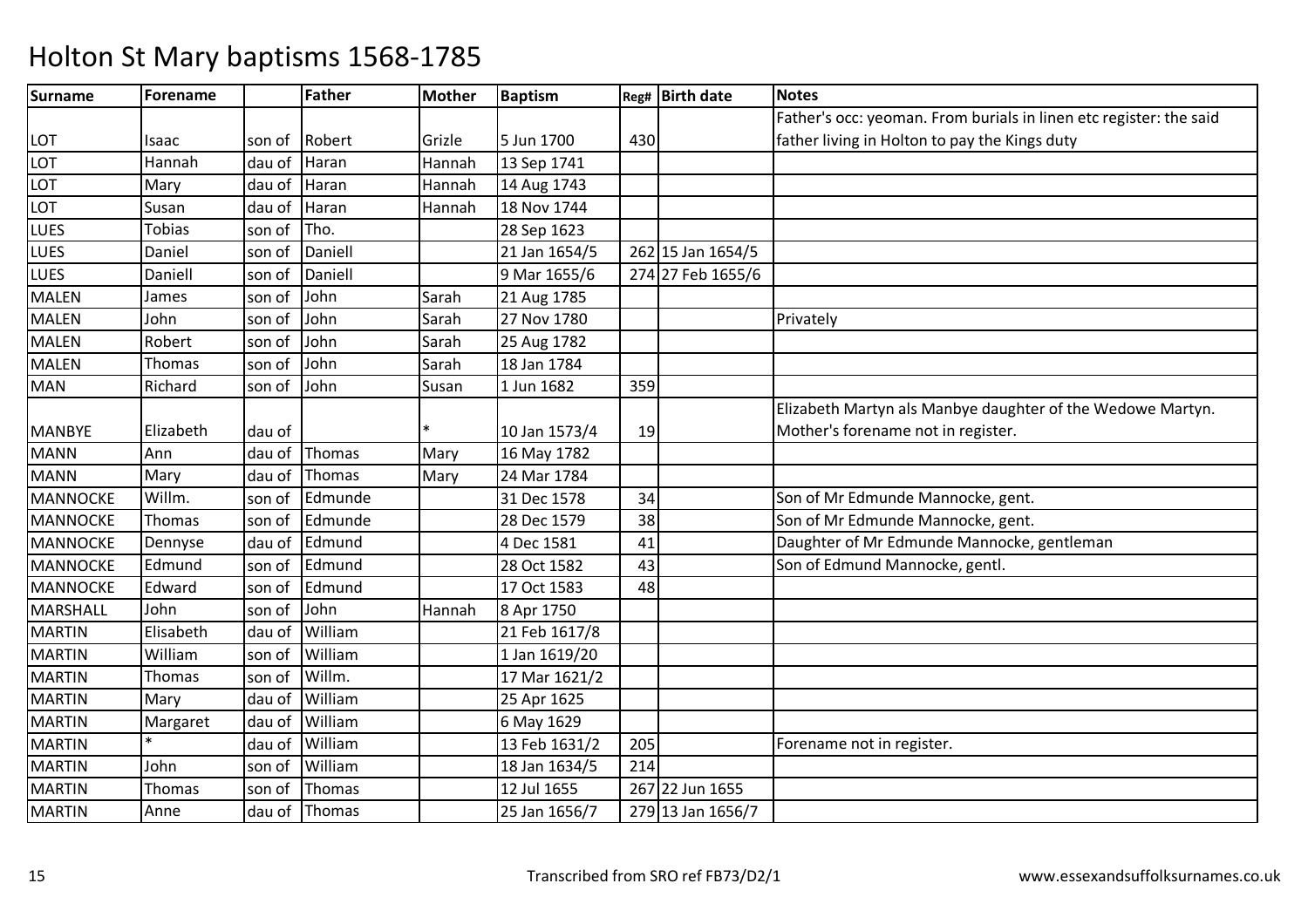| <b>Surname</b> | Forename  |        | <b>Father</b> | <b>Mother</b>  | <b>Baptism</b> |     | Reg# Birth date   | <b>Notes</b>                                                     |
|----------------|-----------|--------|---------------|----------------|----------------|-----|-------------------|------------------------------------------------------------------|
| <b>MARTIN</b>  | William   | son of | Thomas        |                | 10 May 1658    |     | 285 9 Mar 1658/9  |                                                                  |
| <b>MARTIN</b>  | Mary      | dau of | Thomas        |                | 24 Nov 1660    |     | 292 10 Nov 1660   |                                                                  |
| <b>MARTIN</b>  | Susanna   | dau of | Thomas        |                | 19 Jul 1663    |     | 301 10 Jul 1663   |                                                                  |
| <b>MARTIN</b>  | Mary      | dau of | John          | Hannah         | 12 May 1667    |     | 310 25 Apr 1667   |                                                                  |
| <b>MARTIN</b>  | John      | son of | John          | Hannah         | 3 Feb 1671/2   |     | 321 2 Feb 1671/2  | John and William, at one birth.                                  |
| <b>MARTIN</b>  | William   | son of | John          | Hannah         | 3 Feb 1671/2   |     | 322 2 Feb 1671/2  | John and William, at one birth.                                  |
| <b>MARTIN</b>  | Jonas     | son of | John          | Hannah         | 12 Jan 1673/4  | 331 |                   |                                                                  |
| <b>MARTIN</b>  | Thomas    | son of | John          | Hannah         | 1 Aug 1676     | 340 |                   |                                                                  |
| <b>MARTIN</b>  | Susanna   | dau of | John          | Hannah         | 6 Apr 1678     | 344 |                   |                                                                  |
| <b>MARTIN</b>  | Robert    | son of | John          | Margaret       | 29 Jul 1683    | 364 |                   |                                                                  |
| <b>MARTIN</b>  | Elizabeth | dau of | John          | Margaret       | 19 Jan 1684/5  | 370 |                   |                                                                  |
| <b>MARTIN</b>  | Ruth      | dau of |               | Mary           | 30 May 1686    | 372 |                   |                                                                  |
| <b>MARTIN</b>  | Margaret  | dau of | John          | Margaret       | 14 Jan 1687/8  | 377 |                   |                                                                  |
| <b>MARTIN</b>  | Martha    | dau of | John          | Sarah          | 9 Mar 1689/90  | 385 |                   |                                                                  |
| <b>MARTIN</b>  | Jonathan  | son of | John          | Sarah          | 3 Nov 1692     | 393 |                   | Jonathan and Lebbeus, the sons of                                |
| <b>MARTIN</b>  | Lebbeus   | son of | John          | Sarah          | 3 Nov 1692     | 394 |                   | Jonathan and Lebbeus, the sons of                                |
|                |           |        |               |                |                |     |                   | Elizabeth Martyn als Manbye daughter of the Wedowe Martyn.       |
| <b>MARTYN</b>  | Elizabeth | dau of |               |                | 10 Jan 1573/4  | 19  |                   | Mother's forename not in register.                               |
| <b>MAXEY</b>   | Mary      | dau of | John          | <b>Bridget</b> | 31 Jan 1666/7  | 309 |                   | Daughter of John Maxey gent.                                     |
| <b>MAYER</b>   | Mary      | dau of | Roger         |                | 23 Sep 1655    |     | 271 15 Sep 1655   |                                                                  |
| <b>MAYER</b>   | Elizabeth | dau of | Roger         |                | 23 Feb 1657/8  |     | 282 10 Feb 1657/8 |                                                                  |
|                |           |        |               |                |                |     |                   | Entered at the top of 1658 baptisms. Uncertain if it's 1657/8 or |
| <b>MAYER</b>   | Roger     | son of | Roger         |                | 16 Mar 1658/9  |     | 284 4 Mar 1658/9  | 1658/9.                                                          |
| <b>MAYER</b>   | John      | son of | Roger         | Mary           | 7 Apr 1661     |     | 293 30 Mar 1661   |                                                                  |
|                |           |        |               |                |                |     |                   | Born 16 day of March & being very weake was baptized the 18 day. |
|                |           |        |               |                |                |     |                   | Entered at the top of 1662 baptisms. Uncertain if it's 1661/2 or |
| <b>MAYER</b>   | Alice     | dau of | Roger         | Mary           | 18 Mar 1662/3  |     | 297 16 Mar 1662/3 | 1662/3.                                                          |
| <b>MAYER</b>   | Ellen     | dau of | Roger         | Ellen          | 27 Sep 1668    |     | 314 23 Sep 1668   |                                                                  |
| Mayer          | Edward    | son of | Roger         | Ellen          | 1 Feb 1670/1   |     | 318 18 Jan 1670/1 |                                                                  |
| <b>MAYER</b>   | Frances   | dau of | Roger         | Ellenor        | 31 Oct 1672    | 326 |                   |                                                                  |
| <b>MAYER</b>   | Joseph    | son of | Roger         | Ellenor        | 4 Oct 1674     | 335 |                   |                                                                  |
| <b>MAYER</b>   | Roger     | son of | Roger         | Ellenor        | 21 May 1676    | 339 |                   |                                                                  |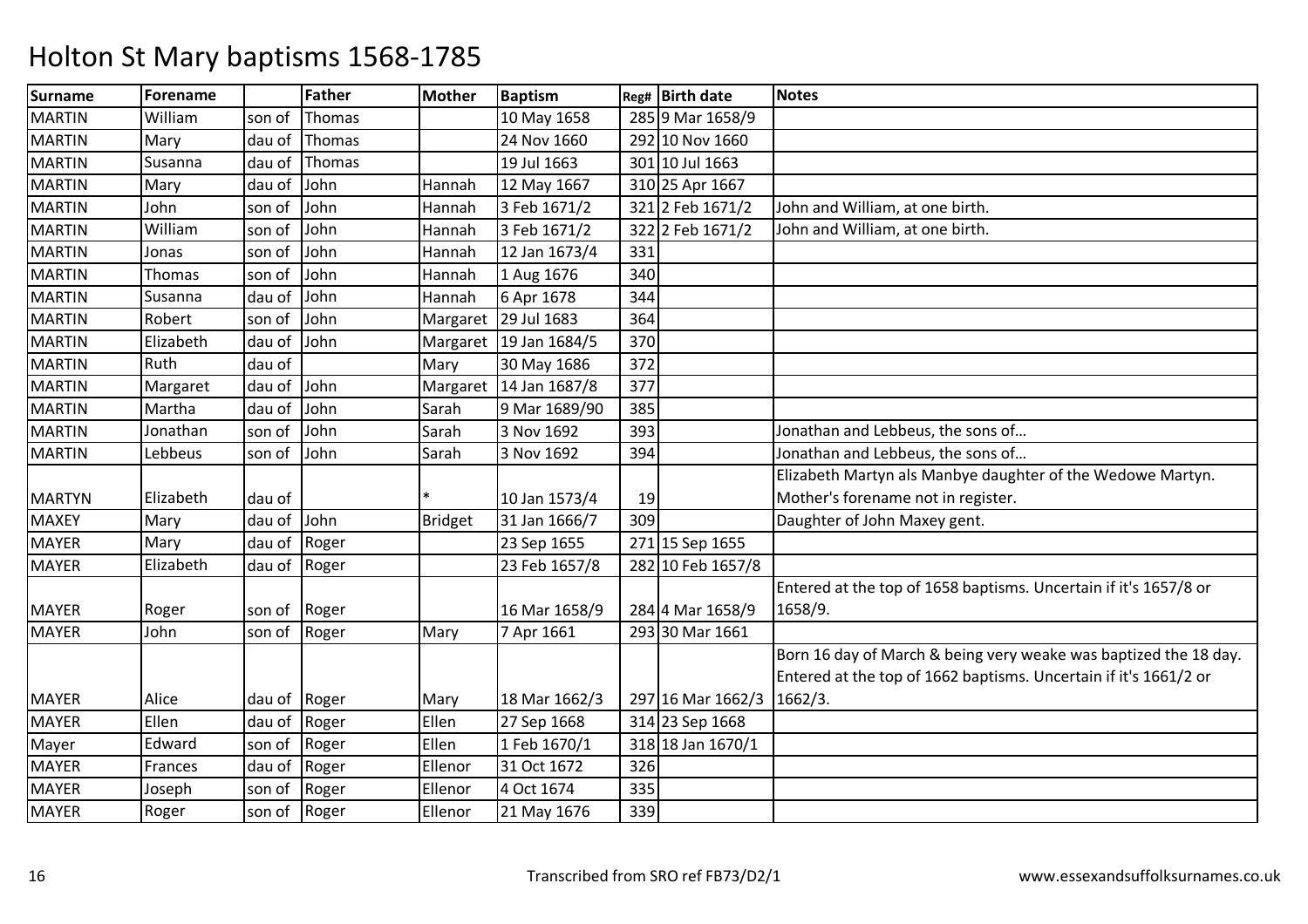| Surname         | Forename    |        | Father  | <b>Mother</b> | <b>Baptism</b> | Reg# | <b>Birth date</b> | <b>Notes</b>                                                             |
|-----------------|-------------|--------|---------|---------------|----------------|------|-------------------|--------------------------------------------------------------------------|
| <b>MAYER</b>    | Miriam      | dau of | Roger   | Ellenor       | 14 Jul 1677    | 341  |                   |                                                                          |
| <b>MAYER</b>    | James       | son of | Roger   | Ellenor       | 30 Mar 1679    | 349  |                   |                                                                          |
| <b>MAYER</b>    | Peter       | son of | Roger   | Ellen         | 22 Sep 1681    | 356  |                   |                                                                          |
| <b>MAYER</b>    | Elizabeth   | dau of | John    | Elizabeth     | 6 Feb 1686/7   | 374  |                   |                                                                          |
| <b>MAYER</b>    | John        | son of | John    | Elizabeth     | 28 Oct 1688    | 380  |                   |                                                                          |
| <b>MAYER</b>    | Thomas      | son of | John    | Elizabeth     | 6 Apr 1690     | 388  |                   |                                                                          |
| <b>MAYER</b>    | Mary        | dau of | John    | Martha        | 16 Feb 1692/3  | 396  |                   |                                                                          |
| <b>MAYER</b>    | John        | son of | John    | Martha        | 12 Aug 1694    | 400  |                   |                                                                          |
| <b>MAYER</b>    | James       | son of | John    | Martha        | 17 Feb 1695/6  |      | 408 22 Jan 1695/6 |                                                                          |
| <b>MAYER</b>    | Martha      | dau of | John    | Martha        | 20 Jun 1697    |      | 414 19 Jun 1697   |                                                                          |
|                 |             |        |         |               |                |      |                   | Father's occ: husbandman. From burials in linen etc register: Exempt     |
| <b>MAYER</b>    | Roger       | son of | John    | Martha        | 9 Apr 1699     |      | 422 5 Apr 1699    | from paying                                                              |
|                 |             |        |         |               |                |      |                   | Father's occ: day labourer. From burials in linen etc register: The said |
| <b>MAYER</b>    | Mary        | dau of | John    | Martha        | 2 Feb 1700/1   |      | 433 26 Jan 1700/1 | father exempted                                                          |
| <b>MELLER</b>   | Ann         | dau of | Robert  |               | 9 Nov 1600     | 88   |                   |                                                                          |
| <b>MERITON</b>  | Joseph      | son of | William | Sarah         | 16 May 1742    |      |                   |                                                                          |
| <b>MERITON</b>  | Sarah       | dau of | William | Sarah         | 29 Apr 1744    |      |                   |                                                                          |
|                 | <b>John</b> |        |         |               |                |      |                   |                                                                          |
| <b>MERSING</b>  | Nelthorpe   | son of | Robert  | Elinora       | 24 Jan 1721/2  |      | 7 Jan 1721/2      | Father's occ: rector                                                     |
| <b>MERSING</b>  | William     | son of | Robert  | Elinora       | 22 Jan 1723/4  |      | 5 Jan 1723/4      | Father's occ: rector                                                     |
| <b>MERSING</b>  | Anne        | dau of | Robert  | Elinora       | 20 Jul 1725    |      | 24 Jun 1725       | Father's occ: rector                                                     |
| <b>MOORE</b>    | Ellinor     | dau of |         | Cisslie       | 24 Mar 1569/70 | 9    |                   |                                                                          |
| <b>MOYSE</b>    | Elizabethe  | dau of | Robt.   |               | 1 Nov 1596     | 77   |                   |                                                                          |
| <b>MYLS</b>     | Margret     | dau of |         | Sara          | 30 Jan 1602/3  | 99   |                   |                                                                          |
| <b>NELSON</b>   | John        |        |         |               | 17 May 1655    |      | 265 15 May 1655   | John and Rose Nelson. Parents' forenames not in register.                |
| <b>NELSON</b>   | Rose        |        |         |               | 17 May 1655    |      | 266 15 May 1655   | John and Rose Nelson. Parents' forenames not in register.                |
| <b>NELSON</b>   | Sarah       | dau of | John    | Mary          | 8 Nov 1659     |      | 287 3 Nov 1659    |                                                                          |
| <b>NELSON</b>   | Abraham     | son of | John    | Mary          | 13 Nov 1661    |      | 296 4 Nov 1661    |                                                                          |
| <b>NELSON</b>   | Isaac       | son of | John    | Mary          |                |      | 304 31 Jul 1664   |                                                                          |
|                 |             |        |         |               |                |      |                   | Son of William Orsborne & Susan Rolfe. Not clear if Orsborne is the      |
|                 |             |        |         |               |                |      |                   | father's surname or middle name, hence record duplicated to              |
| <b>ORBORNE</b>  | William     | son of | William | Susan         | 21 Oct 1783    |      |                   | accommodate both.                                                        |
| <b>ORSBORNE</b> | Elizabeth   | dau of | Thomas  | Elizabeth     | 29 May 1785    |      |                   |                                                                          |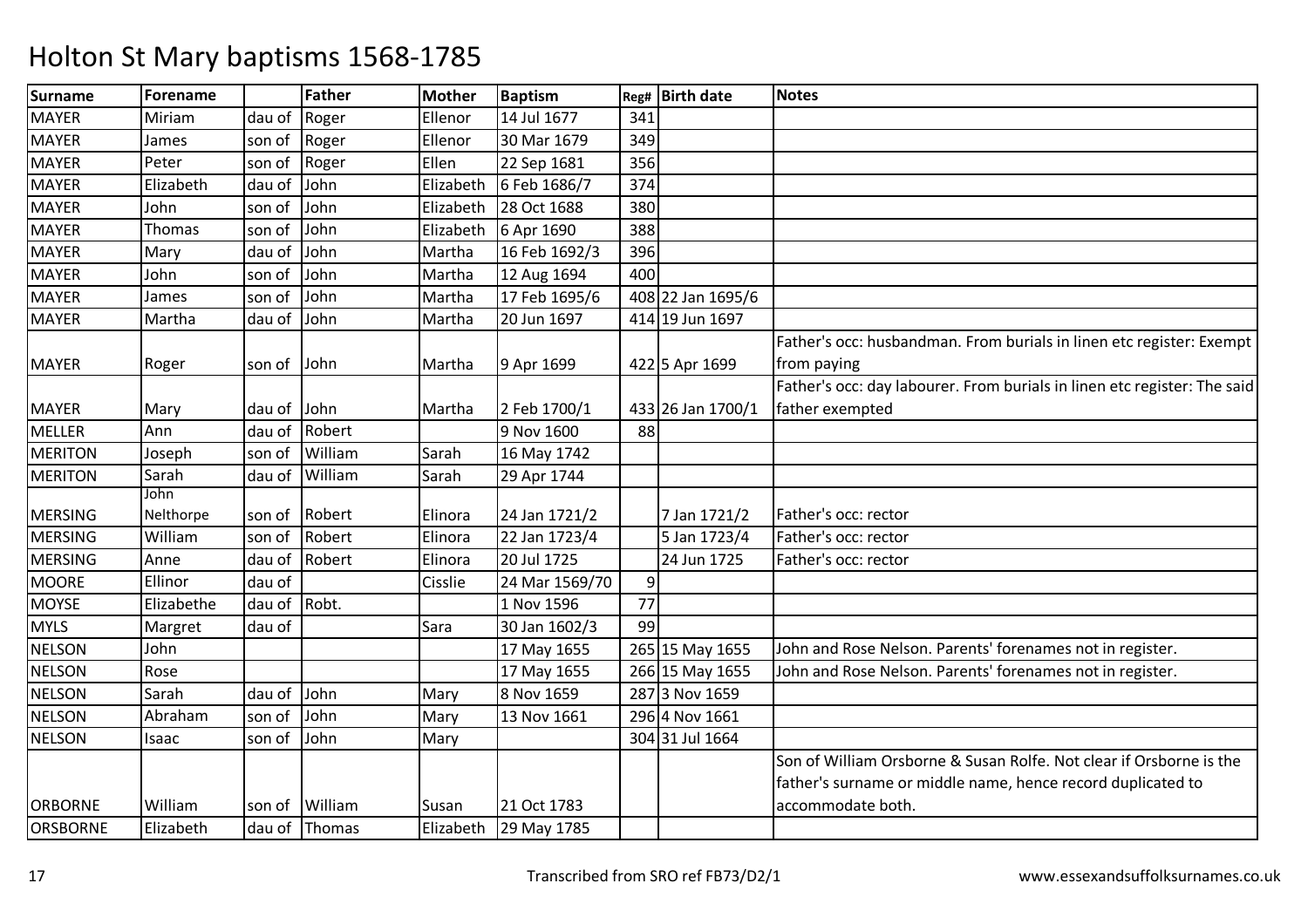| <b>Surname</b>   | Forename      |               | <b>Father</b> | <b>Mother</b> | <b>Baptism</b> |     | $Reg#$ Birth date | <b>Notes</b>                                                         |
|------------------|---------------|---------------|---------------|---------------|----------------|-----|-------------------|----------------------------------------------------------------------|
| <b>OSBORNE</b>   | Mary          | dau of        | John          | Mary          | 27 Dec 1747    |     |                   |                                                                      |
| <b>OSBORNE</b>   | John          | son of        | John          | Mary          | 20 Aug 1749    |     |                   |                                                                      |
| <b>PAINE</b>     | Edmund        | son of        | Edmund        |               | 19 May 1654    |     | 256 7 May 1654    | Paine alias Barker                                                   |
| <b>PAINE</b>     | <b>Thomas</b> | son of        | John          |               | 5 Jan 1655/6   |     | 273 9 Dec 1655    | Paine alias Barker                                                   |
| PARTRIDGE        | Nathaniell    | son of        | Robert        |               | 22 Oct 1654    |     | 259 11 Oct 1654   |                                                                      |
| PARTRIDGE        | Daniel        | son of        | Daniel        | Mary          | 12 Mar 1671/2  |     | 323 2 Mar 1671/2  |                                                                      |
| PARTRIDGE        | Frances       | dau of        | Richard       | Frances       | 19 Sep 1688    | 379 |                   |                                                                      |
| <b>PARTRIDGE</b> | Richard       | son of        | Richard       | Frances       | 14 Mar 1689/90 | 386 |                   |                                                                      |
| <b>PARTRIDGE</b> | Elizabeth     | dau of        | Robert        | Mercy         | 20 May 1698    |     | 419 6 May 1698    |                                                                      |
| PARTRIDGE        | Susane        | dau of        | Nathaniel     |               | 25 Nov 1703    | 443 |                   |                                                                      |
| PARTRIDGE        | Richard       | son of        | Thomas        | Hannah        | 5 Dec 1723     |     | 30 Nov 1723       |                                                                      |
| PARTRIDGE        | Hannah        | dau of        | Thomas        | Hannah        | 26 Mar 1726    |     |                   |                                                                      |
| PARTRIDGE        | Elizabeth     | dau of        | Thomas        | Hannah        | 24 Nov 1732    |     | 15 Nov 1732       |                                                                      |
| PARTRIDGE        | Susannah      | dau of        | Thomas        | Hannah        | 15 Apr 1736    |     | 5 Apr 1736        |                                                                      |
|                  |               |               |               |               |                |     |                   | A daughter was born to Tho. Pashley of Ann his wife Roman            |
| <b>PASHLEY</b>   | Ursula        | dau of Tho.   |               | Ann           |                |     | 397 6 Mar 1692/3  | Catholicks March 6th whome they call Ursula.                         |
|                  |               |               |               |               |                |     |                   | A son was born to Tho. Pashley of Ann his wife Roman Catholicks      |
| <b>PASHLEY</b>   | Francis       | son of        | Tho.          | Ann           |                |     | 409 18 Apr 1695   | April 18th whome they call Francis.                                  |
|                  |               |               |               |               |                |     |                   | A daughter was born to Tho. Pashly of Anne his wife Roman            |
| <b>PASHLY</b>    | Anne          | dau of        | Tho.          | Anne          |                |     | 413 27 Mar 1697   | Catholicks March 27th whome they call Anne.                          |
| <b>PAYNE</b>     | Robt.         | son of        | John          |               | 7 Sep 1578     | 32  |                   |                                                                      |
| <b>PENNY</b>     | William       | son of        |               | Elizabeth     | 8 Nov 1724     |     | 2 Nov 1724        |                                                                      |
|                  |               |               |               |               |                |     |                   | Elizabeth believed to be a base born child of Samuel Pickiss & Eliz. |
| <b>PICKISS</b>   | Elizabeth     | dau of Samuel |               | Eliz.         | 14 Sep 1735    |     | 9 Sep 1735        | Warren                                                               |
| <b>PICKISS</b>   | Nathaniel     | son of        | Samuel        | Elizab.       | 3 Oct 1742     |     |                   |                                                                      |
| <b>PICKISS</b>   | Mary          | dau of        | Samuel        | Eliz.         | 1 Jan 1744/5   |     |                   |                                                                      |
| <b>PICKISS</b>   | John          | son of        | Samuel        | Susan         | 4 Apr 1759     |     |                   |                                                                      |
| <b>PICKISS</b>   | John          | son of        | Samuel        | Susan         | 25 Jul 1761    |     |                   |                                                                      |
| <b>PICKISS</b>   | Samuel        | son of        | Samuel        | Elisabeth     | 1 Jul 1764     |     |                   | Son of Samuel Pickiss jun.                                           |
| <b>PICKISS</b>   | Edward        | son of        | Samuel        | Susan         | 8 Dec 1765     |     |                   |                                                                      |
| <b>PICKISS</b>   | Henry         | son of        | Samuel        | Elizabeth     | 2 Mar 1766     |     |                   |                                                                      |
| <b>PICKISS</b>   | Jonathan      | son of Saml.  |               | Susan         | 14 Dec 1766    |     |                   |                                                                      |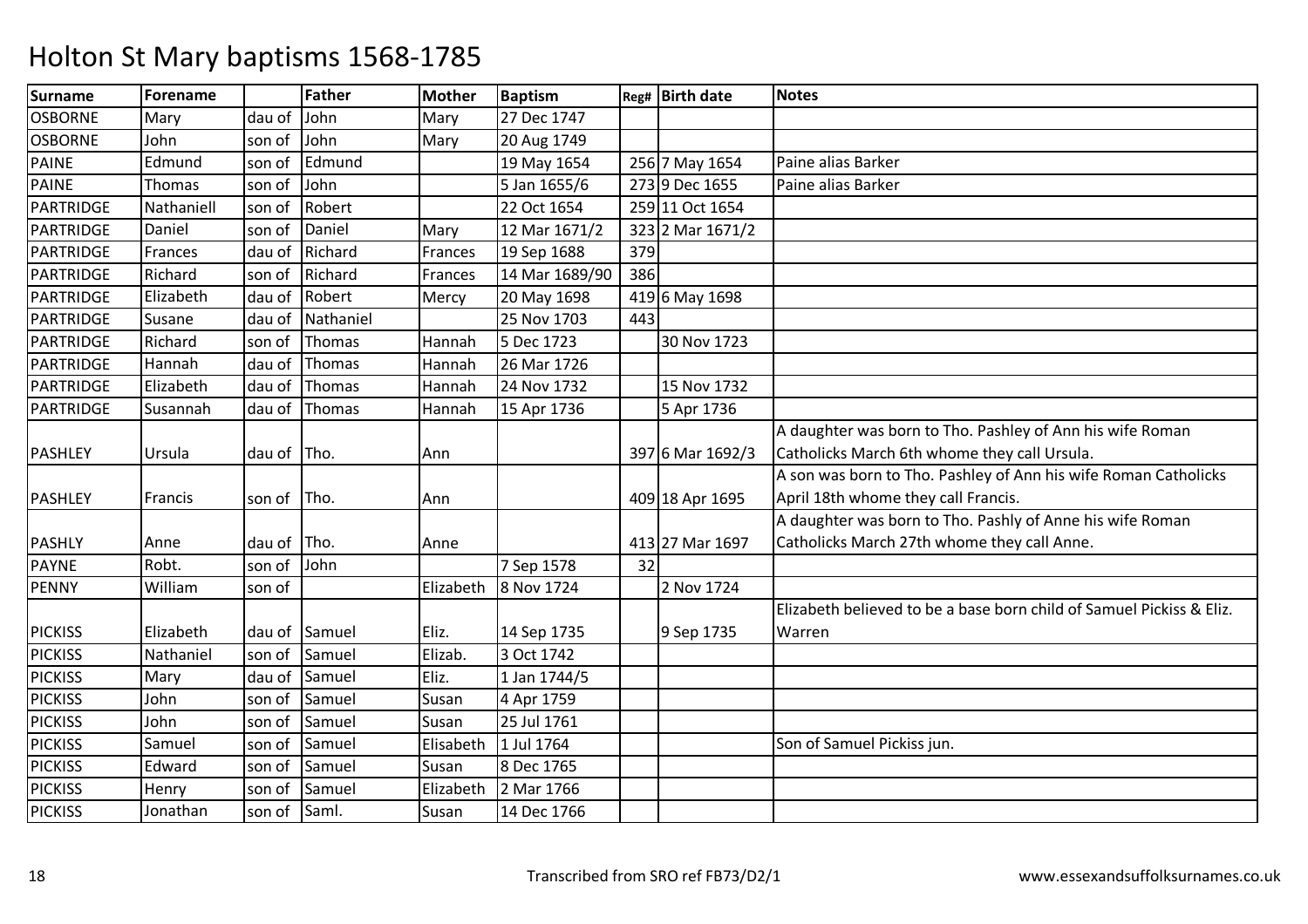| <b>Surname</b> | Forename   |        | Father        | <b>Mother</b> | <b>Baptism</b> |     | Reg# Birth date    | <b>Notes</b>                                                      |
|----------------|------------|--------|---------------|---------------|----------------|-----|--------------------|-------------------------------------------------------------------|
| <b>PICKISS</b> | Elizabeth  | dau of | Samuel        | Eliz.         | 25 Mar 1768    |     |                    |                                                                   |
| <b>PICKISS</b> | Nathaniel  | son of | Samuel        | Elizabeth     | 5 Jul 1770     |     |                    |                                                                   |
| <b>PICKISS</b> | William    | son of | Saml.         | Elizab.       | 1 Nov 1772     |     |                    |                                                                   |
| <b>PICKISS</b> | Sarah      | dau of | Samuel        | Susan         | 10 Feb 1774    |     |                    | Baptized privately.                                               |
| <b>PICKISS</b> | Susanna    | dau of | Samuel        | Mary          | 20 Jun 1784    |     |                    | Daughter of Samuel Pickiss, and Mary, late Church, spinster.      |
| <b>PONDER</b>  | Elizabeth  | dau of | John          | Judith        | 22 Apr 1739    |     |                    |                                                                   |
| <b>POPE</b>    | Mary       | dau of | John          | Mary          | 20 Aug 1732    |     | 13 Aug 1732        |                                                                   |
| <b>POPE</b>    | John       | son of | John          | Mary          | 31 Aug 1735    |     | 24 Aug 1735        |                                                                   |
| <b>POPE</b>    | Anne       | dau of | John          | Mary          | 4 Mar 1737/8   |     |                    |                                                                   |
| <b>POSFORD</b> | Susan      | dau of | John          | Susan         | 26 Apr 1699    |     | 423 19 Apr 1699    |                                                                   |
| <b>POTTELL</b> | Charles    | son of | Charles       |               | 4 Feb 1628/9   |     |                    |                                                                   |
| <b>POTTELL</b> | Sarah      | dau of | Charles       | Prudence      | 2 Mar 1632/3   | 207 |                    | Entered at beginning of 1632 baptisms. Could be 1631/2 or 1632/3. |
| <b>POTTELL</b> | Susanna    | dau of | Charles       |               | 29 Jun 1635    | 218 |                    |                                                                   |
| <b>POUL</b>    | Sarah      | dau of | Thomas        |               | 1 Feb 1656/7   |     | 280 21 Jan 1656/7  |                                                                   |
| <b>POULE</b>   | Thomas     | son of | Thomas        |               | 20 Jan 1596/7  | 76  |                    |                                                                   |
| <b>POULE</b>   | Elizabeth  | dau of | Thomas        |               | 6 Dec 1599     | 85  |                    |                                                                   |
| POULE          | Georg      | son of | Water         |               | 21 May 1601    | 93  |                    |                                                                   |
| <b>POULE</b>   | Margret    | dau of | Thomas        |               | 18 Apr 1602    | 95  |                    |                                                                   |
| <b>POULE</b>   | Katheren   | dau of | Thom.         |               | 2 Sep 1604     | 106 |                    |                                                                   |
| <b>POULE</b>   | Thomas     | son of | Thomas        |               | 23 May 1619    |     |                    | Thomas Poule and Marye, the sonne and daughter of                 |
| POULE          | Marye      | dau of | Thomas        |               | 23 May 1619    |     |                    | Thomas Poule and Marye, the sonne and daughter of                 |
| <b>POULE</b>   | John       | son of | Thomas        |               | 30 Nov 1620    |     |                    |                                                                   |
| <b>POULE</b>   | Anna       | dau of | Clement       |               | 18 Aug 1622    |     |                    | Poule alias Powell                                                |
| <b>POULE</b>   | Elizabeth  | dau of | <b>Thomas</b> |               | 10 Oct 1624    |     |                    |                                                                   |
| <b>POULE</b>   | John       | son of | Clement       |               | 30 Jan 1624/5  |     |                    |                                                                   |
| <b>POULE</b>   | George     | son of | Tho.          |               | 25 Dec 1626    |     |                    |                                                                   |
| <b>POULE</b>   | Solomon    | son of | Edward        |               | 28 Dec 1650    |     | 251 23 Dec 1650    |                                                                   |
| <b>POULE</b>   | Nathaniell | son of | Thomas        |               | 10 May 1659    |     | 286 28 Feb 1658/60 |                                                                   |
| <b>POULE</b>   | Elizabeth  | dau of | John          |               | 30 Sep 1711    |     |                    |                                                                   |
| <b>POULE</b>   | Martha     | dau of | John          | Elizabeth     | 25 Oct 1713    |     |                    |                                                                   |
| <b>POWEL</b>   | Elizabeth  | dau of | Nathaniel     | Anne          | 26 Jan 1734/5  |     | 19 Jan 1734/5      |                                                                   |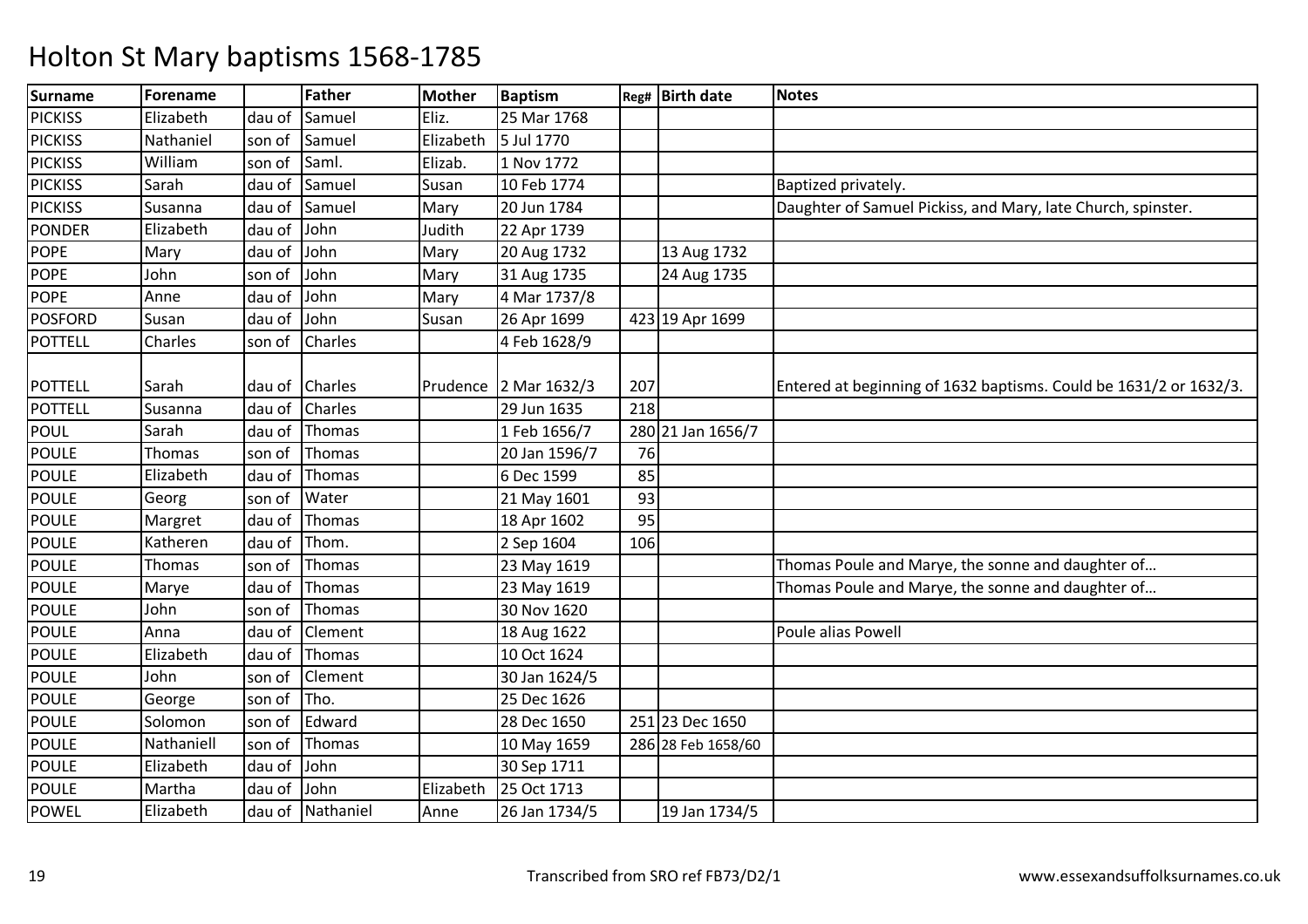| Surname       | Forename   |        | <b>Father</b> | <b>Mother</b> | <b>Baptism</b> |     | Reg# Birth date | <b>Notes</b>                                                   |
|---------------|------------|--------|---------------|---------------|----------------|-----|-----------------|----------------------------------------------------------------|
| <b>POWELL</b> | Anna       | dau of | Clement       |               | 18 Aug 1622    |     |                 | Poule alias Powell                                             |
| <b>POWELL</b> | Edwarde    | son of | Thomas        |               | 18 Oct 1622    |     |                 |                                                                |
| <b>POWELL</b> | Nathaniell | son of | Clement       |               | 17 Jun 1627    |     |                 |                                                                |
| <b>POWELL</b> | John       | son of | Thomas        |               | 27 Mar 1634    | 210 |                 |                                                                |
| <b>POWELL</b> | Nathaniell | son of | Nathaniell    |               | 28 Jun 1635    | 217 |                 |                                                                |
| <b>POWELL</b> | Joseph     | son of | Thomas        |               | 13 Dec 1635    | 220 |                 | Son of Thomas Powell jun.                                      |
| <b>POWELL</b> | Sarah      | dau of | Nathaniell    |               | 23 Apr 1637    | 225 |                 | Sarah and Elizabeth, daughters of                              |
| <b>POWELL</b> | Elizabeth  | dau of | Nathaniell    |               | 23 Apr 1637    | 226 |                 | Sarah and Elizabeth, daughters of                              |
| <b>POWELL</b> | Mathias    | son of | Thomas        |               | 26 Nov 1637    | 227 |                 |                                                                |
| <b>POWELL</b> | Thomas     | son of | Nathaniell    |               | 12 Aug 1638    | 229 |                 |                                                                |
| <b>POWELL</b> | William    | son of | Thomas        |               | 7 Apr 1640     | 232 |                 |                                                                |
| <b>POWELL</b> | Elizabeth  | dau of | Nathaniell    |               | 4 Jul 1640     | 233 |                 |                                                                |
| <b>POWELL</b> | Thomas     | son of | Thomas        | Prudence      | 7 Apr 1644     | 237 |                 |                                                                |
| <b>POWELL</b> | Susan      | dau of | Thomas        | Susan         | 26 Jan 1644/5  | 238 |                 |                                                                |
| POWELL        | Ann        | dau of | Nathaniell    | Elizabeth     | 1645           | 244 |                 | No date, year only.                                            |
| <b>POWELL</b> | Elizabeth  | dau of | John          | Elizabeth     | 2 Nov 1728     |     | 10 Oct 1728     |                                                                |
| POWELL        | Anne       | dau of | Nathaniel     | Ann           | 31 Oct 1732    |     | 28 Oct 1732     |                                                                |
| <b>POWLE</b>  | Thomas     | son of | Thomas        |               | 20 May 1593    | 72  |                 |                                                                |
| <b>POWLE</b>  | Kathren    | dau of | Thom.         |               | 17 Apr 1609    |     |                 |                                                                |
| <b>POWLE</b>  | Nathaniell | son of | Thomas        |               | 16 Apr 1629    |     |                 |                                                                |
|               |            |        |               |               |                |     |                 | Entered at end of 1631 baptisms. Presumably 1631, but could be |
| <b>POWLE</b>  | William    | son of | Thomas        |               | 30 Mar 1631    | 206 |                 | 1632.                                                          |
| <b>POWLE</b>  | Margret    | dau of | Nathaniell    | Elizabeth     | 8 Apr 1648     | 248 |                 |                                                                |
| <b>POWLE</b>  | Mary       | dau of | Thomas        |               | 7 Jan 1654/5   |     | 261 27 Dec 1654 |                                                                |
| <b>PRICKE</b> | Peter      | son of | Peter         | Mary          | 7 Oct 1744     |     |                 |                                                                |
| <b>PRICKE</b> | John       | son of | Peter         | Mary          | 12 Jan 1745/6  |     |                 |                                                                |
| <b>PRICKE</b> | Anne       | dau of | Peter         | Mary          | 29 Mar 1747    |     |                 |                                                                |
| <b>PRICKE</b> | Elizabeth  | dau of | Peter         | Mary          | 23 Jul 1749    |     |                 |                                                                |
| <b>PRICKE</b> | Robert     | son of | Peter         | Mary          | 7 Mar 1750/1   |     |                 |                                                                |
| <b>PRICKE</b> | Mary       | dau of | Peter         | Mary          | 29 Sep 1753    |     |                 |                                                                |
| <b>PRICKE</b> | Robert     | son of | Peter         | Mary          | 11 May 1755    |     |                 |                                                                |
| <b>PRICKE</b> | Robert     | son of | Peter         | Mary          | 1 Apr 1757     |     |                 |                                                                |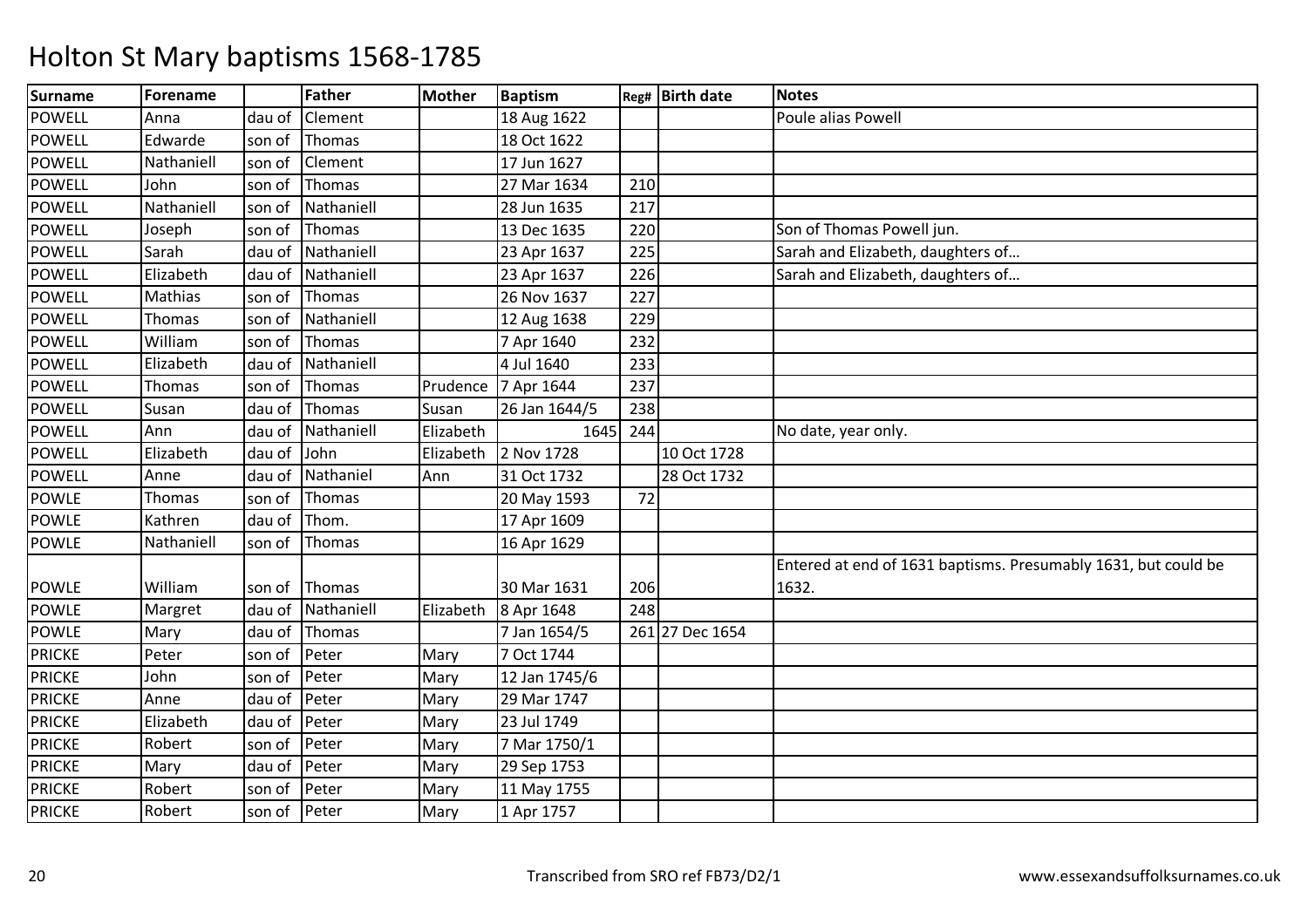| <b>Surname</b>   | <b>Forename</b> |        | <b>Father</b> | <b>Mother</b> | <b>Baptism</b> |     | Reg# Birth date   | <b>Notes</b>                                           |
|------------------|-----------------|--------|---------------|---------------|----------------|-----|-------------------|--------------------------------------------------------|
| <b>PRIKE</b>     | Elizabeth       | dau of | Robert        | Elizabeth     | 16 Jun 1782    |     |                   |                                                        |
| <b>RALPH</b>     | Thomas          | son of | Robert        | Mary          | 20 May 1676    | 338 |                   |                                                        |
| <b>RALPH</b>     | Samuel          | son of | Robert        | Mary          | 2 Aug 1680     | 352 |                   |                                                        |
| <b>RAND</b>      | Edmund          | son of | John          |               | 13 May 1605    |     |                   |                                                        |
| <b>RAND</b>      | Robert          | son of | John          |               | 26 Jul 1606    |     |                   | Son of John Rand the younger                           |
| <b>RAND</b>      | Susan           |        |               |               | 28 Apr 1611    |     |                   | Parents' forenames not in register.                    |
| <b>RAND</b>      | Joseph          | son of | Jonas         |               | 25 Apr 1629    |     |                   |                                                        |
| <b>RAND</b>      | Elizabeth       | dau of | Jonas         |               | 10 Jul 1631    | 203 |                   |                                                        |
| <b>RAND</b>      | Elizabeth       | dau of | Joseph        |               | 11 Feb 1654/5  |     | 263 30 Jan 1654/5 |                                                        |
| <b>RAND</b>      | Mary            | dau of | Joseph        |               | 27 Oct 1656    |     | 276 5 Sep 1656    |                                                        |
| <b>RAND</b>      | Lidia           | dau of | Joseph        | Elizabeth     | 12 May 1664    | 303 |                   |                                                        |
| <b>RAND</b>      | Joseph?         | son of | Joseph        |               | Jul 1653       | 254 |                   | Day of month and forehead faded and difficult to read. |
| <b>RANDE</b>     | Jonas           | son of | Jonas         |               | 18 Mar 1621/2  |     |                   |                                                        |
| RANDE            | Thomas          | son of | Jonas         |               | 26 Jan 1624/5  |     |                   |                                                        |
| RANDE            | Edward          | son of | Jonas         |               | 4 Feb 1626/7   |     |                   |                                                        |
| <b>RANDE</b>     | Daniell         | son of | Jonas         |               | 26 May 1634    | 212 |                   |                                                        |
| <b>RANNDE</b>    | Edmund          | son of | Edmund        |               | 4 Dec 1580     | 40  |                   | Son of Edmund Rannde the younger                       |
| <b>RANNDE</b>    | Richard         | son of | Edmund        |               | 15 Sep 1583    | 46  |                   |                                                        |
| RANNDE           | Jonas           | son of | John          |               | 20 Jun 1590    | 64  |                   | Son of John Rannde the elder                           |
| RANSON           | Margret         | dau of | Roger         | Mary          | Oct 1645       | 242 |                   | Day of month not in register.                          |
| <b>RASHBROOK</b> | Jeremiah        | son of | Thomas        |               | 14 Aug 1712    |     | 2 Aug 1712        |                                                        |
| <b>RASHBROOK</b> | Jeremiah        | son of | Jeremiah      | Eliz.         | 5 Apr 1738     |     |                   |                                                        |
| <b>RASHBROOK</b> | Mary            | dau of | Thomas        | Elizabeth     | 21 Dec 1742    |     |                   |                                                        |
| <b>RASHBROOK</b> | Abraham         | son of | Thomas        | Elizabeth     | 21 Aug 1748    |     |                   |                                                        |
| <b>RASHBROOK</b> | Mary            | dau of | Thomas        | Martha        | 21 Oct 1759    |     |                   |                                                        |
| <b>RASHBROOK</b> | Martha          | dau of | Tho.          | Martha        | 30 Aug 1765    |     |                   |                                                        |
| <b>RASHBROOK</b> | Thomas          | son of | Thomas        | Martha        | 19 Mar 1769    |     |                   |                                                        |
| <b>RASHBROOK</b> | Elizabeth       | dau of | Thomas        | Martha        | 15 Sep 1771    |     |                   |                                                        |
| <b>RASHBROOK</b> | Thomas          | son of | Thomas        | Martha        | 3 Aug 1774     |     |                   |                                                        |
| <b>RASHBROOK</b> | Henrietta       | dau of | Thomas        | Martha        | 27 Apr 1777    |     |                   | Privately                                              |
| <b>RASHBROOK</b> | Abraham         | son of | Abraham       | Mary          | 19 Mar 1780    |     |                   |                                                        |
| <b>RASHBROOK</b> | Thomas          | son of | Abraham       | Mary          | 15 Dec 1782    |     |                   |                                                        |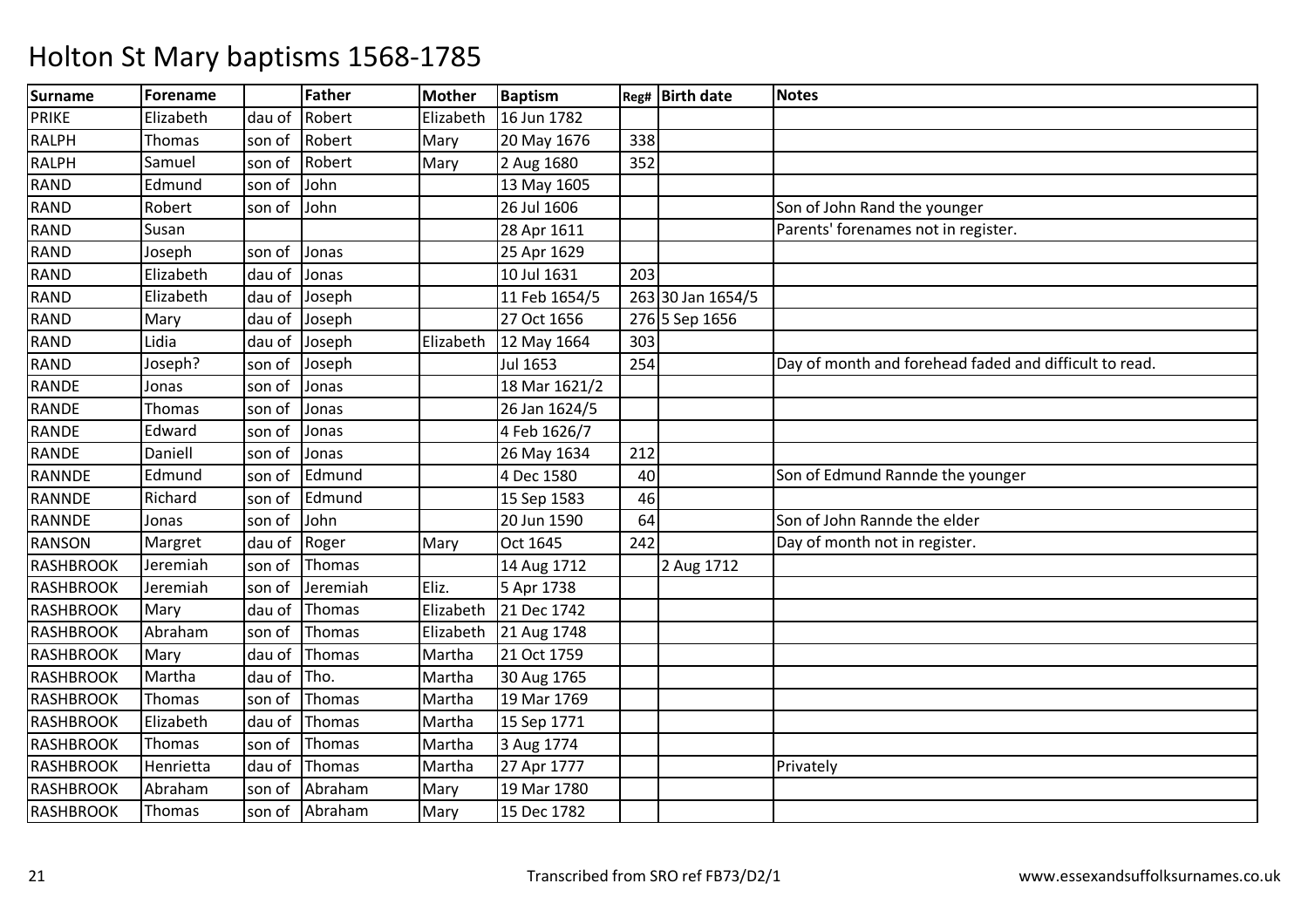| <b>Surname</b>    | <b>Forename</b> |        | <b>Father</b>   | <b>Mother</b> | <b>Baptism</b> |    | Reg# Birth date | Notes                                       |
|-------------------|-----------------|--------|-----------------|---------------|----------------|----|-----------------|---------------------------------------------|
| RASHBROOKE        | Martha          | dau of | Thomas          | Mary          | 27 Dec 1724    |    |                 | Martha and Mary, twins                      |
| <b>RASHBROOKE</b> | Mary            | dau of | Thomas          | Mary          | 27 Dec 1724    |    |                 | Martha and Mary, twins                      |
| <b>RASHBROOKE</b> | Elizabeth       | dau of | Jeremiah        | Eliz.         | 27 Dec 1735    |    | 8 Dec 1735      |                                             |
| <b>RATLEY</b>     | Sarah           | dau of | Thomas          | Elizabeth     | 31 Mar 1734    |    |                 |                                             |
| <b>REIGNOLDE</b>  | Thomas          | son of | Edward          |               | 6 Jul 1568     |    |                 | Son of Edward Reignolde, gent.              |
| <b>REIGNOLLDE</b> | Charles         | son of | Edward          |               | 1 Aug 1574     | 22 |                 | Son of Edward Reignollde the younger, gent. |
| <b>REUSE</b>      | Robert          | son of | Robert          | Elizabeth     | 19 Jun 1695    |    | 405 18 Jun 1695 |                                             |
| <b>REVE</b>       | Josua           | son of | <b>Nicolas</b>  |               | 8 Mar 1600/1   | 89 |                 |                                             |
| <b>REVE</b>       | Josua           | son of | <b>Nicholas</b> |               | 8 Mar 1601/2   | 92 |                 |                                             |
| <b>REVE</b>       | Willm.          | son of | <b>Nicolas</b>  |               | 2 Jan 1602/3   | 98 |                 |                                             |
| <b>REVE</b>       | John            | son of | <b>Nicolas</b>  |               | 16 Aug 1607    |    |                 |                                             |
| <b>REWSE</b>      | Elizabeth       | dau of | Robert          | Elizabeth     | 22 Aug 1697    |    | 416 4 Aug 1697  |                                             |
| <b>RIVERS</b>     | Adam            | son of | John            | Ann           | 20 Nov 1785    |    |                 |                                             |
| <b>RIVERS</b>     | Mary            | dau of | John            | Ann           | 27 Jan 1782    |    |                 |                                             |
| <b>RIVERS</b>     | John            | son of | John            | Ann           | 5 Oct 1783     |    |                 |                                             |
| <b>ROBERSON</b>   | John            |        |                 |               | 25 Jul 1614    |    |                 | Parents' forenames not in register.         |
| <b>ROBINSON</b>   | Susan           | dau of | John            |               | 19 Nov 1620/1  |    |                 |                                             |
| <b>ROBYNSON</b>   | Willm.          | son of | John            |               | 6 Dec 1610     |    |                 |                                             |
| <b>ROLF</b>       | Daniel          | son of | John            | Mary          | 20 Apr 1749    |    |                 |                                             |
| <b>ROLF</b>       | Mary            | dau of | John            | Mary          | 3 Mar 1750/1   |    |                 |                                             |
| <b>ROLF</b>       | William         | son of | John            | Mary          | 11 Mar 1753    |    |                 |                                             |
| <b>ROLF</b>       | Richard         | son of | John            | Mary          | 20 Apr 1755    |    |                 |                                             |
| <b>ROLF</b>       | Sarah           | dau of | John            | Mary          | 17 Jan 1757    |    |                 |                                             |
| <b>ROLF</b>       | Samuel          | son of | John            | Mary          | 10 Apr 1760    |    |                 |                                             |
| <b>ROLF</b>       | Susan           | dau of | John            | Mary          | 9 Jan 1762     |    |                 |                                             |
| <b>ROLF</b>       | Edmund          | son of |                 | Elisabeth     | 8 Dec 1765     |    |                 | <b>Base born</b>                            |
| <b>ROLF</b>       | John            | son of | John            | Elizabeth     | 12 Jan 1766    |    |                 |                                             |
| <b>ROLF</b>       | Abraham         | son of | John            | Elizabeth     | 10 May 1767    |    |                 |                                             |
| <b>ROLF</b>       | Nathaniel       | son of | Nathaniel       | Martha        | 25 Dec 1767    |    |                 |                                             |
| <b>ROLF</b>       | John            | son of | Nathaniel       | Martha        | 27 Nov 1768    |    |                 |                                             |
| <b>ROLF</b>       | Elizabeth       | dau of | John            | Elisabeth     | 22 Oct 1769    |    |                 |                                             |
| <b>ROLF</b>       | John            | son of | John            | Elizabeth     | 27 Oct 1771    |    |                 |                                             |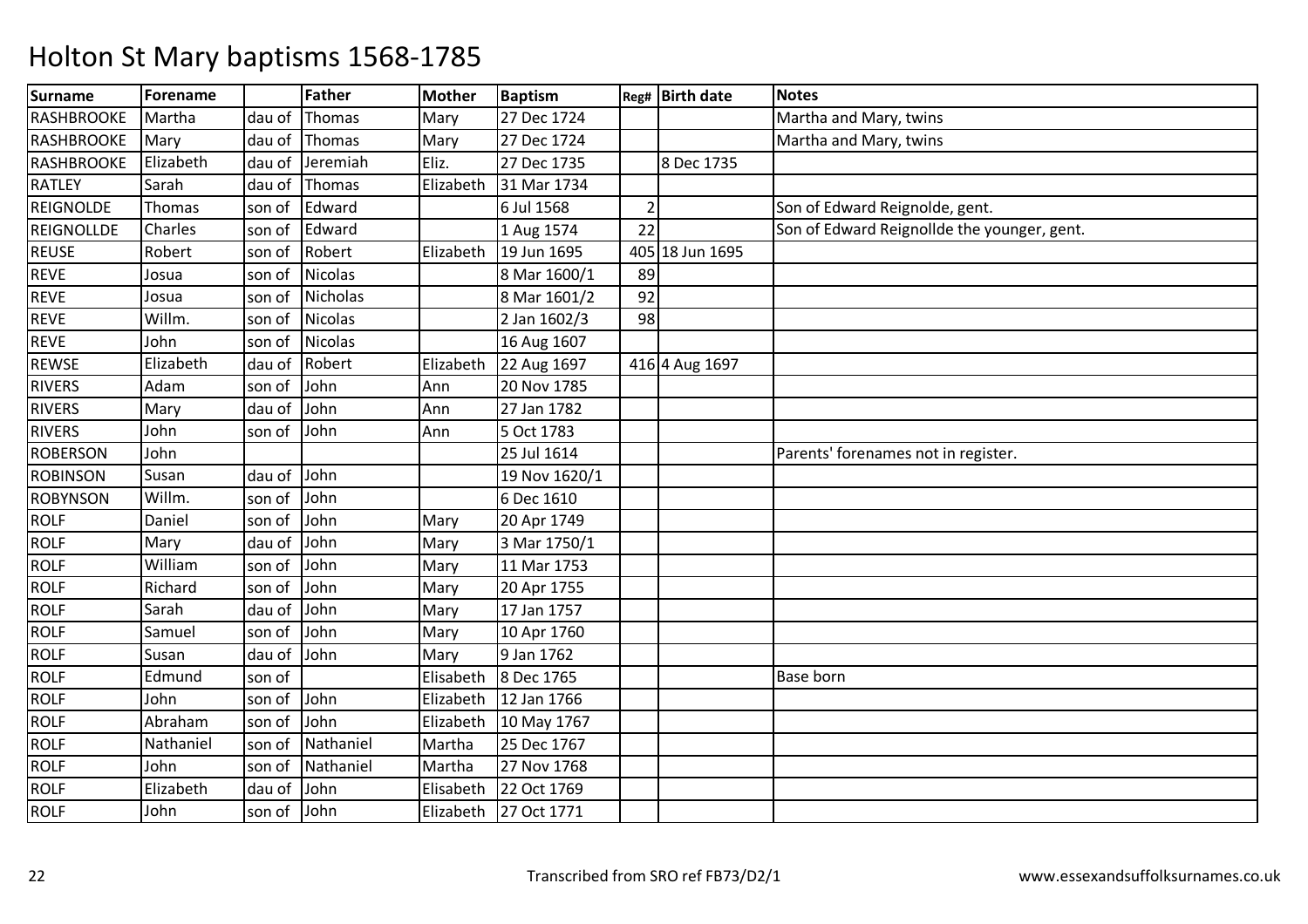| <b>Surname</b> | Forename  |        | <b>Father</b> | <b>Mother</b> | <b>Baptism</b> |                | Reg# Birth date | <b>Notes</b>                                                        |
|----------------|-----------|--------|---------------|---------------|----------------|----------------|-----------------|---------------------------------------------------------------------|
| <b>ROLF</b>    | Sarah     | dau of | John          | Elizabeth     | 28 Feb 1773    |                |                 |                                                                     |
| <b>ROLFE</b>   | William   | son of | John          | Elisabeth     | 19 Feb 1775    |                |                 |                                                                     |
| <b>ROLFE</b>   | Ellen     | dau of | Nathaniel     | Martha        | 30 Jan 1777    |                |                 | Privately                                                           |
| <b>ROLFE</b>   | Samuel    | son of | John          | Elizabeth     | 22 Feb 1778    |                |                 | Privately                                                           |
| <b>ROLFE</b>   | Nathaniel | son of | Nathaniel     | Martha        | 30 Apr 1779    |                |                 | Privately                                                           |
| <b>ROLFE</b>   | Elizabeth | dau of | John          | Elizabeth     | 17 Nov 1782    |                |                 |                                                                     |
|                |           |        |               |               |                |                |                 | Son of William Orsborne & Susan Rolfe. Not clear if Orsborne is the |
|                |           |        | William       |               |                |                |                 | father's surname or middle name, hence record duplicated to         |
| <b>ROLFE</b>   | William   | son of | Orsborne      | Susan         | 21 Oct 1783    |                |                 | accommodate both.                                                   |
| <b>ROUSE</b>   | Mary      | dau of | Edward        | Mary          | 3 Feb 1711/2   |                |                 |                                                                     |
| <b>ROUSE</b>   | Edward    | son of | Edward        |               |                |                | 31 Dec 1713     |                                                                     |
| <b>ROUSE</b>   | Martha    | dau of | Edward        |               | 9 Jul 1715     |                |                 |                                                                     |
| <b>ROUSE</b>   | William   | son of | Edward        |               | 3 Mar 1716/7   |                |                 |                                                                     |
| <b>ROUSE</b>   | Thomas    | son of | Edward        | Mary          | 11 May 1718    |                |                 |                                                                     |
| <b>ROUSE</b>   | Alice     | dau of | Edward        | Mary          | 1 Nov 1719     |                |                 |                                                                     |
| <b>ROUSE</b>   | John      | son of | Edward        | Mary          | 29 Jan 1720/1  |                |                 |                                                                     |
| <b>ROUSE</b>   | Thomas    | son of | Edward        | Susan         | 8 Nov 1724     |                | 7 Nov 1724      |                                                                     |
|                |           |        |               |               |                |                |                 | Father's occ: husbandman. From burials in linen etc register: The   |
| <b>ROWSE</b>   | Jasper    | son of | Robert        | Eliz.         | 6 Oct 1700     | 431            |                 | said father exempted                                                |
| <b>RUSSELS</b> | Mary      | dau of | John          | Elizabeth     | 22 Sep 1689    | 384            |                 |                                                                     |
| SAGE           | Agnis     | dau of | Edmund        |               | 10 May 1568    | $\overline{1}$ |                 |                                                                     |
| SAGE           | Margaret  | dau of | Edmund        |               | 4 Jun 1570     | 10             |                 |                                                                     |
| SAGE           | John      | son of | Edmund        |               | 15 May 1572    | 14             |                 |                                                                     |
| SAGE           | John      | son of | Edmunde       |               | 14 Apr 1577    | 29             |                 |                                                                     |
| SAGE           | John      | son of | Willm.        |               | 10 Jan 1590/1  | 65             |                 |                                                                     |
| <b>SAGE</b>    | Agnis     | dau of | Willm.        |               | 23 Jan 1591/2  | 69             |                 |                                                                     |
|                |           |        |               |               |                |                |                 | Base born son of Edward Sawyer late of Great Bromley in Essex and   |
| SAWYER         | Edward    | son of | Edward        |               | 20 Nov 1768    |                |                 | Hannah Hersom of this Parish.                                       |
| <b>SCARF</b>   | John      |        |               |               | 26 Aug 1655    |                | 269 17 Aug 1655 | John and Anthonie Scarf. Parents' forenames not in register.        |
| <b>SCARF</b>   | Anthonie  |        |               |               | 26 Aug 1655    |                | 270 17 Aug 1655 | John and Anthonie Scarf. Parents' forenames not in register.        |
| <b>SCARFE</b>  | Elizabeth | dau of | John          |               | 10 Jan 1657/8  | 281            |                 |                                                                     |
| <b>SCARFE</b>  | John      | son of | John          |               | 7 May 1663     |                | 299 28 Apr 1663 |                                                                     |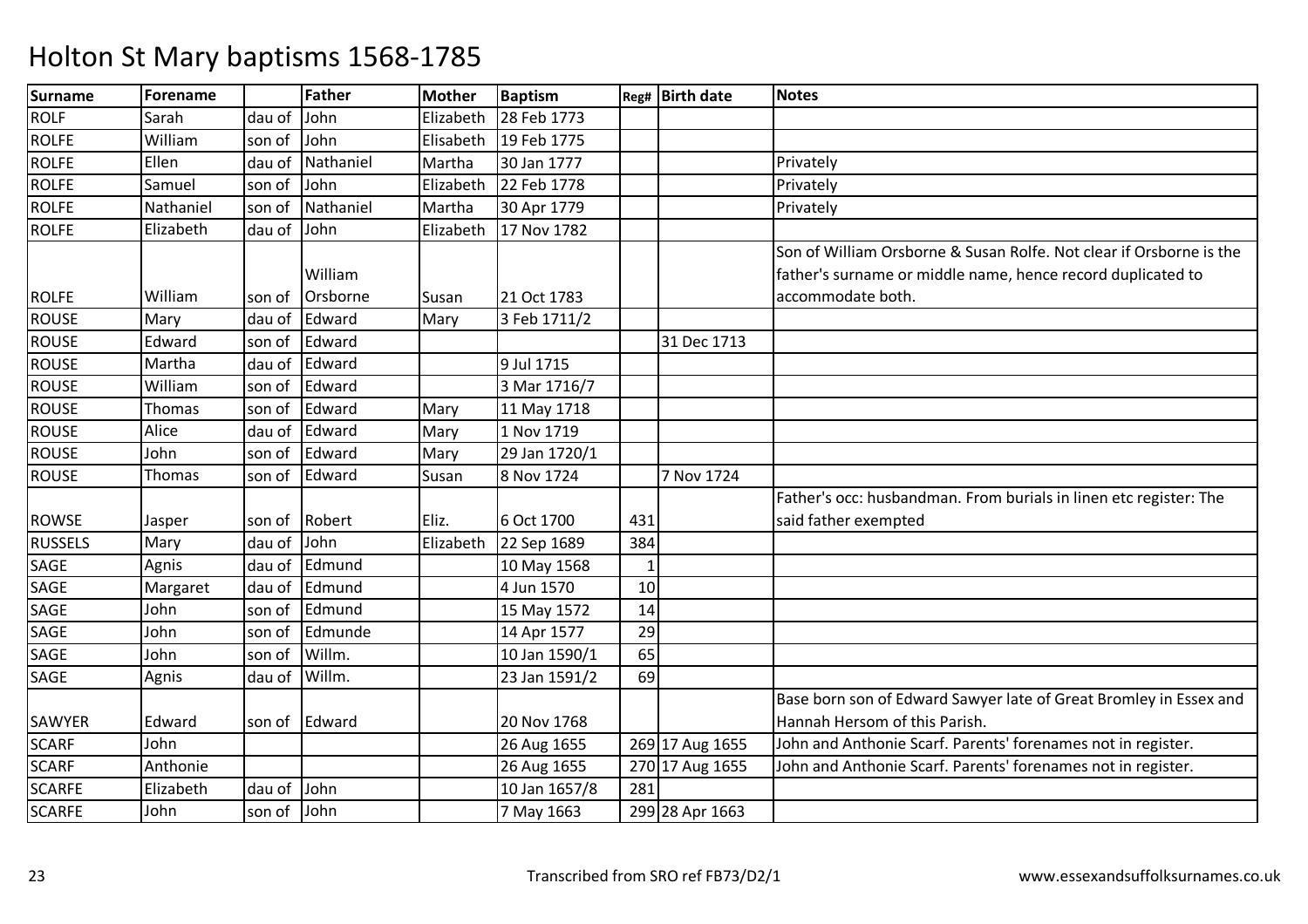| <b>Surname</b>     | Forename    |        | <b>Father</b>  | <b>Mother</b> | <b>Baptism</b> |     | Reg# Birth date | <b>Notes</b>                                                                                                             |
|--------------------|-------------|--------|----------------|---------------|----------------|-----|-----------------|--------------------------------------------------------------------------------------------------------------------------|
| <b>SCOT</b>        | William     | son of | Edwd.          | Mary          | 15 Jul 1770    |     |                 |                                                                                                                          |
| <b>SCOT</b>        | Elizabeth   | dau of | Edwd.          | Mary          | 19 Feb 1769    |     |                 |                                                                                                                          |
| <b>SCOTT</b>       | Edward      | son of | Edward         | Mary          | 28 Sep 1757    |     |                 |                                                                                                                          |
| <b>SCOTT</b>       | John        | son of | Edwd.          | Mary          | 6 Jan 1760     |     |                 |                                                                                                                          |
| <b>SCOTT</b>       | Samuel      | son of | Edwd.          | Mary          | 25 Jul 1762    |     |                 |                                                                                                                          |
| <b>SCOTT</b>       | Mary        | dau of | Edwd.          | Mary          | 11 Jun 1766    |     |                 |                                                                                                                          |
| <b>SCOTT</b>       | Thomas      | son of | Edward         | Mary          | 13 Mar 1774    |     |                 |                                                                                                                          |
| <b>SCOTTELL</b>    | Elizabeth   | dau of | Thomas         |               | 7 Aug 1631     | 204 |                 |                                                                                                                          |
| <b>SEVENICROFT</b> | Christopher | son of | Christopher    | Margaret      | 27 Jun 1725    |     | 21 Jun 1725     |                                                                                                                          |
| <b>SHERMAN</b>     | Robert      |        |                | Sarah         | 26 Dec 1630    | 200 |                 | A Bace child wch was borne of Sarah Werre? Alias Sherman wch was<br>named Robert, Robert Booth being the father thereof. |
| <b>SHYN</b>        | Georg       | son of | Georg          |               | 28 Feb 1612/3  |     |                 |                                                                                                                          |
| <b>SHYN</b>        | Thom.       |        |                |               | 4 Jun 1615     |     |                 | Parents' forenames not in register.                                                                                      |
| <b>SKINGE</b>      | Anne        | dau of | <b>Charles</b> | Anne          | 20 Sep 1709    |     | 14 Sep 1709     |                                                                                                                          |
| <b>SKINGE</b>      | John        | son of | John           | Elizabeth     | 6 Nov 1723     |     | 26 Oct 1723     |                                                                                                                          |
| <b>SKINGE</b>      | Elizabeth   | dau of | John           | Elizabeth     | 4 Jul 1725     |     | 16 Jun 1725     |                                                                                                                          |
| <b>SKINGE</b>      | Martha      | dau of | John           | Elizabeth     | 16 Feb 1726/7  |     | 30 Jan 1726/7   |                                                                                                                          |
| <b>SMETH</b>       | John        | son of | Henery         |               | 16 Aug 1635    | 219 |                 |                                                                                                                          |
| <b>SMITH</b>       | Judith      | dau of | John           | Bathia        | 12 Sep 1679    | 350 |                 | Daughter of Mr John Smith                                                                                                |
| <b>SMITH</b>       | Thomas      | son of | <b>Thomas</b>  | Mary          | 30 Oct 1722    |     |                 |                                                                                                                          |
| <b>SMITH</b>       | John        | son of | <b>Thomas</b>  | Mary          | 18 Feb 1723/4  |     |                 |                                                                                                                          |
| <b>SMYTH</b>       | Susanna     | dau of | Henery         | Susanna       | 5 Feb 1636/7   | 224 |                 |                                                                                                                          |
| <b>SMYTH</b>       | Mary        | dau of | Henery         |               | 9 Jun 1639     | 230 |                 |                                                                                                                          |
| SNELLINGE          | Edwarde     | son of | John           |               | 2 Feb 1572/3   | 16  |                 |                                                                                                                          |
| SNELLINGE          | Robt.       | son of | John           |               | 28 Feb 1574/5  | 23  |                 |                                                                                                                          |
| SNELLINGE          | Phillipp    | son of | John           |               | 12 May 1577    | 31  |                 |                                                                                                                          |
| SNELLINGE          | Elizabeth   | dau of | John           |               | 21 Jun 1579    | 37  |                 |                                                                                                                          |
| SNELLINGE          | Willm.      | son of | Willm.         |               | 11 Sep 1596    | 75  |                 |                                                                                                                          |
| <b>SONGER</b>      | Sarah       | dau of | Jeremy         | Sarah         | 24 Jun 1716    |     |                 |                                                                                                                          |
| <b>SONGER</b>      | Mary        | dau of | Jeremiah       | Sarah         | 27 Apr 1718    |     |                 |                                                                                                                          |
| <b>SONGER</b>      | Thomas      | son of | Jeremiah       | Sarah         | 8 Jan 1723/4   |     |                 |                                                                                                                          |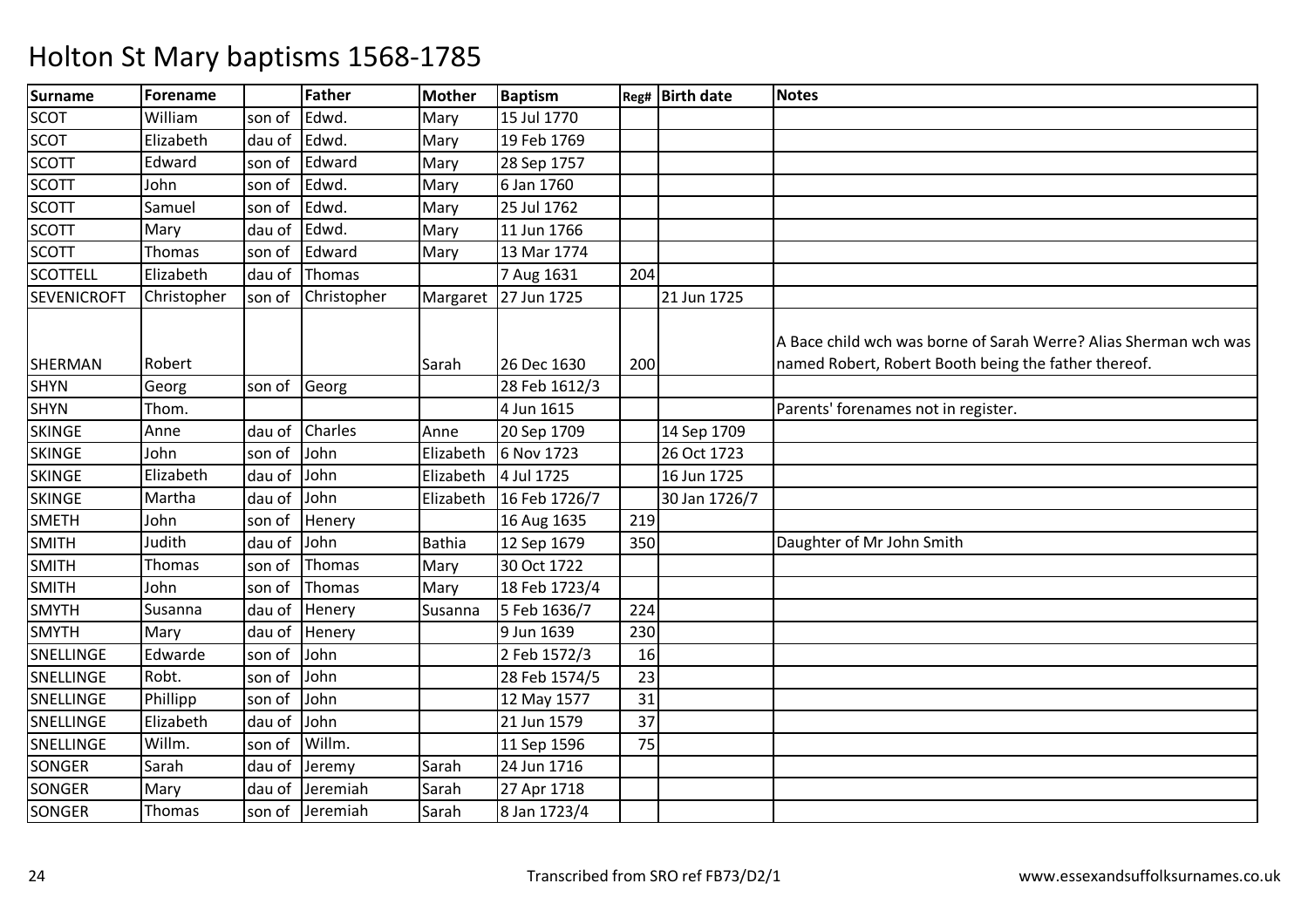| <b>Surname</b>   | Forename  |        | <b>Father</b> | <b>Mother</b> | Baptism        | Reg# Birth date | <b>Notes</b>                                                         |
|------------------|-----------|--------|---------------|---------------|----------------|-----------------|----------------------------------------------------------------------|
| <b>SONGER</b>    | Sarah     | dau of | Jeremiah      | Sarah         | 29 Apr 1725    |                 |                                                                      |
| <b>SONGER</b>    | Samuel    | son of | Jeremiah      | Mary          | 29 Nov 1747    |                 |                                                                      |
| <b>SONGER</b>    | Jeremiah  | son of | Jeremiah      | Mary          | 5 Nov 1749     |                 |                                                                      |
| <b>SONGER</b>    | Edward    | son of | Jeremiah      | Mary          | 22 Nov 1752    |                 |                                                                      |
| <b>SONGER</b>    | Abraham   | son of | Jeremiah      | Mary          | 22 Dec 1754    |                 |                                                                      |
| <b>SONGER</b>    | Isaac     | son of | Jeremiah      | Mary          | 8 Feb 1756     |                 |                                                                      |
|                  |           |        |               |               |                |                 |                                                                      |
| SPRINGET         | Maria     | dau of | Luke          | Hannah        | May 1785       |                 | Day of month not in register. Received into the church 31 July 1785. |
| <b>STEFF</b>     | Stephen   | son of | James         | Hannah        | 21 Sep 1777    |                 |                                                                      |
| <b>STOLLERY</b>  | Jane      | dau of | Daniel        | Anne          | 25 Apr 1757    |                 |                                                                      |
| <b>STOLLERY</b>  | Thomas    | son of | Daniel        | Anne          | 14 Oct 1759    |                 |                                                                      |
| <b>STOLLERY</b>  | Michael   | son of | Daniel        | Anne          | 16 Nov 1760    |                 |                                                                      |
| <b>STOLLERY</b>  | Daniel    | son of | Daniel        |               | 22 Mar 1772    |                 |                                                                      |
| <b>STOWERS</b>   | Mary      | dau of | John          | Lois          | 19 Apr 1715    |                 |                                                                      |
| <b>STOWERS</b>   | John      | son of | John          | Lois          | 20 Apr 1718    |                 |                                                                      |
| <b>STOWERS</b>   | George    | son of | John          | Lois          | 5 Nov 1720     |                 |                                                                      |
| <b>STOWERS</b>   | Nathaniel | son of | John          | Lois          | 3 Mar 1722/3   |                 |                                                                      |
| <b>STOWERS</b>   | Mary      | dau of | George        | Sarah         | 18 May 1746    |                 |                                                                      |
| <b>STOWERS</b>   | Elizabeth | dau of | George        | Sarah         | 22 Nov 1747    |                 |                                                                      |
| <b>STOWERS</b>   | George    | son of | George        | Sarah         | 17 Sep 1749    |                 |                                                                      |
| <b>STOWERS</b>   | Sarah     | dau of | George        | Sarah         | 3 Feb 1750/1   |                 |                                                                      |
| <b>STOWERS</b>   | John      | son of | George        | Sarah         | 29 Apr 1753    |                 |                                                                      |
| <b>STOWERS</b>   | Nathaniel | son of | George        | Sarah         | 28 Feb 1755    |                 |                                                                      |
|                  |           |        |               |               |                |                 | Base born son of William Gardiner of Great Bromley and Elizabeth     |
| <b>STOWERS</b>   | Gardiner  | son of |               | Elizabeth     | 17 May 1767    |                 | Stowers of this parish.                                              |
| <b>STURLERY</b>  | Anne      | dau of | Daniel        | Anne          | 8 Nov 1741     |                 |                                                                      |
| <b>STURLERY</b>  | Daniel    | son of | Daniel        | Anne          | 3 Jun 1745     |                 |                                                                      |
| <b>STURLERY</b>  | John      | son of | Daniel        | Anne          | 4 Oct 1747     |                 |                                                                      |
| <b>STURLERY</b>  | John      | son of | Daniel        | Anne          | 28 May 1749    |                 |                                                                      |
| <b>STURLERY</b>  | Thomas    | son of | Daniel        | Anne          | 21 Jun 1752    |                 |                                                                      |
| <b>TEVERSHAM</b> | Thomas    | son of | Thomas        |               | 17 Mar 1619/20 |                 |                                                                      |
| <b>TEVERSHAM</b> | Mathew    | son of | Thomas        |               | 2 Oct 1621     |                 |                                                                      |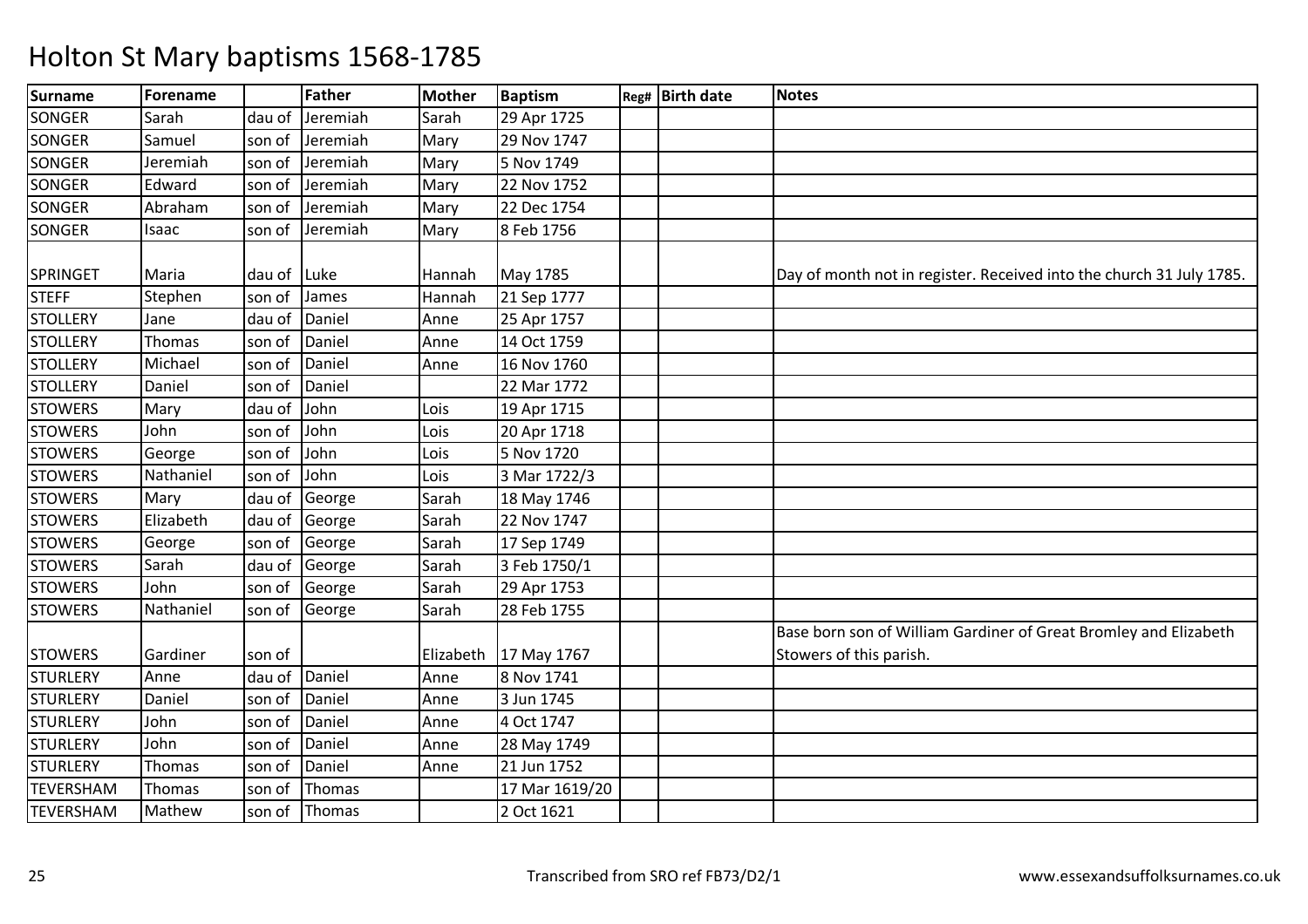| Surname           | <b>Forename</b>    |             | <b>Father</b> | <b>Mother</b> | <b>Baptism</b>        |     | Reg# Birth date   | <b>Notes</b>                                                            |
|-------------------|--------------------|-------------|---------------|---------------|-----------------------|-----|-------------------|-------------------------------------------------------------------------|
| <b>TEVERSHAM</b>  | Susanna            | dau of      | Thomas        |               | 8 Aug 1623            |     |                   |                                                                         |
| <b>TEVERSHAM</b>  | William            | son of      | Tho.          |               | 24 Feb 1624/5         |     |                   |                                                                         |
|                   |                    |             |               |               |                       |     |                   |                                                                         |
| <b>TEVERSHAM</b>  | Mary               | dau of      | Thomas        |               | 7 Feb 1627/8          |     |                   | Entered at top of 1627 baptisms, so could be 1626/7 or 1627/8.          |
| <b>TEVERSHAM</b>  | John               | son of      | Thomas        |               | 20 Mar 1629/30        |     |                   | Posthumous son.                                                         |
| <b>UNDERWOOD</b>  | Henrie             | son of      | Henrie        |               | 1 Jan 1587/8          | 56  |                   |                                                                         |
| <b>UNDERWOODE</b> | Rose               | dau of      | Andrewe       |               | 31 Jan 1578/9         | 35  |                   |                                                                         |
| <b>UNDERWOODE</b> | Dorrithe           | dau of      | Andrewe       |               | 5 May 1583            | 45  |                   |                                                                         |
| <b>UNDERWOODE</b> | Elizabethe         | dau of      | Henrie        |               | 9 Jan 1589/90         | 61  |                   |                                                                         |
| <b>UNDERWOODE</b> | Marye              | dau of      | Henrie        |               | 10 Dec 1591           | 67  |                   |                                                                         |
| <b>VINCE</b>      | Ann                | dau of      | Will.         | Margaret      | 1 Apr 1683            | 363 |                   |                                                                         |
| <b>VINCE</b>      | Zerubbabel         | son of      | William       | Margaret      | 26 Oct 1684           | 369 |                   |                                                                         |
| <b>VINCE</b>      | Mary               | dau of      | William       |               | Margaret 2 Mar 1685/6 | 371 |                   |                                                                         |
| <b>VINCE</b>      | Margaret           | dau of      | William       |               | Margaret 20 Oct 1687  | 375 |                   |                                                                         |
| <b>VINCE</b>      | Rebeka             | dau of      | Will.         | Elizabeth     | 3 Mar 1688/9          | 382 |                   |                                                                         |
| <b>VINCE</b>      | Elizabeth          | dau of      | Will.         | Eliz.         | 12 Apr 1690           |     | 389 9 Apr 1690    |                                                                         |
| <b>VINCE</b>      | Robert             | son of      | Will.         | Eliz.         | 18 Jan 1690/1         |     | 390 13 Jan 1690/1 |                                                                         |
| <b>VINCE</b>      | John               | son of      | William       | Elizabeth     | 4 Sep 1694            | 401 |                   |                                                                         |
|                   |                    |             |               |               |                       |     |                   | Father's occ: husbandman. From burials in linen etc register: Exempt    |
| <b>VINCE</b>      | Jonathan           | son of      | William       |               | Elizabeth 8 Sep 1698  |     | 420 8 Sep 1698    | from paying                                                             |
|                   |                    |             |               |               |                       |     |                   | Father's occ: day labourer. From burials in linen etc register: [the    |
| <b>VINCE</b>      | Ann                | dau of      | William       | Eliz.         | 21 May 1701           |     | 434 21 May 1701   | father] receiveth alms.                                                 |
| <b>WALL</b>       | Elizabeth          | dau of      | Bartholomew   | Eliz.         | 25 Oct 1694           | 402 |                   |                                                                         |
| <b>WALL</b>       | Mary               | dau of      | Barth.        | Elizabeth     | 17 Jun 1696           |     | 410 4 Jun 1696    |                                                                         |
| <b>WALL</b>       | <b>Bridget</b>     | dau of      | Barthm.       | Eliz.         | 7 Apr 1698            |     | 418 16 Mar 1697/8 |                                                                         |
|                   |                    |             |               |               |                       |     |                   | Father's occ: yeoman. From burials in linen etc register: the said      |
| <b>WALL</b>       | John               | son of      | Barthm.       | Elizabeth     | 15 Feb 1699/00        |     | 426 6 Feb 1699/00 | father living in Holton to pay the duty                                 |
|                   |                    |             |               |               |                       |     |                   | From burials in linen etc register: the said father living in Holton to |
| <b>WALL</b>       | Bartholomew son of |             | Barthm.       | Eliz.         | 22 Jan 1701/2         |     | 437 7 Jan 1701/2  | pay the duty                                                            |
| <b>WAREN</b>      | Samuel             | son of      | Samuel        | Mary          | 24 Jul 1711           |     |                   |                                                                         |
|                   |                    |             |               |               |                       |     |                   | Father's occ: day labourer. From burials in linen etc register: [the    |
| <b>WARREN</b>     | Mary               | dau of Sam. |               | Mary          | 8 Oct 1702            |     | 440 20 Jul 1702   | father] receiveth alms.                                                 |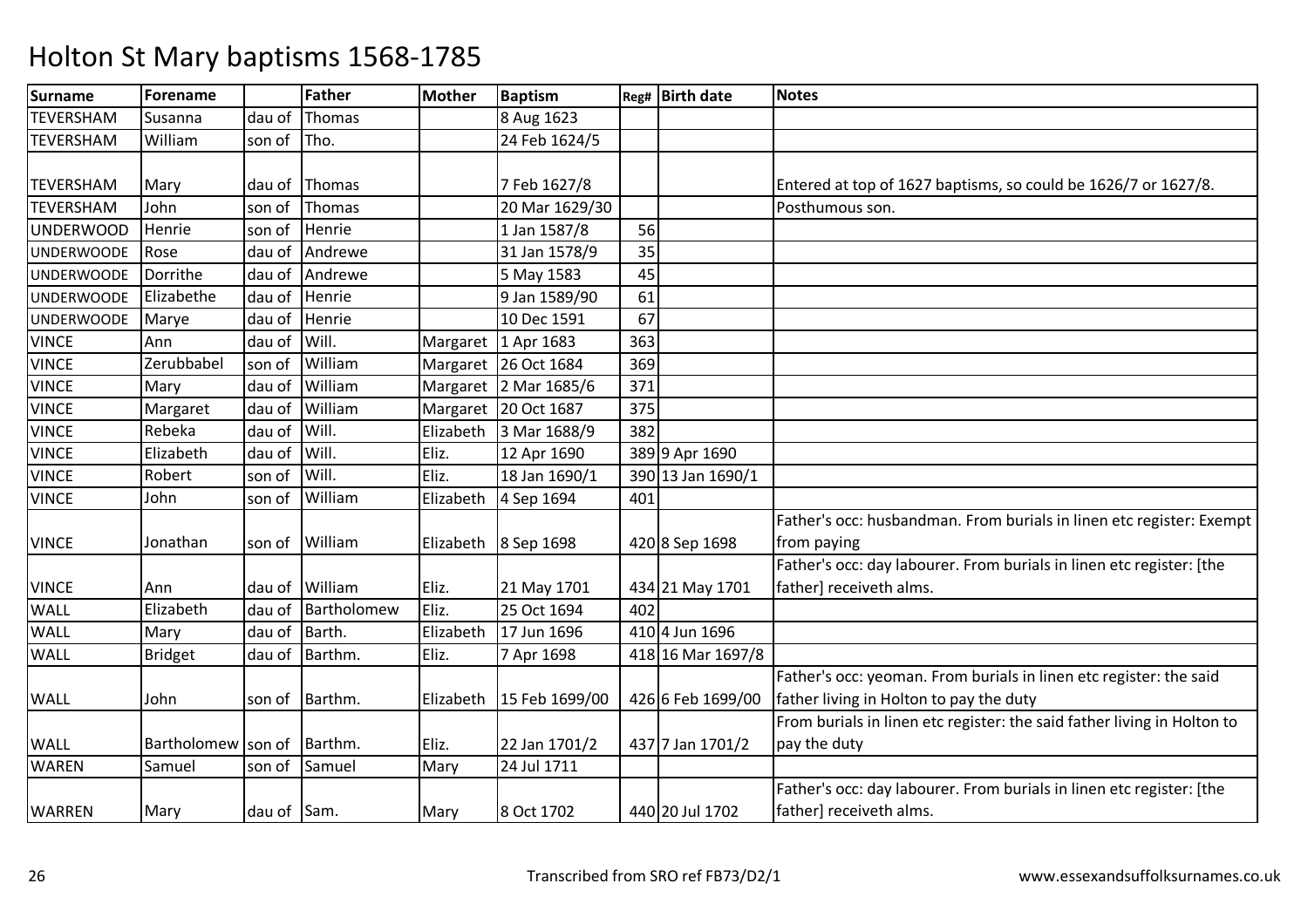| <b>Surname</b>  | Forename        |        | <b>Father</b> | <b>Mother</b> | <b>Baptism</b> | Reg# | <b>Birth date</b> | <b>Notes</b>                                                         |
|-----------------|-----------------|--------|---------------|---------------|----------------|------|-------------------|----------------------------------------------------------------------|
| <b>WARREN</b>   | Elsabeth        | dau of | Samuell       |               | 19 Dec 1703    | 444  |                   |                                                                      |
| <b>WARREN</b>   | Mary            | dau of | Samuel        | Mary          | 15 Oct 1704    |      |                   |                                                                      |
| <b>WARREN</b>   | Samuel          | son of | Samuel        | Mary          | 25 Oct 1719    |      |                   |                                                                      |
|                 |                 |        |               |               |                |      |                   | Elizabeth believed to be a base born child of Samuel Pickiss & Eliz. |
| <b>WARREN</b>   | Elizabeth       | dau of | Samuel        | Eliz.         | 14 Sep 1735    |      | 9 Sep 1735        | Warren                                                               |
| <b>WARREN</b>   | James           | son of | Thomas        | Susanna       | Mar 1782       |      |                   | Privately. Day of month not in register.                             |
| <b>WARRYE</b>   | Marye           | dau of | Thomas        |               | 28 Jun 1618    |      |                   |                                                                      |
| <b>WARRYE</b>   | John            | son of | Thomas        |               | 7 Feb 1620/1   |      |                   |                                                                      |
| WEBSTER?        | Edward          | son of | Edward        |               | 26 May 1634    | 211  |                   | Entry very faded. Surname not entirely clear.                        |
| <b>WELLOCK</b>  | Hennrie         | son of | Timothie      |               | 1 Apr 1573     | 18   |                   |                                                                      |
| <b>WELLOCK</b>  | Ann             | dau of | Tymothie      |               | 12 Feb 1570/1  | 11   |                   |                                                                      |
| <b>WELLOCKE</b> | Nichos          | son of | Tymothye      |               | 25 Sep 1569    |      |                   |                                                                      |
| <b>WELLOCKE</b> | Robt.           | son of | John          |               | 5 Mar 1574/5   | 24   |                   |                                                                      |
| <b>WELLOCKE</b> | <b>Bridgett</b> | dau of | Timothye      |               | 21 Apr 1577    | 30   |                   |                                                                      |
| <b>WELLOCKE</b> | Richard         | son of | Tymothie      |               | 14 Mar 1578/9  | 36   |                   |                                                                      |
| <b>WELLOCKE</b> | Eliz.           | dau of | Timothye      |               | 3 Mar 1582/3   | 44   |                   |                                                                      |
| <b>WELLOCKE</b> | Tymothie        | son of | Tymothie      |               | 17 May 1584    | 50   |                   |                                                                      |
| <b>WELLOCKE</b> | Edithe          | dau of | Timothye      |               | 10 Jan 1585/6  | 52   |                   |                                                                      |
| <b>WELLOCKE</b> | Jane            | dau of | Timothie      |               | 22 Dec 1587    | 55   |                   |                                                                      |
| <b>WELLOCKE</b> | Sara            | dau of | Timothye      |               | 28 Aug 1590    | 63   |                   |                                                                      |
| <b>WELLOCKE</b> | Susan           | dau of | Timothye      |               | 19 Mar 1591/2  | 70   |                   |                                                                      |
| <b>WELLOCKE</b> | Eden            | dau of | Harry         |               | 15 May 1603    | 100  |                   |                                                                      |
| <b>WELLOCKE</b> | Mary            | dau of | Harry         |               | 13 Jul 1606    |      |                   |                                                                      |
| WELLOM          | Anne            | dau of | Samuel        | Anne          | 21 Apr 1754    |      |                   |                                                                      |
| WELLOM          | Mary            | dau of | Sam.          | Anne          | 3 Dec 1755     |      |                   |                                                                      |
| WELLOM          | Susannah        | dau of | Samuell       | Anne          | 22 Jan 1758    |      |                   |                                                                      |
| WELLOM          | Sarah           | dau of | Samuel        | Anne          | 4 Mar 1759     |      |                   |                                                                      |
| WELLOM          | Samuel          | son of | Samuel        | Anne          | 9 Aug 1761     |      |                   |                                                                      |
| WELLOM          | Lydia           | dau of | Samuel        | Anne          | 5 Nov 1763     |      |                   |                                                                      |
| WELLOM          | Anne            | dau of | Samuel        | Anne          | 7 Apr 1765     |      |                   |                                                                      |